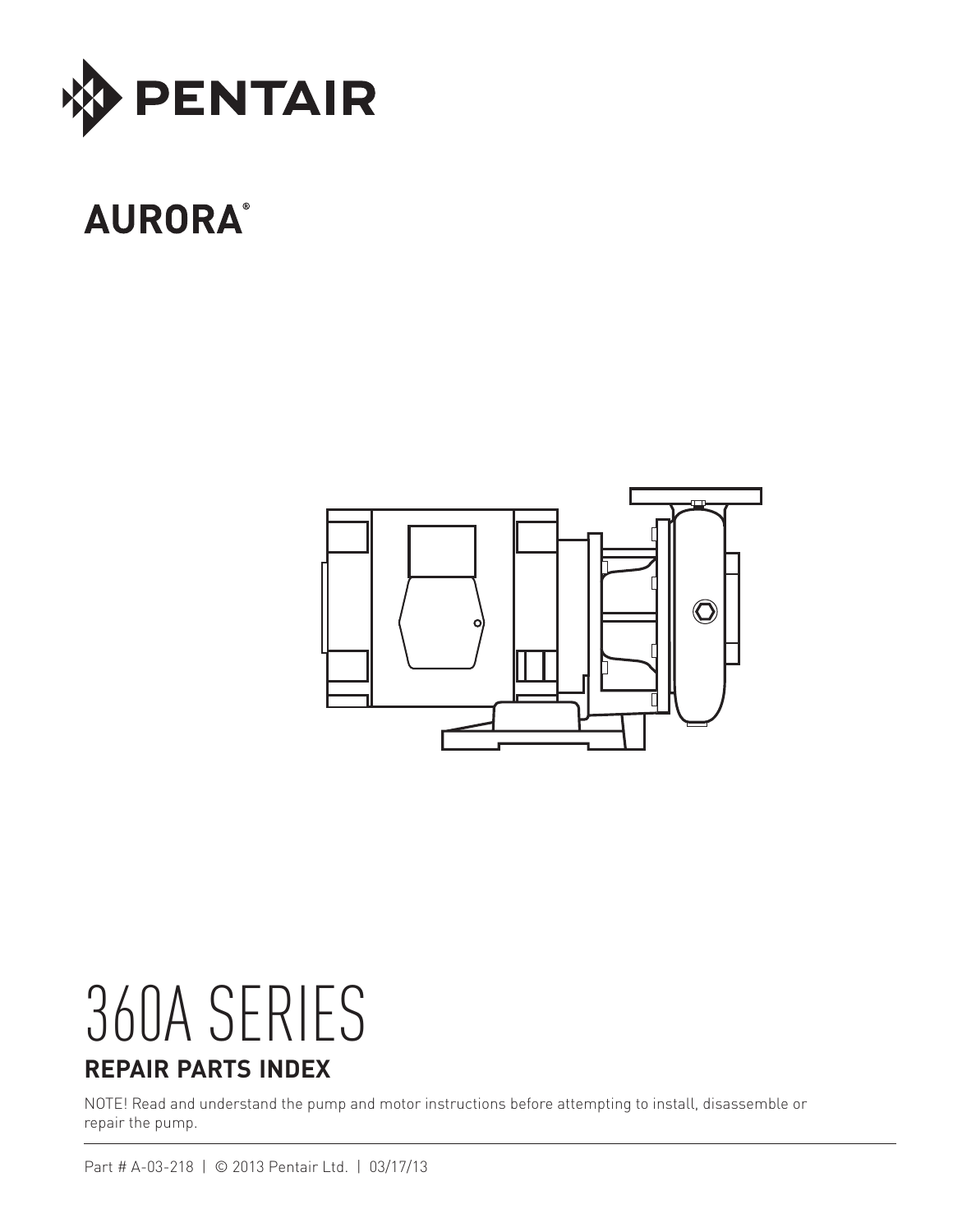SECTION **360P** PAGE **2** DATED **FEBRUARY 2011**

## **360A SERIES MODELS 361A - 362A - 364A**

SUPERSEDES 360P PAGE 2 DATED JUNE 1998

# **TABLE OF CONTENTS**

| <b>PUMP</b>   | <b>DESCRIPTION</b><br><b>PAGE</b>     |  |
|---------------|---------------------------------------|--|
| <b>MODEL</b>  |                                       |  |
| 360A Series   |                                       |  |
| 361A          | <b>Horizontal Close Coupled</b>       |  |
|               |                                       |  |
| 362A          | <b>Vertical Close Coupled</b>         |  |
|               |                                       |  |
| 364A          | <b>Horizontal Power Frame Mounted</b> |  |
|               |                                       |  |
| 364A (6x8x15  | <b>Horizontal Power Frame Mounted</b> |  |
| and $8x10x15$ |                                       |  |

### **PUMP SIZE** PAGE

\*Available in Model 364A only

#### **Notes:**

- 1) Part numbers 9A, 9B, 9C, 10, 11, 12, 16, 17, 18, 19, 23, 25, 26, 27, 28, 29, 32, 35, 39, 40, 41, and 66 are listed with a larger letter **(S)** or **(L)**. These pumps are built on two shaft sizes, **(S)** indicating small and **(L)** for large.
- 2) To determine when to use **(S)** or **(L)** parts, in addition to the pump size, it is also necessary to have the motor frame number for 361A and 362A pumps and also the operating speed for 364A. Motor frame 184JP and Smaller use **(S)** parts. Motor frame 213JP and Larger use **(L)** parts.
- 3) For 364A power frame assignment, refer to page 3.
- 4) Part numbers for standard fitted pumps are not shown specifically, but they are the same as for bronze fitted except for the impeller which is cast iron (010) rather than bronze.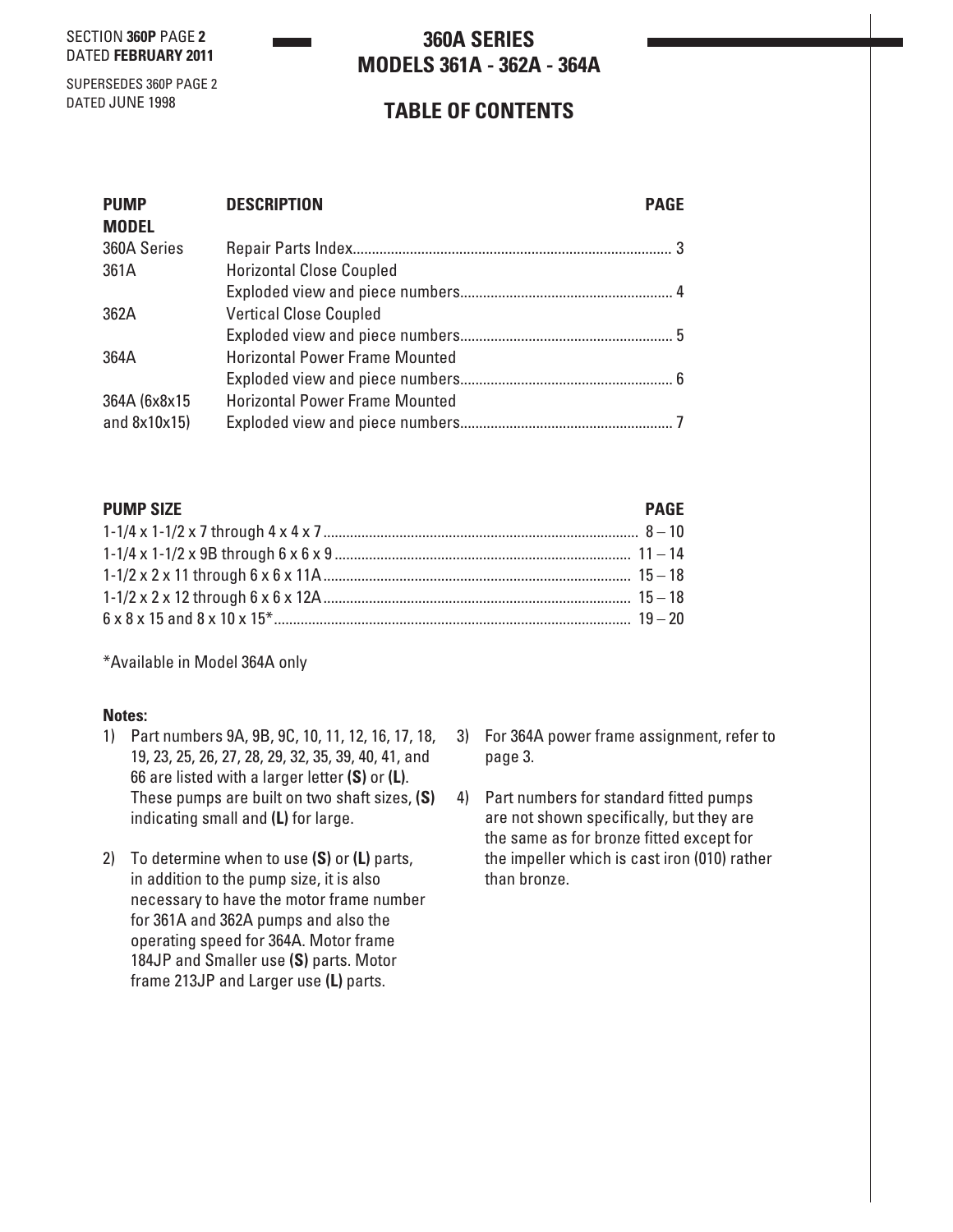# **360A SERIES MODELS 361A - 362A - 364A**

SECTION **360P** PAGE **3** DATED **FEBRUARY 2011**

## **REPAIR PARTS INDEX**

SUPERSEDES 360P PAGE 3 DATED JUNE 1998

## **THE CHART FOR USE WITH 364A PUMPS ONLY. FOR CLOSE COUPLED PUMPS REFER TO MOTOR FRAME SIZES ON PAGE 2.**

|                                | 3500                     |                 | 1750                            |                          | 1150                     |
|--------------------------------|--------------------------|-----------------|---------------------------------|--------------------------|--------------------------|
| <b>PUMP SIZE</b>               | <b>ENCLOSED</b>          | <b>ENCLOSED</b> | <b>SEMI-</b><br><b>ENCLOSED</b> | <b>ENCLOSED</b>          | SEMI-<br><b>ENCLOSED</b> |
| $1-1/4 \times 1-1/2 \times 7$  | $\mathbf{1}$             | 1               | $\mathbf{1}$                    | $\overline{\phantom{a}}$ | $\overline{\phantom{a}}$ |
| $1-1/4 \times 1-1/2 \times 9B$ | $\frac{1}{2}$            | 1               | $\overline{\phantom{0}}$        | L,                       | $\overline{a}$           |
| $1 - 1/2 \times 2 \times 7$    | 1                        | 1               | 1                               | $\overline{a}$           | -                        |
| $1 - 1/2 \times 2 \times 9A$   | $\overline{a}$           | 1               | $\overline{2}$                  | $\frac{1}{2}$            | 1                        |
| $1 - 1/2 \times 2 \times 9B$   | $\overline{a}$           | 1               | $\frac{1}{2}$                   | ÷,                       | $\frac{1}{2}$            |
| $1 - 1/2 \times 2 \times 90$   | $\overline{2}$           | $\mathbf{1}$    | Ĭ.                              | $\overline{a}$           | $\overline{a}$           |
| $1 - 1/2 \times 2 \times 11$   | L,                       | $\overline{2}$  | $\overline{a}$                  | $\overline{2}$           | $\overline{a}$           |
| $1 - 1/2 \times 2 \times 12$   | $\overline{a}$           | $\overline{2}$  | 3                               | $\overline{2}$           | $\overline{2}$           |
| $2 \times 2 - 1/2 \times 7$ A  | $\overline{2}$           | 1               | $\mathbf{1}$                    | $\overline{\phantom{a}}$ | $\overline{\phantom{m}}$ |
| $2 \times 2 - 1/2 \times 7B$   | 1                        | 1               | $\overline{a}$                  | $\overline{a}$           | $\overline{a}$           |
| $2 \times 2 - 1/2 \times 9$    | 3                        | 1               | $\overline{a}$                  | $\overline{a}$           | $\overline{a}$           |
| $2 \times 2 - 1/2 \times 12$   | $\overline{a}$           | $\overline{2}$  | L,                              | $\overline{2}$           | $\overline{a}$           |
| $2 \times 3 \times 11$         | $\overline{a}$           | $\overline{2}$  | $\overline{\phantom{0}}$        | $\overline{2}$           | $\overline{\phantom{0}}$ |
| $2 - 1/2 \times 3 \times 7$ A  | $\overline{2}$           | 1               | 1                               | $\overline{\phantom{a}}$ | $\overline{\phantom{0}}$ |
| $2 - 1/2 \times 3 \times 7B$   | $\overline{2}$           | 1               | $\overline{\phantom{0}}$        | $\overline{\phantom{0}}$ | $\overline{\phantom{0}}$ |
| $2 - 1/2 \times 3 \times 9$    | 3                        | $\overline{2}$  | $\overline{2}$                  | L,                       | $\overline{2}$           |
| $2 - 1/2 \times 3 \times 12$   | $\overline{a}$           | 3               | 3                               | $\overline{2}$           | $\overline{2}$           |
| $3 \times 4 \times 9$ A        | 3                        | $\overline{2}$  | $\overline{a}$                  | $\overline{a}$           | $\overline{a}$           |
| $3 \times 4 \times 9B$         | 3                        | $\overline{2}$  | Ĭ.                              | Ĭ.                       | $\overline{a}$           |
| $3 \times 4 \times 11$         | $\overline{a}$           | $\overline{2}$  | $\overline{a}$                  | $\overline{2}$           | $\overline{a}$           |
| $3 \times 4 \times 12$         | $\overline{a}$           | 3               | 3                               | $\overline{2}$           | $\overline{2}$           |
| $4 \times 4 \times 7$ A        | $\overline{2}$           | 1               | $\overline{a}$                  | L,                       | $\overline{a}$           |
| $4 \times 4 \times 7B$         | $\overline{2}$           | 1               | 1                               | $\overline{a}$           | $\overline{a}$           |
| $4 \times 5 \times 9$ A        | 3                        | $\overline{2}$  | $\frac{1}{2}$                   | $\overline{\phantom{a}}$ | $\frac{1}{2}$            |
| $4 \times 5 \times 9B$         | $\overline{a}$           | $\overline{2}$  | $\overline{2}$                  | $\overline{\phantom{a}}$ | $\overline{2}$           |
| $4 \times 5 \times 11$         | -                        | 3               | $\qquad \qquad \blacksquare$    | $\overline{2}$           | $\overline{\phantom{a}}$ |
| $4 \times 5 \times 12$         | -                        | 3               | 3                               | $\overline{2}$           | $\overline{2}$           |
| $5 \times 6 \times 11$         | $\overline{a}$           | 3               | L,                              | $\overline{2}$           | $\overline{a}$           |
| $5 \times 6 \times 12$         | $\overline{a}$           | $\overline{3}$  | 3                               | 3                        | $\overline{2}$           |
| $6 \times 6 \times 9$          | $\overline{a}$           | $\overline{2}$  | $\overline{2}$                  | $\overline{2}$           | $\overline{2}$           |
| $6 \times 6 \times 11$         | $\overline{a}$           | $\overline{3}$  | $\overline{\phantom{0}}$        | $\overline{2}$           | $\overline{\phantom{0}}$ |
| $6 \times 6 \times 11$ A       | $\overline{a}$           | $\overline{3}$  | $\overline{a}$                  | $\overline{2}$           | $\overline{a}$           |
| $6 \times 6 \times 12$         | $\overline{\phantom{0}}$ | 3               | $\overline{\phantom{0}}$        | 3                        | $\overline{a}$           |
| 6 x 6 x 12A                    | $\overline{a}$           | 3               | $\overline{a}$                  | L,                       | $\frac{1}{2}$            |
| 6 x 8 x 15                     | $\overline{a}$           | 21              | $\overline{a}$                  | 21                       | $\overline{a}$           |
| 8 x 10 x 15                    | $\overline{a}$           | 21              | $\overline{a}$                  | 21                       | L,                       |

Determine power frame size from chart above based on the pump size and operating speed.

Power frame no. 1 – use **(S)** parts Power frame no. 2 – use **(L)** parts Power frame no. 3 – use **(L)** parts Power frame no. 21 – use PF21 parts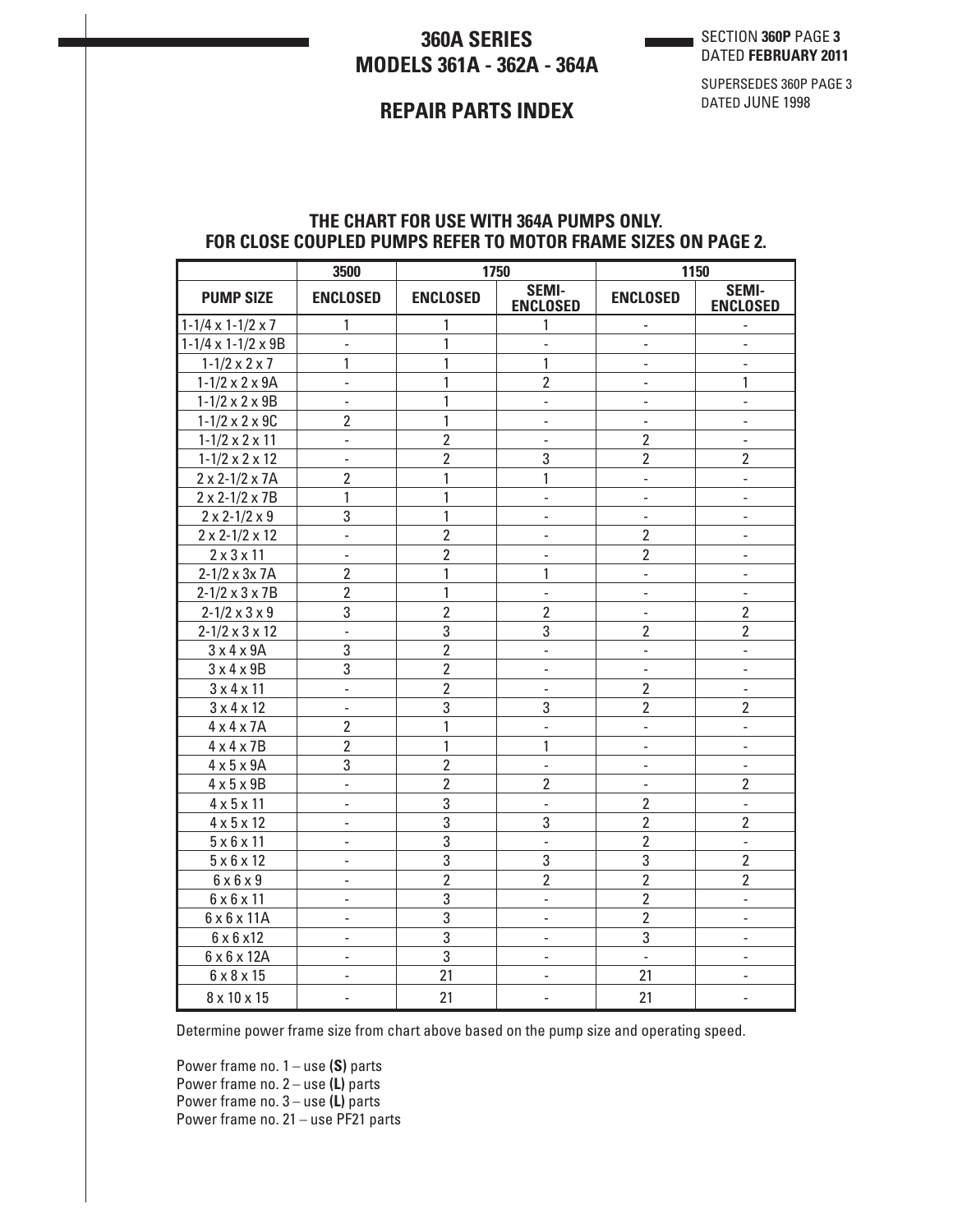

**PACKING WITH LANTERN RING AND WATER JACKET**

**MECHANICAL SEAL WITH WATER JACKET**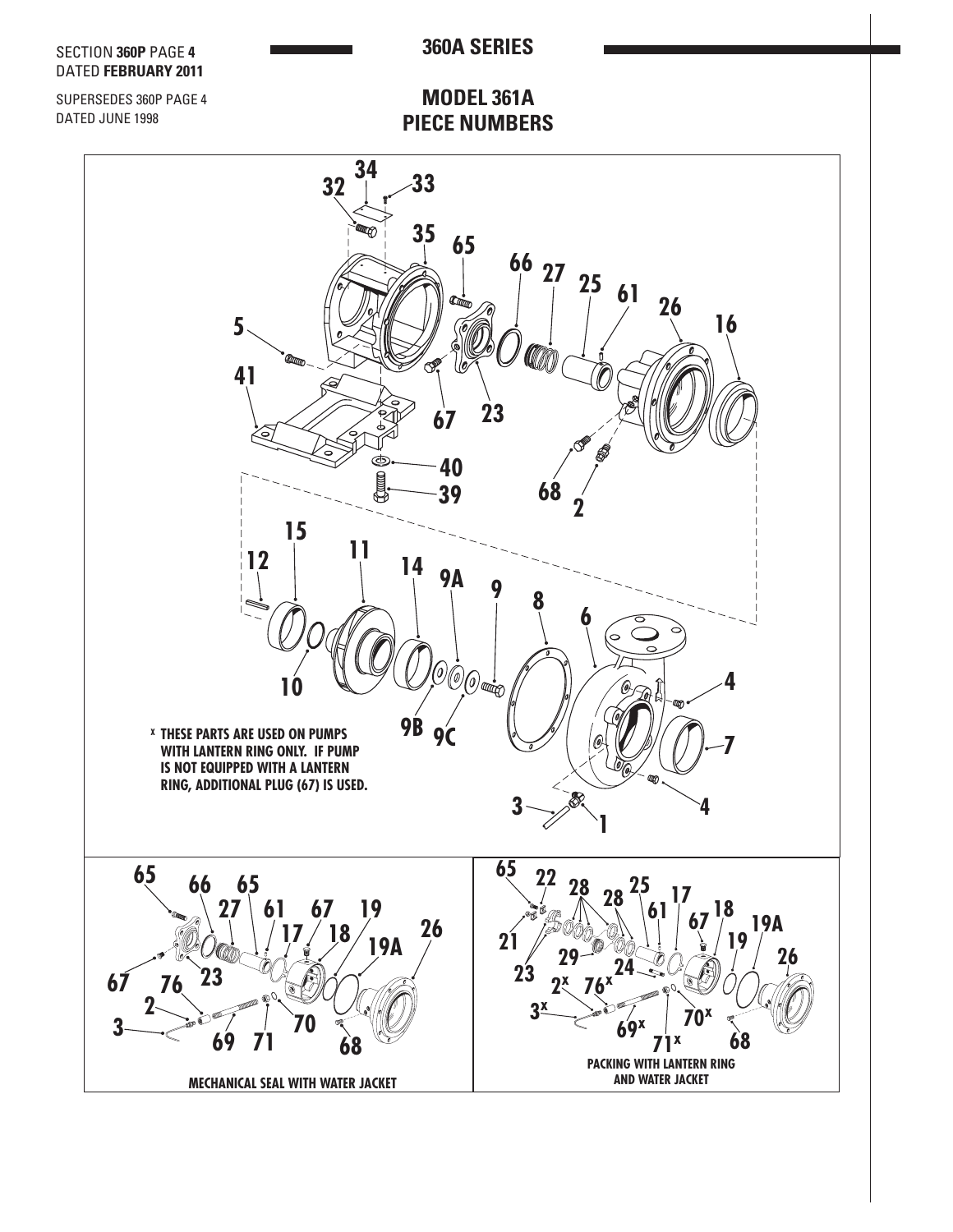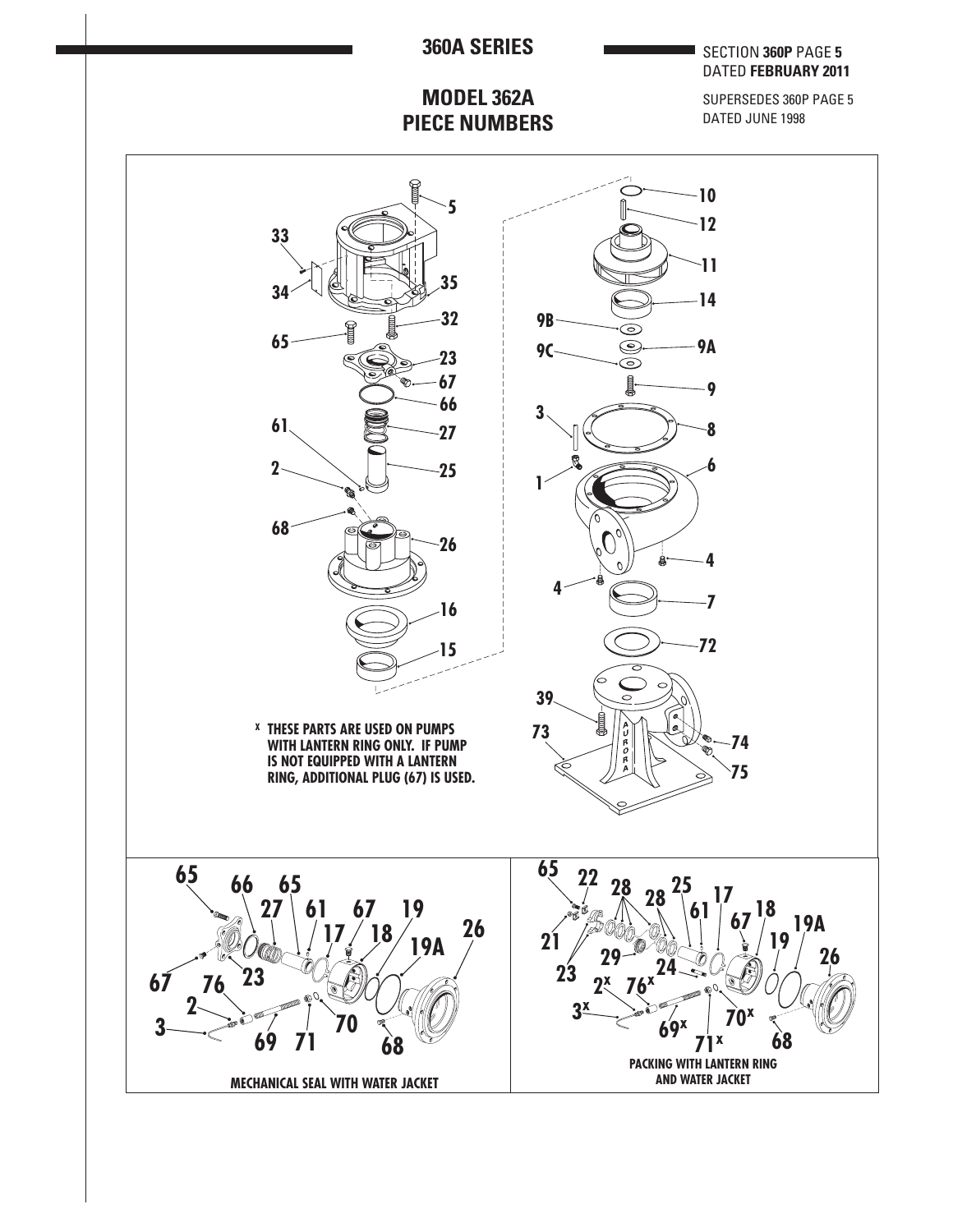

**MECHANICAL SEAL WITH WATER JACKET**

**AND WATER JACKET**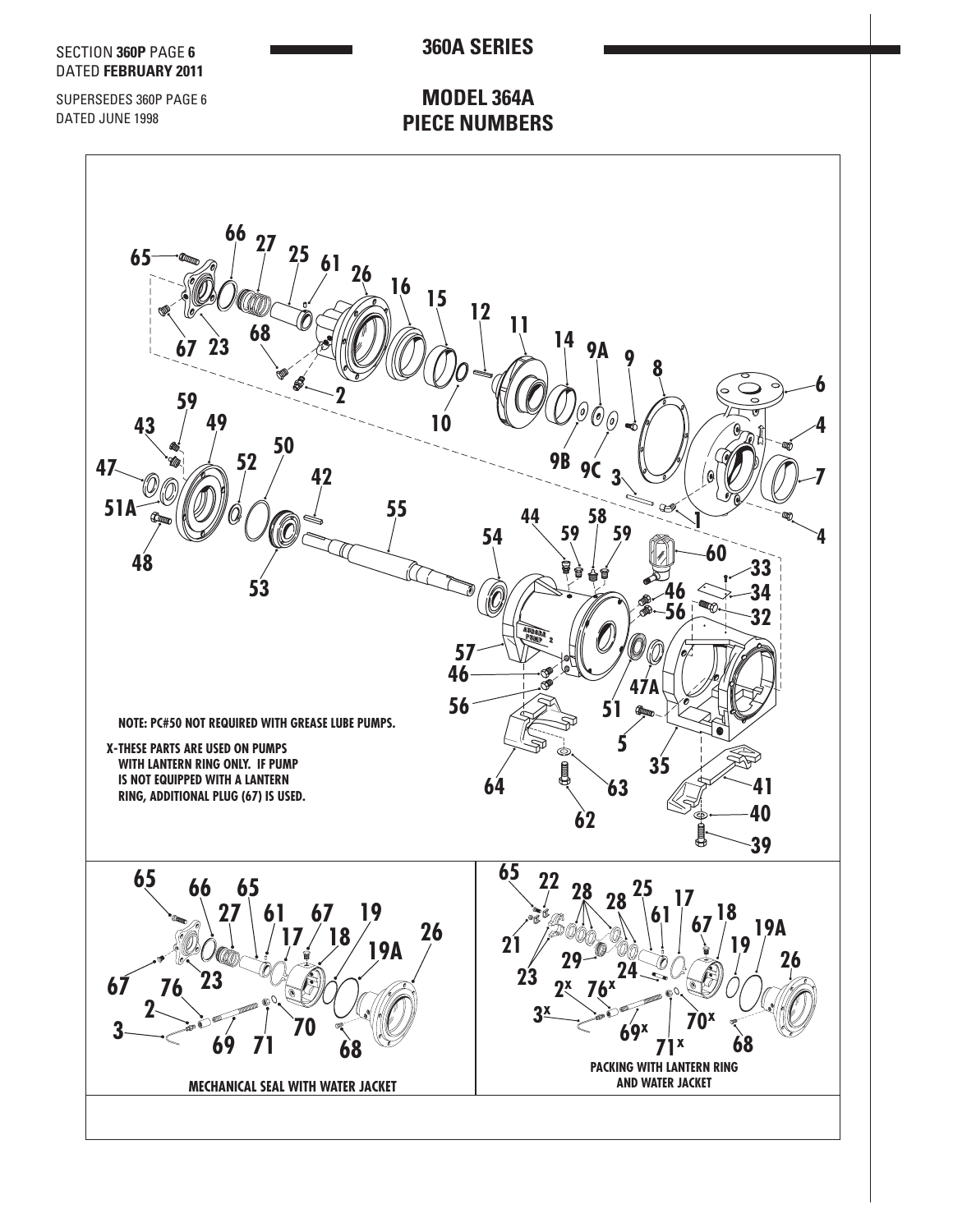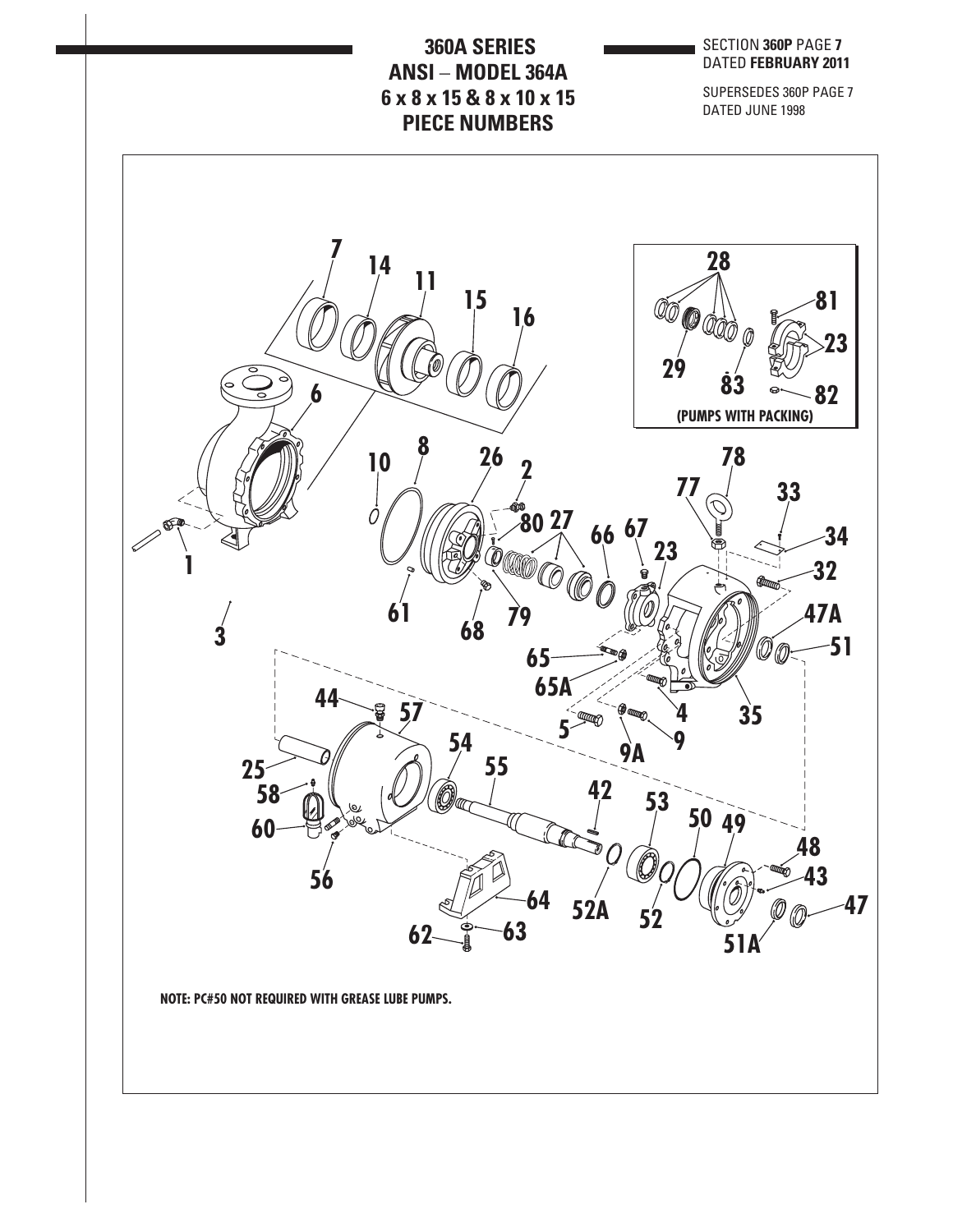# **360A SERIES MODELS 361A - 362A - 364A 1-1/4 x 1-1/2 x 7** – **4 x 4 x 7**

SUPERSEDES 360P PAGE 8 DATED JUNE 1998

## **PARTS LIST**

|                           |                                     | Q              |                    |      | <b>MATERIAL</b> |                  |           |
|---------------------------|-------------------------------------|----------------|--------------------|------|-----------------|------------------|-----------|
| PC.<br>NO.                | <b>DESCRIPTION</b>                  | T<br>Y         | <b>PART</b><br>NO. | B.F. | A.B.            |                  | A.I. S.S. |
| 1                         | <b>COMPRESSION ELBOW</b>            | 1              | 868-3360           | 190  | 190             | 087              | 104       |
| $\overline{2}$            | COMPRESSION CONNECTOR               | $\overline{1}$ | 868-3359           | 190  | 190             | 087              | 104       |
| $\overline{\overline{3}}$ | <b>TUBING</b>                       | $\overline{1}$ | 872-0124           | 175  | 175             | 087              | 104       |
| $\overline{4}$            | <b>PIPE PIPE PLUG</b>               | $\overline{3}$ | 600-0002           | 087  | 190             | 087              | 104       |
| $\overline{5}$            | <b>CAPSCREW</b>                     | $\overline{8}$ | 168-0391           | 082  | 190             | 082              | 104       |
| $\overline{6}$            | CASING                              |                |                    |      |                 |                  |           |
|                           | $1-1/4 \times 1-1/2 \times 7$       | 1              | 180-2138           | 010  | 208             | 010              | 104       |
|                           | $1 - 1/2 \times 2 \times 7$         | 1              | 180-2140           | 010  | 208             | 010              | 104       |
|                           | 2 x 2-1/2 x 7A & B                  | 1              | 180-2142           | 010  | 208             | 010              | 104       |
|                           | 2-1/2 x 3 x 7A & B                  | 1              | 180-2144           | 010  | 208             | 010              | 104       |
|                           | 4 x 4 x 7 A & B                     | 1              | 180-2146           | 010  | 208             | 010              | 104       |
|                           | <b>VERTICAL</b>                     |                |                    |      |                 |                  |           |
|                           | $1-1/4 \times 1-1/2 \times 7$       | 1              | 180-2196           | 010  | 208             | 010              | 104       |
|                           | $1 - 1/2 \times 2 \times 7$         | 1              | 180-2197           | 010  | 208             | 010              | 104       |
| $\overline{6}$            | SEMI-OPEN IMPELLER PUMPS<br>CASING  |                |                    |      |                 |                  |           |
|                           | $1-1/4 \times 1-1/2 \times 7$       | 1              | 180-2139           | 642  | 643             | 642              | 646       |
|                           | $1 - 1/2 \times 2 \times 7$         | 1              | 180-2141           | 642  | 643             | 642              | 646       |
|                           | $2 \times 2 - 1/2 \times 7$         | 1              | 180-2143           | 642  | 643             | 642              | 646       |
|                           | $2 - 1/2 \times 3 \times 7A$        | 1              | 180-2145           | 642  | 643             | 642              | 646       |
|                           | $4 \times 4 \times 7B$              | 1              | 180-2147           | 642  | 643             | 642              | 646       |
| 7                         | <b>CASE RING</b>                    |                |                    |      |                 |                  |           |
|                           | $1-1/4 \times 1-1/2 \times 7$       | $\overline{1}$ | 676-1150           | 208  | 208             | 010              | 104       |
|                           | $1 - 1/2 \times 2 \times 7$         | 1              | 676-1151           | 208  | 208             | 010              | 104       |
|                           | 2 x 2-1/2 x 7A & B                  | 1              | 676-1152           | 208  | 208             | 010              | 104       |
|                           | 2-1/2 x 3 x 7A & B                  | 1              | 676-1152           | 208  | 208             | $\overline{010}$ | 104       |
|                           | 4 x 4 x 7 A & B                     | 1              | 676-1154           | 208  | 208             | 010              | 104       |
| 8                         | <b>GASKET</b>                       | $\overline{1}$ | 364-1014           | 603  | 603             | 603              | 603       |
| $\overline{9}$            | $\overline{(S)}$<br><b>CAPSCREW</b> | $\overline{1}$ | 168-0382           | 113  | 104             | 113              | 104       |
|                           | (L)                                 | 1              | 168-0490           | 113  | 104             | 113              | 104       |
| 9A                        | <b>WASHER</b><br>(S)                | 1              | 908-0603           | 087  | 101             | 087              | 101       |
|                           | (L)                                 | 1              | 908-0604           | 087  | 101             | 087              | 101       |
| 9B                        | $\overline{(S)}$<br><b>GASKET</b>   | ī              | 364-2034           | 603  | 603             | 603              | 603       |
|                           | (L)                                 | 1              | 364-2035           | 603  | 603             | 603              | 603       |
| 9C                        | <b>CAPSCREW</b><br>$\overline{(S)}$ | ī              | 908-1290           | 999  | 118             | 999              | 118       |
|                           | <b>SEAL</b><br>(L)                  | $\mathbf{1}$   | 908-1292           | 999  | 118             | 999              | 118       |
| 10                        | $(S)$  1<br>0-RING                  |                | 364-0409           | 457  | 457             | 457              | 457       |
| $\overline{11}$           | (L)<br><b>IMPELLER</b><br>(S)       | 1              | 364-0414           | 457  | 457             | 457              | 457       |
|                           | $1 - 1/4 \times 1 - 1/2 \times 7$   | 1              | 443-0407           | 225  | 225             | 010              | 104       |
|                           | $1 - 1/2 \times 2 \times 7$         | 1              | 443-0409           | 225  | 225             | 010              | 104       |
|                           | $2 \times 2 - 1/2 \times 7$ A       | 1              | 443-0411           | 225  | 225             | 010              | 104       |
|                           | $2 \times 2 - 1/2 \times 7B$        | 1              | 443-0415           | 225  | 225             | 010              | 104       |
|                           | $2 - 1/2 \times 3 \times 7$ A       | 1              | 443-2034           | 225  | 225             | 010              | 104       |
|                           | $2 - 1/2 \times 3 \times 7B$        | 1              | 443-0417           | 225  | 225             | 010              | 104       |
|                           | $4 \times 4 \times 7$ A             | 1              | 443-0425           | 225  | 225             | 010              | 104       |
|                           | $4 \times 4 \times 7B$              | $\overline{1}$ | 443-0423           | 225  | 225             | 010              | 104       |
| $\overline{11}$           | $\overline{L}$<br><b>IMPELLER</b>   |                |                    |      |                 |                  |           |
|                           | $2 \times 2 - 1/2 \times 7$ A       | 1              | 443-0413           | 225  | 225             | 010              | 104       |
|                           | $2 \times 2 - 1/2 \times 7B$        | 1              | 443-2184           | 225  | 225             | 010              | 104       |
|                           | $2 - 1/2 \times 3 \times 7$ A       | 1              | 443-2035           | 225  | 225             | 010              | 104       |
|                           | $2 - 1/2 \times 3 \times 7B$        | 1              | 443-0419           | 225  | 225             | 010              | 104       |
|                           | $4 \times 4 \times 7$ A             | 1              | 443-0427           | 225  | 225             | 010              | 104       |
|                           | $4 \times 4 \times 7B$              | 1              | 443-0472           | 225  | 225             | 010              | 104       |

**PC.** T PART<br>No. description Y No. **NO. DESCRIPTION Y NO. B.F. A.B. A.I. S.S.** 11A IMPELLER **(S)\***  $1-1/4 \times 1-1/2 \times 7$  | 1 443-0408 | 225 | 225 | 010 | 104  $1-1/2 \times 2 \times 7$  1 443-0410 225 225 010 104 2 x 2-1/2 x 7A 1 443-0412 225 225 010 104  $2 \times 2 - 1/2 \times 7B$  1 443-0416 225 225 010 104  $2-1/2 \times 3 \times 7$ A 1 443-1775 | 225 | 225 | 010 | 104  $2-1/2 \times 3 \times 7B$  1 443-0418 225 225 010 104  $4 \times 4 \times 7$ A 1 443-0426 225 225 010 104 4 x 4 x 7B 1 443-0424 225 225 010 104 11A IMPELLER **(L)\***   $2 \times 2 - 1/2 \times 7$ A 1 443-0414 225 225 010 104 2 x 2-1/2 x 7B 1 443-2185 225 225 010 104  $2-1/2 \times 3 \times 7$ A 1 443-1776 | 225 | 225 | 010 | 104  $2-1/2 \times 3 \times 7B$  1 443-0420 225 225 010 104  $4 \times 4 \times 7$ A 1 443-0428 225 225 010 104 4 x 4 x 7B 1 443-0471 225 225 010 104 11  $1-1/4 \times 1-1/2 \times 7$  | 1 443-1831 | 208 | 208 | 010 | 104  $1-1/2 \times 2 \times 7$  1 443-1834 208 208 010 104  $2 \times 2 - 1/2 \times 7$ A 1 443-2049 208 208 010 104  $2-1/2 \times 3 \times 7$ A 1 443-2051 208 208 010 104 4 x 4 x 7B 1 443-2053 208 208 010 104 12 | **IMPELLER KEY** (S) | 1 | 472-0201 | 087 | 087 | 087 | 087 **(L)** 1 472-0247 087 087 087 087 14 IMPELLER RING IMPELLER RING (OPTIONAL)  $1-1/4 \times 1-1/2 \times 7$  | 1 | 676-1145 | 208 | 208 | 010 | 104  $1-1/2 \times 2 \times 7$  1 676-1146 208 208 010 104  $2 \times 2 - 1/2 \times 7$ A & B  $|1|$  676-1133 | 208 | 208 | 010 | 104  $2-1/2 \times 3 \times 7A \& B$  1 676-1133 208 208 010 104  $4 \times 4 \times 7$ A & B 1 676-1140 | 208 | 208 | 010 | 104 15 2 x 2-1/2 x 7A - 4 x 4 x 7B 1 676-1133 208 208 010 104 16 WEAR RING 2 x 2-1/2 x 7A - 4 x 4 x 7B **(S)** 1 | 676-0003 | 208 | 208 | 010 | 104 2 x 2-1/2 x 7A - 4 x 4 x 7B **(L)** 1 676-1148 208 208 010 104 17 RETAINING RING **(S)** 1 676-0946 088 088 088 088 **(L)** 1 676-0947 088 088 088 088 18 JACKET PACKING **(S)** 1 460-0006 010 010 010 010 JACKET SEALS **(S)** 1 460-0007 010 010 010 010 JACKET PACKING **(L)** 1 460-0008 010 010 010 010 JACKET SEALS (**L**)|1|460-0009 | 010 | 010 | 010 | 010 19 GASKET **(S)** 1 364-0423 457 457 457 457 GASKET **(L)** 1 364-0426 457 457 457 457 19A GASKET **(S)** 1 364-0438 457 457 457 457 GASKET **(L)** 1 364-0441 457 457 457 457 20 CAPSCREW 21 | NUT | 2 | 544-0113 | 082 | 190 | 082 | 104 22 CLAMP 2 204-0116 360 190 360 104 23 GLAND PACKING **(S)** 1 372-0376 010 208 010 104 JC1, JC2, JC9B, JC21 1 372-0378 010 208 010 104 JC9 1 372-0379 010 208 010 104 SEMI-OPEN IMPELLER PUMPS NOT REQUIRED IMPELLER RING (OPTIONAL)

 **Q Material**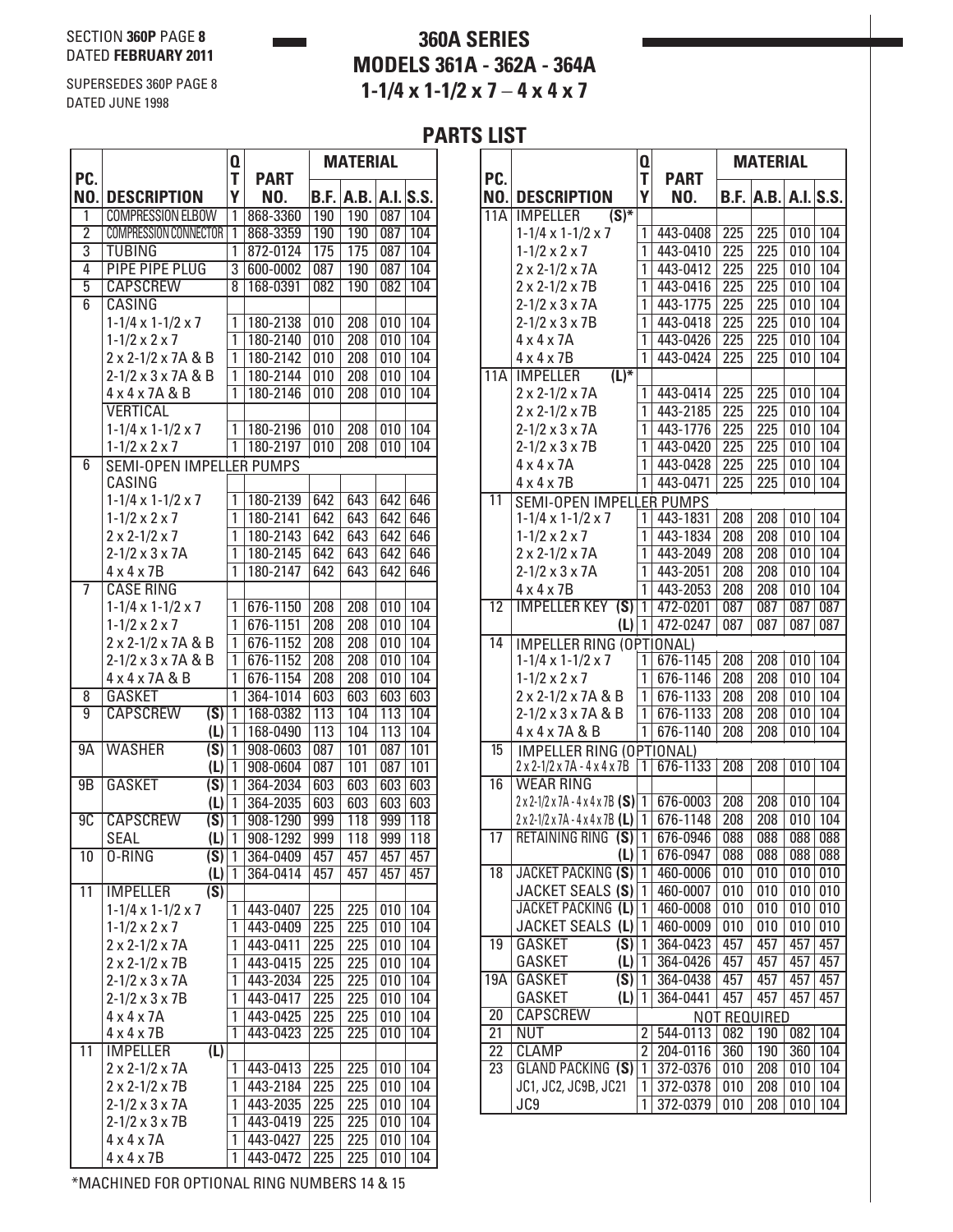# **360A SERIES MODELS 361A - 362A - 364A**  $1-1/4 \times 1-1/2 \times 7-4 \times 4 \times 7$

#### SECTION **360P** PAGE **9** DATED **FEBRUARY 2013**

SUPERSEDES 360P PAGE 9 DATED FEBRUARY 2011

|                 |                                            |                |                      | FAN I J                 |                  |            |            |
|-----------------|--------------------------------------------|----------------|----------------------|-------------------------|------------------|------------|------------|
| PC.             |                                            | Q<br>т         | <b>PART</b>          |                         | <b>MATERIAL</b>  |            |            |
| NO.             | <b>DESCRIPTION</b>                         | Υ              | NO.                  | B.F.                    | A.B.             |            | A.I. S.S.  |
| 23              | <b>JC21 DOUBLE</b>                         | 1              | 372-0380             | 010                     | 208              | 010        | 104        |
|                 | DURA RO-ROTT                               | 1              | 372-0381             | 010                     | 208              | 010        | 104        |
|                 | <b>DURA PTO-PT</b>                         | 1              | 372-0382             | 010                     | 208              | 010        | 104        |
|                 | <b>DURA CRO</b>                            | 1              | 372-0383             | 010                     | 208              | 010        | 104        |
|                 | <b>GLAND PACKING (L)</b>                   | $\overline{1}$ | 372-0377             | 010                     | 208              | 010        | 104        |
|                 | JC1, JC2, JC9B, JC21                       | 1              | 372-0384             | 010                     | 208              | 010        | 104        |
|                 | JC9                                        | 1              | 372-0385             | 010                     | 208              | 010        | 104        |
|                 | JC21 DOUBLE                                | 1              | 372-0386             | 010                     | 208              | 010        | 104        |
|                 | DURA RO-ROTT                               | 1              | 372-0387             | 010                     | 208              | 010        | 104        |
|                 | <b>DURA PTO-PT</b>                         | 1              | 372-0388             | 010                     | 208              | 010        | 104        |
|                 | <b>DURA CRO</b>                            | 1              | 372-0389             | 010                     | 208              | 010        | 104        |
| 24              | <b>STUD</b>                                | $\overline{2}$ | 803-0313             | 082                     | 190              | 082        | 104        |
| $\overline{25}$ | SLEEVE PACKING (S)                         | 1              | 756-0517             | 208                     | 208              | 108        | 108        |
|                 | JC1                                        | 1              | 756-0511             | 208                     | 208              | 104        | 104        |
|                 | JC2, JC21                                  | 1              | 756-0512             | 208                     | 208              | 104        | 104        |
|                 | DURA RO-ROTT, JC9                          | 1              | 756-0513             | 208                     | 208              | 104        | 104        |
|                 | JC9B                                       | 1              | 756-0514             | 208                     | 208              | 104        | 104        |
|                 | DURA CRO, JC21 DOUBLE                      | 1              | 756-0515             | 208                     | 208              | 104        | 104        |
|                 | <b>DURA PTO-PT</b>                         | 1              | 756-0516             | 208                     | 208              | 104        | 104        |
|                 | <b>SLEEVE PACKING (L)</b>                  | 1              | 756-0524             | 208                     | 208              | 108        | 108        |
|                 | JC1                                        | 1              | 756-0518             | 208                     | 208              | 104        | 104        |
|                 | <b>JC2, JC21</b>                           | 1              | 756-0519             | 208                     | 208              | 104        | 104        |
|                 | DURA RO-ROTT, JC9                          | 1              | 756-0520             | 208                     | 208              | 104        | 104        |
|                 | JC9B                                       | 1              | 756-0521             | 208                     | 208              | 104        | 104        |
|                 | DURA CRO, JC21 DOUBLE                      | 1              | 756-0523             | 208                     | 208              | 104        | 104        |
|                 | <b>DURA PTO-PT</b>                         | 1              | 756-0522             | 208                     | 208              | 104        | 104        |
| $\overline{26}$ | COVER (STANDARD) (S)                       | $\overline{1}$ | 812-0319             | 010                     | 208              | 010        | 104        |
|                 | <b>COVER</b><br>(L)                        | $\mathbf{1}$   | 812-0320             | 010                     | 208              | 010        | 104        |
|                 | <b>JACKETED</b><br>$\overline{\text{(S)}}$ | $\mathbf{1}$   | 812-0336             | 010                     | 208              | 010        | 104        |
|                 | <b>COVER</b><br>(L)                        | $\mathbf{1}$   | 812-0337             | 010                     | 208              | 010        | 104        |
| $\overline{27}$ | MECHANICAL SEALS (S)                       |                |                      |                         |                  |            |            |
|                 | JC1                                        | 1              | 712-0354             | 753                     | 764              | 753        | 764        |
|                 | JC <sub>2</sub>                            | 1              | 712-0613             | 753                     | 764              | 753        | 764        |
|                 | JC9                                        | 1<br>1         | 712-1107             | 762                     | 762              | 762        | 762        |
|                 | JC9B                                       | $\overline{1}$ | 712-1417<br>712-0907 | 762<br>$\overline{753}$ | 762<br>764       | 762<br>753 | 762<br>764 |
|                 | JC21 (STANDARD)<br>JC21 DOUBLE             | 1              |                      |                         | 764              |            | 764        |
|                 | <b>DURA RO-ROTT</b>                        | 1              | 712-2732<br>712-3591 | 753<br>773              | 776              | 753<br>773 | 776        |
|                 | <b>DURA PTO-PT</b>                         | 1              | 712-4377             | 773                     | 776              | 773        | 776        |
|                 | <b>DURA CRO</b>                            | 1              | 712-5414             | 773                     | $\overline{776}$ | 773        | 776        |
|                 | MECHANICAL SEALS (L)                       |                |                      |                         |                  |            |            |
|                 | JC1                                        | 1              | 712-0359             | 753                     | 764              | 753        | 764        |
|                 | JC <sub>2</sub>                            | 1              | 712-0619             | 753                     | 764              | 753        | 764        |
|                 | JC9                                        | 1              | 712-1111             | 762                     | 762              | 762        | 762        |
|                 | JC9B                                       | 1              | 712-1413             | 762                     | 762              | 762        | 762        |
|                 | JC21 (STANDARD)                            | 1              | 712-0910             | 753                     | 764              | 753        | 764        |
|                 | JC21 DOUBLE                                | 1              | 712-2735             | 753                     | 764              | 753        | 764        |
|                 | DURA RO-ROTT                               | 1              | 712-3587             | 773                     | 776              | 773        | 776        |
|                 | <b>DURA PTO-PT</b>                         | 1              | 712-4373             | 773                     | 776              | 773        | 776        |
|                 | <b>DURA CRO</b>                            | 1              | 712-5415             | 773                     | 776              | 773        | 776        |
| 28              | $\overline{(S)}$<br><b>PACKING</b>         | $\overline{6}$ | 564-0113             | 802                     | 802              | 802        | 802        |
|                 | $(L)$ 6                                    |                | 564-0110             | 802                     | 802              | 802        | 802        |
| 29              | <b>LANTERN RING (S)</b>                    | $\mathbf{1}$   | 676-0008             | 512                     | 512              | 512        | 512        |
|                 | (L)                                        | 1              | 676-0009             | 512                     | 512              | 512        | 512        |
|                 |                                            |                |                      |                         |                  |            |            |

|                 |                                       | Q              |                      |                  | <b>MATERIAL</b>     |                  |            |
|-----------------|---------------------------------------|----------------|----------------------|------------------|---------------------|------------------|------------|
| PC.             |                                       | T              | PART                 |                  |                     |                  |            |
| NO.             | <b>DESCRIPTION</b><br><b>CAPSCREW</b> | Υ              | NO.                  | B.F.             | A.B.                |                  | A.I. S.S.  |
| $\overline{32}$ | (S)                                   | 4<br>4         | 168-0386<br>168-0492 | 082<br>082       | 082<br>082          | $\overline{082}$ | 082        |
| $\overline{33}$ | (L)<br><b>U DRIVE SCREW</b>           | $\overline{2}$ | 708-0013             | 365              | 365                 | 082<br>365       | 082<br>365 |
| 34              | <b>NAMEPLATE</b>                      | 1              | 532-0045             | 114              | 114                 | 114              | 114        |
| $\overline{35}$ | <b>BRACKET</b>                        |                |                      |                  |                     |                  |            |
|                 | (FR 143JP - 184JP AND POWER FRAME #1) |                |                      |                  |                     |                  |            |
|                 | $(S)$   1                             |                | 116-0078             | 010              | 010                 | 010              | 010        |
|                 | (FR 213JP - 256JP AND POWER FRAME #2) |                |                      |                  |                     |                  |            |
|                 | (L)                                   | $\mathbf{1}$   | 116-0079             | 010              | 010                 | 010              | 010        |
|                 | (FR 284 JP - 326JP)                   | $\mathbf{1}$   | 116-0478             | 010              | 010                 | 010              | 010        |
| $\overline{39}$ | $CAPSCREW$ (361A)(S) 3                |                | 168-0488             | 082              | 082                 |                  |            |
|                 | (L)                                   |                |                      |                  | <b>NOT REQUIRED</b> |                  |            |
|                 | CAPSCREW (362A)                       |                |                      |                  |                     |                  |            |
|                 | $1-1/4 \times 1-1/2 \times 7$         | 4              | 168-0490             | 082              | 190                 | $\overline{082}$ | 104        |
|                 | $1 - 1/2 \times 2 \times 7$           | 4              | 168-0560             | $\overline{082}$ | 190                 | 082              | 104        |
|                 | 2 x 2-1/2 x 7A & B                    | 4              | 168-0562             | 082              | 190                 | 082              | 104        |
|                 | 2-1/2 x 3 x 7A & B                    | 4              | 168-0562             | 082              | 190                 | 082              | 104        |
|                 | 4 x 4 x 7 A & B                       | 4              | 168-0564             | 082              | 190                 | 082              | 104        |
|                 | CAPSCREW (364A)                       |                |                      |                  |                     |                  |            |
|                 | POWER FRAME #1                        | 3              | 168-0488             | 082              | 082                 | 082              | 082        |
|                 | POWER FRAME #2                        | $\overline{2}$ | 168-0490             | 082              | 082                 | 082              | 082        |
| 40              | <b>WASHER (361A)(S)</b>               | $\overline{3}$ | 908-0114             | 080              | 080                 | 080              | 080        |
|                 | (L)                                   |                |                      |                  | <b>NOT REQUIRED</b> |                  |            |
|                 | (362A)                                |                |                      |                  | <b>NOT REQUIRED</b> |                  |            |
|                 | (364A)                                |                |                      |                  |                     |                  |            |
|                 | POWER FRAME #1 & #2                   | 3              | 908-0114             | 080              | 080                 | 080              | 080        |
| $\overline{41}$ | <b>SUPPORT (361A) (S)</b>             | 1              | 820-0184             | 010              | 010                 | 010              | 010        |
|                 | (L)<br>(362A)                         |                |                      |                  | <b>NOT REQUIRED</b> |                  |            |
|                 | (364A)                                |                |                      |                  | <b>NOT REQUIRED</b> |                  |            |
|                 | POWER FRAME #1                        | 1              | 820-1441             | 087              | 087                 | 087              | 087        |
|                 | POWER FRAME #2                        | 1              | 820-0186             | 010              | 010                 | 010              | 010        |
| 42              | DRIVE KEY (364A)                      |                |                      |                  |                     |                  |            |
|                 | POWER FRAME #1                        | 1              | 472-0206             | 087              | 087                 | 087              | 087        |
|                 | POWER FRAME #2                        | 1              | 472-0247             | 087              | 087                 | 087              | 087        |
| $\overline{43}$ | <b>GREASE FITTING</b>                 |                |                      |                  |                     |                  |            |
|                 | POWER FRAME #1 & #2                   | 1              | 508-0005             | 651              | 651                 | 651              | 651        |
| 44              | <b>VENT TUBE</b>                      | 1              | 864-0051             | 656              | 656                 | 656              | 656        |
| 46              | <b>PIPE PLUG</b>                      |                |                      |                  |                     |                  |            |
|                 | (GREASE)                              | 2              | 624-0010             | 503              | 503                 | 503              | 503        |
|                 | (OIL)                                 | 1              | 600-0001             | 087              | 190                 | 087              | 104        |
| 47              | SLINGER (364A)                        |                |                      |                  |                     |                  |            |
|                 | POWER FRAME #1                        | 1              | 764-1015             | 478              | 478                 | 478              | 478        |
|                 | POWER FRAME #2                        | 1              | 764-1021             | 478              | 478                 | 478              | 478        |
| 47A             | SLINGER (364A)                        |                |                      |                  |                     |                  |            |
|                 | <b>POWER FRAME #1</b>                 | 1              | 764-1015             | 478              | 478                 | 478              | 478        |
|                 | POWER FRAME #2                        | 1              | 764-1021             | 478              | 478                 | 478              | 478        |
| 48              | <b>CAPSCREW</b>                       |                |                      |                  |                     |                  |            |
|                 | POWER FRAME #1                        | 4              | 168-0388             | 082              | 082                 | 082              | 082        |
|                 | <b>POWER FRAME #2</b>                 | 4              | 168-0492             | 082              | 082                 | 082              | 082        |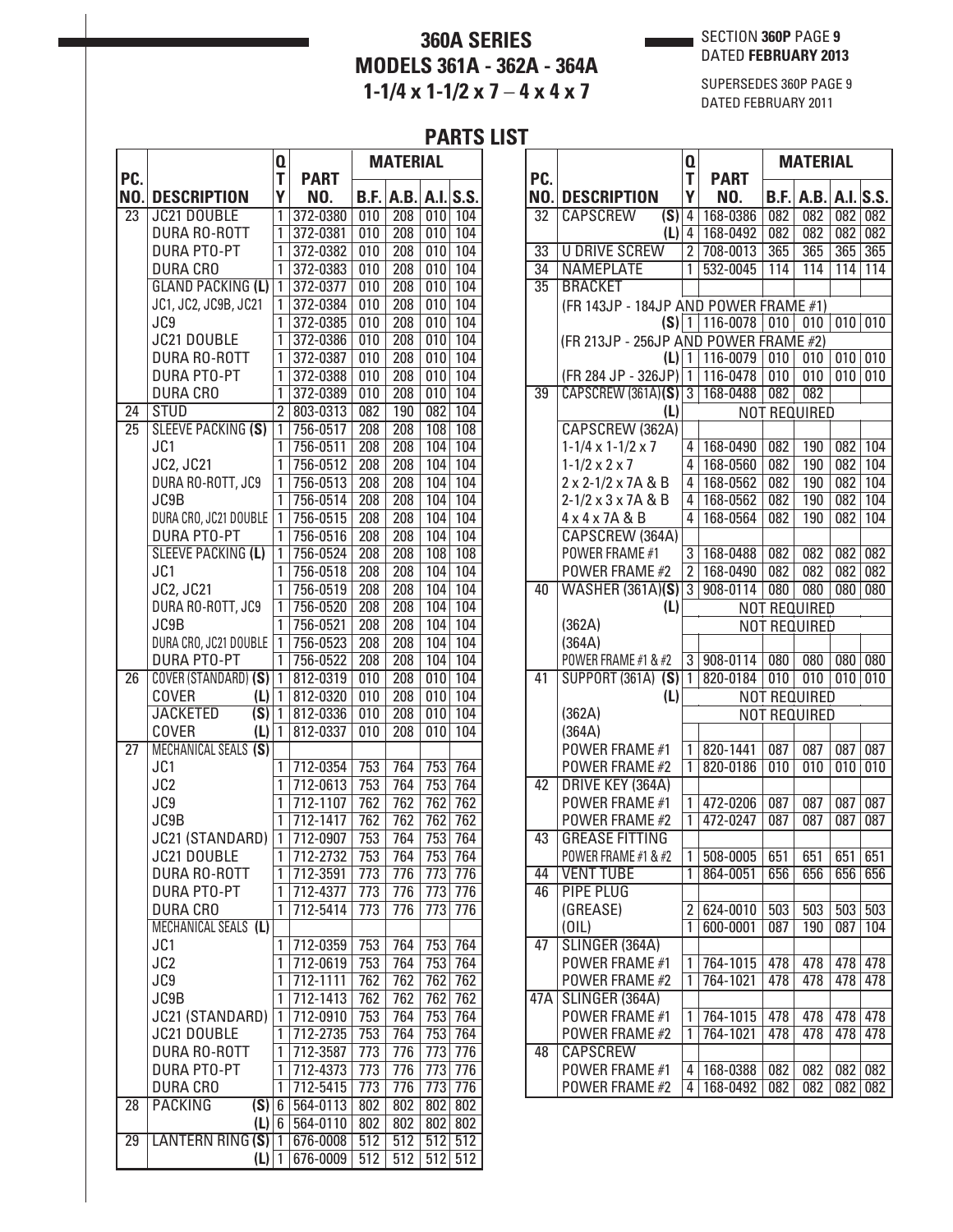SUPERSEDES 360P PAGE 10

DATED JUNE 1998

# **360A SERIES MODELS 361A - 362A - 364A 1-1/4 x 1-1/2 x 7** – **4 x 4 x 7**

|                  |                                                  | Q              |                      |            | <b>MATERIAL</b> |     |          |
|------------------|--------------------------------------------------|----------------|----------------------|------------|-----------------|-----|----------|
| PC.<br>NO.       | <b>DESCRIPTION</b>                               | T<br>Υ         | <b>PART</b><br>NO.   | B.F.       | A.B.            |     | A.I.S.S. |
| 49               | <b>BEARING CAP</b>                               |                |                      |            |                 |     |          |
|                  | POWER FRAME #1                                   | 1              | 164-0470             | 010        | 010             | 010 | 010      |
|                  | <b>POWER FRAME #2</b>                            | 1              | 164-0471             | 010        | 010             | 010 | 010      |
| $\overline{50}$  | O-RING (OIL LUBE)                                |                |                      |            |                 |     |          |
|                  | POWER FRAME #1                                   | 1              | 364-0423             | 457        | 457             | 457 | 457      |
|                  | POWER FRAME #2                                   | 1              | 364-0432             | 457        | 457             | 457 | 457      |
| $\overline{51}$  | <b>SEAL (GREASE)</b>                             |                |                      |            |                 |     |          |
|                  | POWER FRAME #1                                   | 1              | 712-0231             | 653        | 653             | 653 | 653      |
|                  | <b>POWER FRAME #2</b>                            | 1              | 712-0233             | 653        | 653             | 653 | 653      |
|                  | <b>OIL LUBE</b>                                  |                |                      |            |                 |     |          |
|                  | POWER FRAME #1                                   | 1              | 712-0016             | 653        | 653             | 653 | 653      |
|                  | POWER FRAME #2                                   | 1              | 712-0054             | 653        | 653             | 653 | 653      |
| $\overline{51A}$ | <b>SEAL (GREASE)</b>                             |                |                      |            |                 |     |          |
|                  | POWER FRAME #1                                   | 1              | 712-0231             | 653        | 653             | 653 | 653      |
|                  | POWER FRAME #2                                   | 1              | 712-0233             | 653        | 653             | 653 | 653      |
|                  | OIL LUBE                                         |                |                      |            |                 |     |          |
|                  | <b>POWER FRAME #1</b>                            | 1              | 712-0016             | 653        | 653             | 653 | 653      |
|                  | POWER FRAME #2                                   | 1              | 712-0054             | 653        | 653             | 653 | 653      |
| $\overline{52}$  | <b>RET. RING</b>                                 |                |                      |            |                 |     |          |
|                  | POWER FRAME #1                                   | 1              | 676-0929             | 088        | 088             | 088 | 088      |
|                  | POWER FRAME #2                                   | 1              | 676-0938             | 088        | 088             | 088 | 088      |
| $\overline{53}$  | <b>O.B. BEARING</b>                              |                |                      |            |                 |     |          |
|                  | <b>POWER FRAME #1</b>                            |                |                      |            |                 |     |          |
|                  | STANDARD OPEN                                    | 1              | 068-2206             | 647        |                 |     | 647      |
|                  | <b>SEALED PERM LUBE</b><br><b>POWER FRAME #2</b> | 1              | 068-2219             | 647        |                 |     | 647      |
|                  | STANDARD OPEN                                    | 1              | 068-2308             | 647        |                 |     | 647      |
|                  | <b>SEALED PERM LUBE</b>                          | 1              | 068-2220             | 647        |                 |     | 647      |
|                  | <b>SEMI-OPEN IMPELLER PUMPS</b>                  |                |                      |            |                 |     |          |
|                  | <b>POWER FRAME #1</b>                            | 1              | 068-2506             | 647        | 647             | 647 | 647      |
| $\overline{54}$  | <b>I.B. BEARING</b>                              |                |                      |            |                 |     |          |
|                  | POWER FRAME #1                                   |                |                      |            |                 |     |          |
|                  | <b>STANDARD OPEN</b>                             | 1              | 068-1907             | 647        | 647             |     |          |
|                  | <b>SEALED PERM LUBE</b>                          | 1              | 068-0114             | 647        | 647             |     |          |
|                  | <b>POWER FRAME #2</b>                            |                |                      |            |                 |     |          |
|                  | STANDARD OPEN                                    | 1              | 068-0159             | 647        | 647             |     |          |
|                  | SEALED PERM LUBE                                 | 1 <sup>1</sup> | 068-2018             | 647        | 647             |     |          |
|                  | SEMI-OPEN IMPELLER PUMPS                         |                |                      |            |                 |     |          |
|                  | <b>POWER FRAME #1</b>                            | 1              | 068-1932             | 647        | 647             | 647 | 647      |
| 55               | <b>SHAFT</b>                                     |                |                      |            |                 |     |          |
|                  | <b>POWER FRAME #1</b>                            | 1              | 728-4984             | 063        | 063             | 063 | 104      |
|                  | <b>POWER FRAME #2</b>                            | 1              | 728-4985             | 063        | 063             | 063 | 104      |
|                  | SEMI-OPEN IMPELLER PUMPS                         |                |                      |            |                 |     |          |
|                  | POWER FRAME #1                                   | 1              | 728-4987             | 063        | 063             | 063 | 104      |
| 56               | <b>PIPE PLUG</b>                                 |                |                      |            |                 |     |          |
|                  | (GREASE)                                         | 2              | 624-0010             | 503        | 503             | 503 | 503      |
|                  | (OIL)                                            | $\overline{2}$ | 600-0002             | 087        | 190             | 087 | 104      |
| $\overline{57}$  | <b>FRAME</b>                                     |                |                      |            |                 |     |          |
|                  | OIL LUBE                                         |                |                      |            |                 |     |          |
|                  | POWER FRAME #1                                   | 1              | 356-0231             | 010        | 010             |     |          |
|                  | <b>POWER FRAME #2</b>                            | 1              | 356-0232             | 010        | 010             |     |          |
|                  | GREASE<br>POWER FRAME #1                         | 1              |                      |            | 010             |     |          |
|                  | POWER FRAME #2                                   | 1              | 356-0201<br>356-0202 | 010<br>010 | 010             |     |          |
|                  |                                                  |                |                      |            |                 |     |          |

|                 |                                          | Q              |                             |                  | <b>MATERIAL</b>  |                  |                  |
|-----------------|------------------------------------------|----------------|-----------------------------|------------------|------------------|------------------|------------------|
| PC.<br>NO.      | <b>DESCRIPTION</b>                       | T<br>Y         | <b>PART</b><br>NO.          | B.F.             | A.B.             |                  | $A.I.$ S.S.      |
| 58              | <b>GREASE FITTING</b>                    | 1              | 508-0001                    | 651              | 651              | 651              | 651              |
| $\overline{59}$ | <b>PIPE PIPE PLUG</b>                    | $\overline{2}$ | 600-0001                    | 087              | 087              | 087              | 087              |
| 60              | <b>OILER</b>                             | 1              | 522-0029                    | 652              | 652              | 652              | 652              |
| $\overline{61}$ | $\overline{PIN}$                         |                | <b>INCLUDED WITH NO. 25</b> |                  |                  |                  |                  |
| $\overline{62}$ | <b>CAPSCREW</b>                          |                |                             |                  |                  |                  |                  |
|                 | POWER FRAME #1                           | 1              | 168-0490                    | 082              | 082              | 082              | 082              |
|                 | <b>POWER FRAME #2</b>                    | $\overline{2}$ | 168-0490                    | $\overline{082}$ | $\overline{082}$ | $\overline{082}$ | 082              |
| $\overline{63}$ | <b>WASHER</b>                            |                |                             |                  |                  |                  |                  |
|                 | POWER FRAME #1                           | 1              | 908-0114                    | 080              | 080              | 080              | 080              |
|                 | POWER FRAME #2                           | 1              | 908-0114                    | 080              | 080              | 080              | 080              |
| 64              | <b>SUPPORT</b>                           |                |                             |                  |                  |                  |                  |
|                 | POWER FRAME #1                           | 1              | 820-0187                    | $\overline{010}$ | $\overline{010}$ | $\overline{010}$ | $\overline{010}$ |
|                 | POWER FRAME #2                           | 1              | 820-0188                    | $\overline{010}$ | $\overline{010}$ | $\overline{010}$ | 010              |
| 65              | <b>CAPSCREW (PACKING)</b>                | 2              | 168-0496                    | 082              | 190              | 082              | 104              |
|                 | (SEALS)                                  | 4              | 168-0492                    | $\overline{082}$ | 190              | $\overline{082}$ | 104              |
| 66              | $\overline{\text{(S)}}$<br><b>GASKET</b> | 1              | 364-2021                    | 614              | 614              | 614              | 614              |
|                 | <b>GASKET</b><br>(L)                     | 1              | 364-2022                    | 614              | 614              | 614              | 614              |
| 67              | <b>PIPE PLUG</b>                         | $\overline{2}$ | 600-0002                    | 087              | 190              | 087              | 104              |
| $\overline{68}$ | <b>PIPE PLUG</b>                         | $\overline{2}$ | 600-0002                    | 087              | 087              | 087              | 087              |
| 69              | <b>NIPPLE</b>                            | 1              | 600-2291                    | 079              | 190              | 079              | 104              |
| $\overline{70}$ | <b>SEAL</b>                              | 1              | 564-0301                    | 802              | 802              | 802              | 802              |
| 71              | <b>LOCKNUT</b>                           | 1              | 544-0951                    | $\overline{087}$ | 087              | 087              | 087              |
| $\overline{72}$ | GASKET (362A)                            |                |                             |                  |                  |                  |                  |
|                 | $1-1/4 \times 1-1/2 \times 7$            | $\overline{1}$ | 364-0602                    | 603              | 603              | 603              | 603              |
|                 | $1 - 1/2 \times 2 \times 7$              | 1              | 364-0603                    | 603              | 603              | 603              | 603              |
|                 | 2 x 2-1/2 x 7A & B                       | 1              | 364-0604                    | 603              | 603              | 603              | 603              |
|                 | 2-1/2 x 3 x 7A & B                       | 1              | 364-0605                    | 603              | 603              | 603              | 603              |
|                 | 4 x 4 x 7 A & B                          | 1              | 364-0607                    | 603              | 603              | 603              | 603              |
| $\overline{73}$ | <b>BASE (362A)</b>                       |                |                             |                  |                  |                  |                  |
|                 | $1-1/4 \times 1-1/2 \times 7$            | 1              | 816-1102                    | $\overline{010}$ | 208              | 010              | 104              |
|                 | $1 - 1/2 \times 2 \times 7$              | 1              | 816-1103                    | $\overline{010}$ | 208              | $\overline{010}$ | 104              |
|                 | 2 x 2-1/2 x 7A & B                       | 1              | 816-1104                    | $\overline{010}$ | 208              | $\overline{010}$ | 104              |
|                 | 2-1/2 x 3 x 7A & B                       | 1              | 816-1105                    | $\overline{010}$ | 208              | $\overline{010}$ | 104              |
|                 | 4 x 4 x 7A & B                           | 1              | 816-1106                    | $\overline{010}$ | 208              | $\overline{010}$ | 104              |
| $\overline{74}$ | PIPE PLUG (362A)                         | 1              | 600-0002                    | 087              | 190              | 087              | 104              |
| $\overline{75}$ | PIPE PLUG (362A)                         |                |                             |                  |                  |                  |                  |
|                 | $1-1/4 \times 1-1/2 \times 7$            | 1              | 600-0002                    | 087              | 190              | 087              | 104              |
|                 | $1 - 1/2 \times 2 \times 7$              | 1              | 600-0003                    | 087              | 190              | 087              | 104              |
|                 | 2 x 2-1/2 x 7A & B                       | 1              | 600-0003                    | 087              | 190              | 087              | 104              |
|                 | 2-1/2 x 3 x 7A & B                       | 1              | 600-0004                    | 028              | 190              | $\overline{028}$ | 104              |
|                 | 4 x 4 x 7 A & B                          | $\overline{1}$ | 600-0004                    | $\overline{028}$ | 190              | 028              | 104              |
| $\overline{76}$ | <b>COUPLING</b>                          | 1              | 600-0721                    | 387              | 387              | 387              | 387              |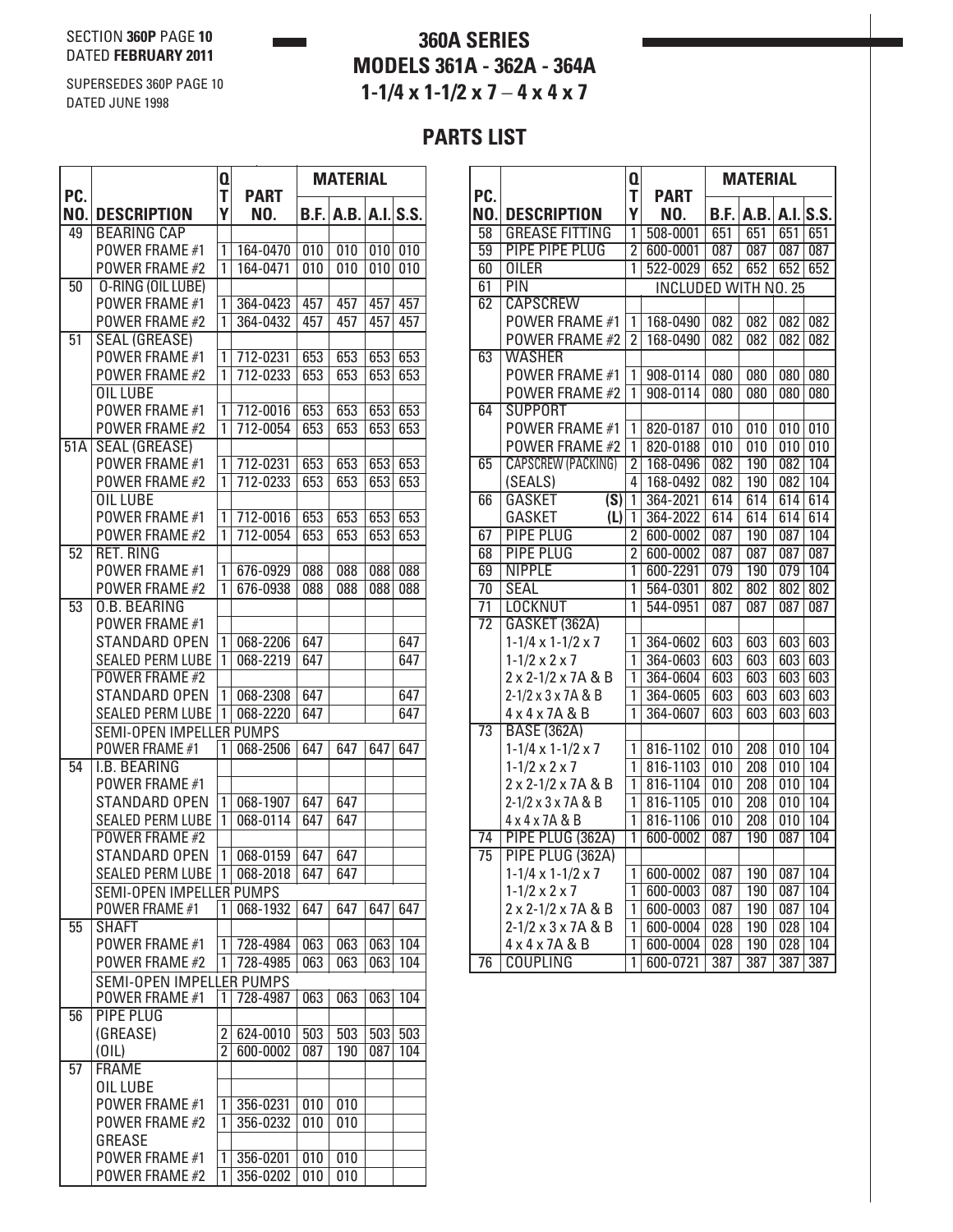# **360A SERIES MODELS 361A - 362A - 364A 1-1/4 x 1-1/2 x 9B** – **6 x 6 x 9**

## SECTION **360P** PAGE **11** DATED **FEBRUARY 2011**

SUPERSEDES 360P PAGE 11 DATED JUNE 1998

# **PARTS LIST**

| Q                                                                                       | <b>MATERIAL</b>                             |
|-----------------------------------------------------------------------------------------|---------------------------------------------|
| PC.<br>T<br><b>PART</b>                                                                 |                                             |
| NO.<br>Υ<br><b>DESCRIPTION</b><br>NO.<br>B.F.                                           | A.B.<br>A.I.S.S.                            |
| 1<br><b>COMPRESSION ELBOW</b><br>868-3660<br>190<br>1                                   | 190<br>087<br>104                           |
| $\overline{2}$<br>COMPRESSION CONNECTOR<br>190<br>1<br>868-3359                         | 190<br>104<br>087                           |
| 3<br><b>TUBING</b><br>1<br>872-0124<br>175                                              | 175<br>087<br>104                           |
| 4<br>PIPE PIPE PLUG<br>3<br>600-0002<br>087                                             | 190<br>104<br>087                           |
| 5<br>CAPSCREW COVER (S)<br>8<br>168-0381<br>082                                         | 104<br>190<br>082                           |
| CAPSCREW CASING (S)<br>8<br>168-0489<br>082                                             | 190<br>104<br>082                           |
| CAPSCREW CASING (L)<br>168-0495<br>8<br>082                                             | 104<br>082<br>082                           |
| CASING<br>6                                                                             |                                             |
| $1-1/4 \times 1-1/2 \times 9B$<br>010<br>1<br>180-2148                                  | 104<br>208<br>010                           |
| 1<br>$1 - 1/2 \times 2 \times 9$ A<br>180-2149<br>010                                   | 104<br>208<br>010                           |
| 1<br>$1 - 1/2 \times 2 \times 9B$<br>180-2149<br>010                                    | 208<br>010<br>104                           |
| $1 - 1/2 \times 2 \times 9C$<br>1<br>180-2151<br>010                                    | 208<br>010<br>104                           |
| 1<br>$2 \times 2 - 1/2 \times 9$<br>180-2152<br>010                                     | 104<br>208<br>010                           |
| $2 - 1/2 \times 3 \times 9$<br>1<br>180-2153<br>010                                     | 010<br>104<br>208                           |
| $3 \times 4 \times 9$ A & B<br>1<br>180-2351<br>010                                     | 208<br>104<br>010                           |
| $4 \times 5 \times 9$ A<br>1<br>180-2156<br>010                                         | 208<br>010<br>104                           |
| $4 \times 5 \times 9B$<br>1<br>180-2157<br>010                                          | 104<br>208<br>010                           |
| 1<br>180-2159<br>010<br>$6 \times 6 \times 9$                                           | 208<br>010<br>104                           |
| VERTICAL                                                                                |                                             |
| 010<br>$1-1/4 \times 1-1/2 \times 9B$<br>1<br>180-2198                                  | 104<br>208<br>010                           |
| $1 - 1/2 \times 2 \times 9$ A<br>1<br>180-2199<br>010                                   | 208<br>010<br>104                           |
| $1 - 1/2 \times 2 \times 9B$<br>1<br>180-2199<br>010                                    | 104<br>208<br>010                           |
| 1<br>$1 - 1/2 \times 2 \times 9C$<br>180-2200<br>010                                    | 208<br>010<br>104                           |
| SEMI-OPEN IMPELLER PUMPS<br>6                                                           |                                             |
| CASING                                                                                  |                                             |
| $1 - 1/2 \times 2 \times 9$ A<br>1<br>180-2150<br>642                                   | 643<br>642<br>646                           |
| $2 - 1/2 \times 3 \times 9$<br>1<br>180-2154<br>642                                     | 643<br>642<br>646                           |
| $4 \times 5 \times 9B$<br>1<br>180-2158<br>642                                          | 646<br>643<br>642                           |
| $6 \times 6 \times 9$<br>1<br>180-2160<br>642                                           | 643<br>642<br>646                           |
| 7<br><b>CASE RING</b>                                                                   |                                             |
| $1-1/4 \times 1-1/2 \times 9B$<br>676-1150<br>208<br>1                                  | 104<br>208<br>010                           |
| 1<br>676-1151<br>$1 - 1/2 \times 2 \times 9$<br>208                                     | 104<br>208<br>010                           |
| 1<br>676-1152<br>208<br>$2 \times 2 - 1/2 \times 9$                                     | 208<br>010<br>104                           |
| $2 - 1/2 \times 3 \times 9$<br>1<br>676-1152<br>208                                     | 010<br>104<br>208                           |
| $3 \times 4 \times 9$ A&B<br>1<br>676-1154<br>208                                       | 208<br>010<br>104                           |
| 1<br>$4 \times 5 \times 9$ A<br>676-1154<br>208                                         | 010<br>208<br>104                           |
| $4 \times 5 \times 9B$<br>1<br>676-1155<br>208                                          | 208<br>010<br>104                           |
| 1<br>$6 \times 6 \times 9$<br>676-1155<br>208                                           | 208<br>010<br>104                           |
| 1<br>8<br>GASKET<br>364-1015<br>603                                                     | 603<br>603<br>603                           |
| 9<br>(S)<br>CAPSCREW<br>1<br>168-0382<br>113                                            | 113                                         |
| (S)<br>1<br>168-1612                                                                    | 104<br>104                                  |
| CAPSCREW<br>(L)<br>113<br>1<br>168-0490                                                 | 113                                         |
| (L)<br>1<br>168-1623                                                                    | 104<br>104                                  |
| (S)<br><b>WASHER</b><br>9Α<br>1<br>908-0603<br>087                                      | 101<br>087<br>101                           |
| (L)<br>087<br>1<br>908-0604                                                             | 101<br>101<br>087                           |
| GASKET<br>(S)<br>9B<br>1<br>603<br>364-2034                                             |                                             |
|                                                                                         |                                             |
|                                                                                         | 603<br>603<br>603                           |
| (L)<br>1<br>603<br>364-2035<br>CAPSCREW<br>9C<br>(S)<br>$\mathbf{1}$<br>908-1290<br>999 | 603<br>603<br>603<br>ΝR<br><b>NR</b><br>999 |

| PC.        |                                                       | Q      |                    |             | <b>MATERIAL</b> |     |             |
|------------|-------------------------------------------------------|--------|--------------------|-------------|-----------------|-----|-------------|
| NO.        | <b>DESCRIPTION</b>                                    | T<br>Υ | <b>PART</b><br>NO. | <b>B.F.</b> | A.B.            |     | $A.I.$ S.S. |
| 10         | (S)<br>0-RING                                         | 1      | 364-0409           | 457         | 457             | 457 | 457         |
|            | (L)                                                   | 1      | 364-0414           | 457         | 457             | 457 | 457         |
| 11         | (S)<br><b>IMPELLER</b>                                |        |                    |             |                 |     |             |
|            | $1-1/4 \times 1-1/2 \times 9B$                        | 1      | 443-0431           | 225         | 225             | 010 | 104         |
|            | $1 - 1/2 \times 2 \times 9$ A                         | 1      | 443-0437           | 225         | 225             | 010 | 104         |
|            | $1 - 1/2 \times 2 \times 9B$                          | 1      | 443-0435           | 225         | 225             | 010 | 104         |
|            | $1 - 1/2 \times 2 \times 9C$                          | 1      | 443-0437           | 225         | 225             | 010 | 104         |
|            | $2 \times 2 - 1/2 \times 9$                           | 1      | 443-0441           | 225         | 225             | 010 | 104         |
|            | $2 - 1/2 \times 3 \times 9$                           | 1      | 443-0445           | 225         | 225             | 010 | 104         |
|            | $3 \times 4 \times 9$ A                               | 1      | 443-1766           | 225         | 225             | 010 | 104         |
|            | $3 \times 4 \times 9B$                                | 1      | 443-1762           | 225         | 225             | 010 | 104         |
| 11         | (L)<br><b>IMPELLER</b>                                |        |                    |             |                 |     |             |
|            | $1 - 1/2 \times 2 \times 9C$                          | 1      | 443-0439           | 225         | 225             | 010 | 104         |
|            | $2 \times 2 - 1/2 \times 9$                           | 1      | 443-0443           | 225         | 225             | 010 | 104         |
|            | $2 - 1/2 \times 3 \times 9$                           | 1      | 443-0447           | 225         | 225             | 010 | 104         |
|            | $3 \times 4 \times 9$ A                               | 1      | 443-1768           | 225         | 225             | 010 | 104         |
|            | $3 \times 4 \times 9B$                                | 1      | 443-1764           | 225         | 225             | 010 | 104         |
|            | $4 \times 5 \times 9$ A                               | 1      | 443-1752           | 225         | 225             | 010 | 104         |
|            | $4 \times 5 \times 9B$                                | 1      | 443-0459           | 225         | 225             | 010 | 104         |
|            | $6 \times 6 \times 9$                                 | 1      | 443-0467           | 225         | 225             | 010 | 104         |
| 11A        | $(S)^*$<br><b>IMPELLER</b>                            |        |                    |             |                 |     |             |
|            | $1 - 1/4 \times 1 - 1/2 \times 9B$                    | 1      | 443-0432           | 225         | 225             | 010 | 104         |
|            | $1 - 1/2 \times 2 \times 9$ A                         | 1      | 443-0438           | 225         | 225             | 010 | 104         |
|            | $1 - 1/2 \times 2 \times 9B$                          | 1      | 443-0436           | 225         | 225             | 010 | 104         |
|            | $1 - 1/2 \times 2 \times 9C$                          | 1      | 443-0438           | 225         | 225             | 010 | 104         |
|            | $2 \times 2 - 1/2 \times 9$                           | 1      | 443-0442           | 225         | 225             | 010 | 104         |
|            | $2 - 1/2 \times 3 \times 9$                           | 1      | 443-0446           | 225         | 225             | 010 | 104         |
|            | $3 \times 4 \times 9$ A                               | 1      | 443-1767           | 225         | 225             | 010 | 104         |
|            | 3x4x9B                                                | 1      | 443-1763           | 225         | 225             | 010 | 104         |
| <b>11A</b> | $\overline{(\mathsf{L})^*}$<br><b>IMPELLER</b>        |        |                    |             |                 |     |             |
|            | $1 - 1/2 \times 2 \times 9C$                          | 1      | 443-0440           | 225         | 225             | 010 | 104         |
|            | $2 \times 2 - 1/2 \times 9$                           | 1      | 443-0444           | 225         | 225             | 010 | 104         |
|            | $2 - 1/2 \times 3 \times 9$                           | 1      | 443-0448           | 225         | 225             | 010 | 104         |
|            | 3x4x9A                                                | 1      | 443-1769           | 225         | 225             | 010 | 104         |
|            | $3 \times 4 \times 9B$                                | 1      | 443-1765           | 225         | 225             | 010 | 104         |
|            | $4 \times 5 \times 9$ A                               | 1      | 443-1753           | 225         | 225             | 010 | 104         |
|            | $4 \times 5 \times 9B$                                | 1      | 443-0460           | 225         | 225             | 010 | 104         |
|            | $6 \times 6 \times 9$                                 | 1      | 443-0468           | 225         | 225             | 010 | 104         |
| 11         | SEMI-OPEN IMPELLER PUMPS                              |        |                    |             |                 |     |             |
|            | $1-1/2 \times 2 \times 9A (1150)$                     | 1      | 443-1835           | 208         | 208             | 010 | 104         |
|            | $1-1/2 \times 2 \times 9A (1750)$                     | 1      | 443-2048           | 208         | 208             | 010 | 104         |
|            | $2 - 1/2 \times 3 \times 9$<br>$4 \times 5 \times 9B$ | 1      | 443-2057           | 208         | 208             | 010 | 104         |
|            |                                                       | 1      | 443-2061           | 208         | 208             | 010 | 104         |
|            | $6 \times 6 \times 9$                                 | 1      | 443-2063           | 208         | 208             | 010 | 104         |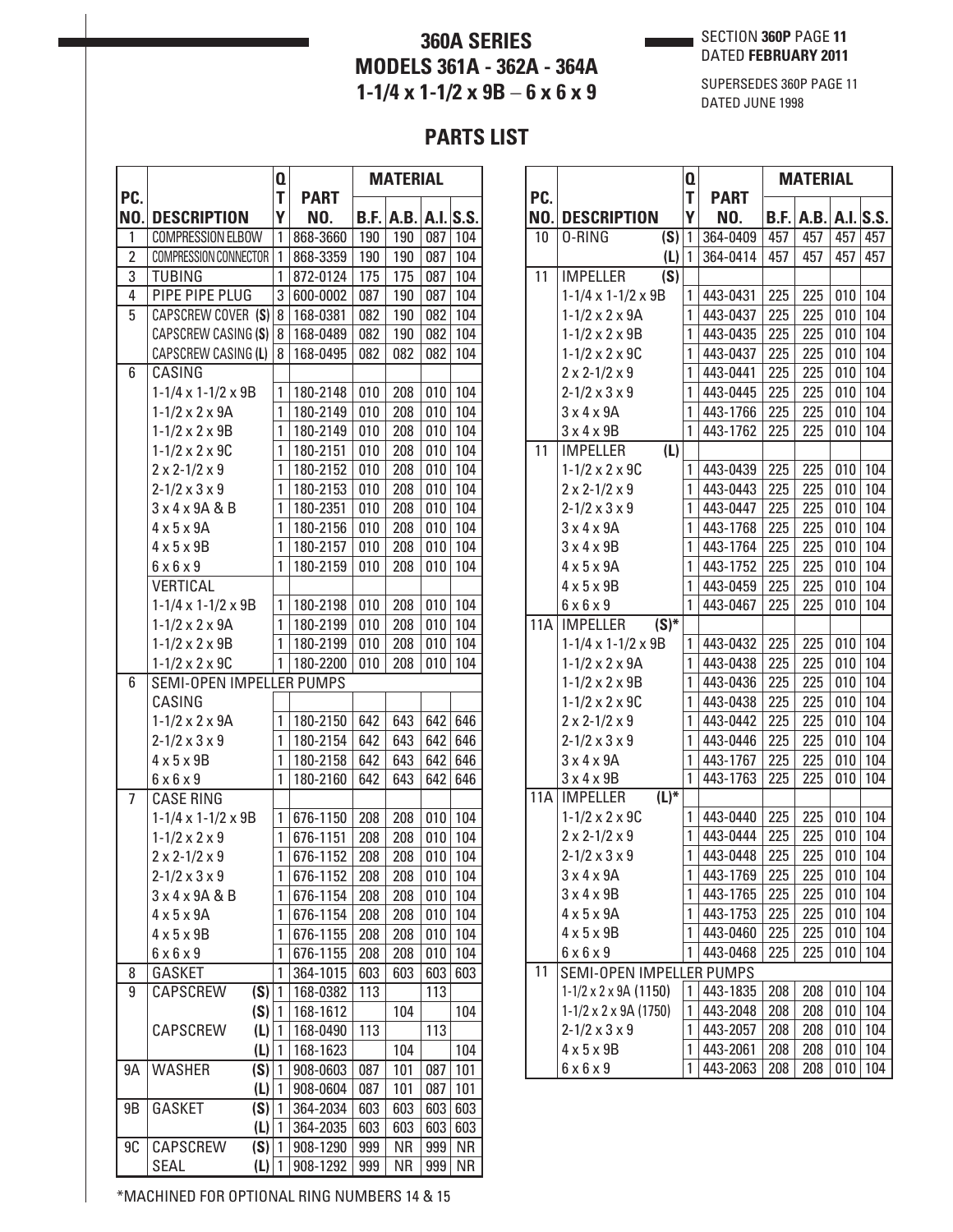#### SECTION **360P** PAGE **12** DATED **FEBRUARY 2013**

SUPERSEDES 360P PAGE 12 DATED FEBRUARY 2011

## **360A SERIES MODELS 361A - 362A - 364A 1-1/4 x 1-1/2 x 9B** – **6 x 6 x 9**

|            |                                 | Q                   |                      |            | <b>MATERIAL</b>     |            |            |
|------------|---------------------------------|---------------------|----------------------|------------|---------------------|------------|------------|
| PC.<br>NO. | <b>DESCRIPTION</b>              | T<br>Υ              | <b>PART</b><br>NO.   | B.F.       | A.B.                |            | A.I.S.S.   |
| 12         | IMPELLER KEY $(S)$ 1            |                     | 472-0201             | 087        | 087                 | 087        | 087        |
|            |                                 | $(L)$  1            | 472-0247             | 087        | 087                 | 087        | 087        |
| 14         | IMPELLER RING (OPTIONAL)        |                     |                      |            |                     |            |            |
|            | $1-1/4 \times 1-1/2 \times 9B$  | 1                   | 676-1145             | 208        | 208                 | 010        | 104        |
|            | $1 - 1/2 \times 2 \times 9$     | 1                   | 676-1146             | 208        | 208                 | 010        | 104        |
|            | $2 \times 2 - 1/2 \times 9$     | 1                   | 676-1133             | 208        | 208                 | 010        | 104        |
|            | $2 - 1/2 \times 3 \times 9$     | 1                   | 676-1133             | 208        | 208                 | 010        | 104        |
|            | 3 x 4 x 9A & B                  | 1                   | 676-1140             | 208        | 208                 | 010        | 104        |
|            | $4 \times 5 \times 9$ A         | 1                   | 676-1140             | 208        | 208                 | 010        | 104        |
|            | $4 \times 5 \times 9B$          | 1                   | 676-1141             | 208        | 208                 | 010        | 104        |
|            | $6 \times 6 \times 9$           | 1                   | 676-1141             | 208        | 208                 | 010        | 104        |
| 15         | <b>IMPELLER RING (OPTIONAL)</b> |                     |                      |            |                     |            |            |
|            | $2 \times 2 - 1/2 \times 9$     | 1                   | 676-1133             | 208        | 208                 | 010        | 104        |
|            | $2 - 1/2 \times 3 \times 9$     | 1                   | 676-1133             | 208        | 208                 | 010        | 104        |
|            | 3 x 4 x 9A & B                  | 1                   | 676-1156             | 208        | 208                 | 010        | 104        |
|            | $4 \times 5 \times 9$ A         | 1                   | 676-1156             | 208        | 208                 | 010        | 104        |
|            | $4 \times 5 \times 9B$          | 1                   | 676-1156             | 208        | 208                 | 010        | 104        |
|            | $6 \times 6 \times 9$           | 1                   | 676-1156             | 208        | 208                 | 010        | 104        |
| 16         | (S)<br><b>WEAR RING</b>         |                     |                      |            |                     |            |            |
|            | $2 \times 2 - 1/2 \times 9$     | 1                   | 676-1148             | 208        | 208                 | 010        | 104        |
|            | $2 - 1/2 \times 3 \times 9$     | 1                   | 676-1148             | 208        | 208                 | 010        | 104        |
|            | (L)<br>WEAR RING                |                     |                      |            |                     |            |            |
|            | $2 \times 2 - 1/2 \times 9$     | 1                   | 676-1148             | 208        | 208                 | 010        | 104        |
|            | $2 - 1/2 \times 3 \times 9$     | 1                   | 676-1148             | 208        | 208                 | 010        | 104        |
|            | 3 x 4 x 9A & B                  | 1                   | 676-1149             | 208        | 208                 | 010        | 104        |
|            | 4 x 5 x 9A & B                  | 1                   | 676-1149             | 208        | 208                 | 010        | 104        |
|            | $6 \times 6 \times 9$           | 1                   | 676-1149             | 208        | 208                 | 010        | 104        |
| 17         | RETAINING RING (S)              | 1                   | 676-0946             | 088        | 088                 | 088        | 088        |
|            |                                 | (L)<br>$\mathbf{1}$ | 676-0947             | 088        | 088                 | 088        | 088        |
| 18         | JACKET PACKING (S)              | 1                   | 460-0006             | 010        | 010                 | 010        | 010        |
|            | <b>JACKET SEALS</b>             | (S)<br>1            | 460-0007             | 010        | 010                 | 010        | 010        |
|            | JACKET PACKING                  | $\mathbf{1}$<br>(L) | 460-0008             | 010        | 010                 | 010        | 010        |
|            | <b>JACKET SEALS</b>             | (L)<br>1            | 460-0009             | 010        | 010                 | 010        | 010        |
| 19         | GASKET                          | $(S)$  1            | 364-0423             | 457        | 457                 | 457        | 457        |
|            |                                 | (L)<br>$\mathbf{1}$ | 364-0426             | 457        | 457                 | 457        | 457        |
| 19A        | GASKET                          | (S)<br>$\mathbf{1}$ | 364-0438             | 457        | 457                 | 457        | 457        |
|            |                                 | (L)<br>$\mathbf{1}$ | 364-0441             | 457        | 457                 | 457        | 457        |
| 20         | (S)<br>CAPSCREW                 | 8                   | 618-0386             | 082        | 190                 | 082        | 104        |
| 21         |                                 | (L)                 |                      |            | <b>NOT REQUIRED</b> |            |            |
|            | <b>NUT</b>                      | 2<br>$\overline{2}$ | 544-0113             | 082        | 190                 | 082        | 104        |
| 22<br>23   | CLAMP<br>GLAND PACKING (S)      | 1                   | 204-0116<br>372-0376 | 360<br>010 | 190<br>208          | 360<br>010 | 104<br>104 |
|            | JC1, JC2, JC9B, JC21            | 1                   | 372-0378             | 010        | 208                 | 010        | 104        |
|            |                                 | 1                   |                      |            |                     |            | 104        |
|            | JC9<br>JC21 DOUBLE              | 1                   | 372-0379<br>372-0380 | 010<br>010 | 208<br>208          | 010<br>010 | 104        |
|            | DURA RO-ROTT                    | 1                   | 372-0381             | 010        | 208                 | 010        | 104        |
|            | <b>DURA PTO-PT</b>              | 1                   | 372-0382             | 010        | 208                 | 010        | 104        |
|            | <b>DURA CRO</b>                 | 1                   | 372-0383             | 010        | 208                 | 010        | 104        |
|            |                                 |                     |                      |            |                     |            |            |

|     |                       | Q              |             |      | <b>MATERIAL</b> |     |           |
|-----|-----------------------|----------------|-------------|------|-----------------|-----|-----------|
| PC. |                       | T              | <b>PART</b> |      |                 |     |           |
| NO. | <b>DESCRIPTION</b>    | Υ              | NO.         | B.F. | A.B.            |     | A.I. S.S. |
| 23  | GLAND PACKING (L)     | 1              | 372-0377    | 010  | 208             | 010 | 104       |
|     | JC1, JC2, JC9B, JC21  | 1              | 372-0384    | 010  | 208             | 010 | 104       |
|     | JC9                   | 1              | 372-0385    | 010  | 208             | 010 | 104       |
|     | JC21 DOUBLE           | 1              | 372-0386    | 010  | 208             | 010 | 104       |
|     | <b>DURA RO-ROTT</b>   | 1              | 372-0387    | 010  | 208             | 010 | 104       |
|     | <b>DURA PTO-PT</b>    | 1              | 372-0388    | 010  | 208             | 010 | 104       |
|     | <b>DURA CRO</b>       | 1              | 372-0389    | 010  | 208             | 010 | 104       |
| 24  | <b>STUD</b>           | $\overline{2}$ | 803-0313    | 082  | 190             | 082 | 104       |
| 25  | SLEEVE PACKING (S)    | 1              | 756-0517    | 208  | 208             | 108 | 108       |
|     | JC1                   | 1              | 756-0511    | 208  | 208             | 104 | 104       |
|     | JC2, JC21             | 1              | 756-0512    | 208  | 208             | 104 | 104       |
|     | DURA RO-ROTT, JC9     | 1              | 756-0513    | 208  | 208             | 104 | 104       |
|     | JC9B                  | 1              | 756-0514    | 208  | 208             | 104 | 104       |
|     | <b>DURA PTO-PT</b>    | 1              | 756-0516    | 208  | 208             | 104 | 104       |
|     | DURA CRO              | 1              | 756-0515    | 208  | 208             | 104 | 104       |
|     | JC21 DOUBLE           | 1              | 756-0515    | 208  | 208             | 104 | 104       |
|     | SLEEVE PACKING (L)    | 1              | 756-0524    | 208  | 208             | 108 | 108       |
|     | JC1                   | 1              | 756-0518    | 208  | 208             | 104 | 104       |
|     | <b>JC2, JC21</b>      | 1              | 756-0519    | 208  | 208             | 104 | 104       |
|     | DURA RO-ROTT, JC9     | 1              | 756-0520    | 208  | 208             | 104 | 104       |
|     | JC9B                  | 1              | 756-0521    | 208  | 208             | 104 | 104       |
|     | DURA CRO, JC21 DOUBLE | 1              | 756-0523    | 208  | 208             | 104 | 104       |
|     | <b>DURA PTO-PT</b>    | 1              | 756-0522    | 208  | 208             | 104 | 104       |
| 26  | (S)<br>COVER (STD)    | 1              | 812-0321    | 010  | 208             | 010 | 104       |
|     | COVER (STD)<br>(L)    | 1              | 812-0322    | 010  | 208             | 010 | 104       |
|     | (JACKETED)<br>(S)     | 1              | 812-0338    | 010  | 208             | 010 | 104       |
|     | (JACKETED)<br>(L)     | 1              | 812-0339    | 010  | 208             | 010 | 104       |
| 27  | MECHANICAL SEALS (S)  |                |             |      |                 |     |           |
|     | JC1                   | 1              | 712-0354    | 753  | 764             | 753 | 764       |
|     | JC2                   | 1              | 712-0613    | 753  | 764             | 753 | 764       |
|     | JC9                   | 1              | 712-1107    | 762  | 762             | 762 | 762       |
|     | JC9B                  | 1              | 712-1417    | 762  | 762             | 762 | 762       |
|     | <b>JC21 (STD)</b>     | 1              | 712-0907    | 753  | 764             | 753 | 764       |
|     | JC21 DOUBLE           | 1              | 712-2732    | 753  | 764             | 753 | 764       |
|     | DURA RO-ROTT          | 1              | 712-3591    | 773  | 776             | 773 | 776       |
|     | <b>DURA PTO-PT</b>    | 1              | 712-4377    | 773  | 776             | 773 | 776       |
|     | <b>DURA CRO</b>       | 1              | 712-5414    | 773  | 776             | 773 | 776       |
|     | MECHANICAL SEALS (L)  |                |             |      |                 |     |           |
|     | JC1                   | 1              | 712-0359    | 753  | 764             | 753 | 764       |
|     | JC <sub>2</sub>       | 1              | 712-0619    | 753  | 764             | 753 | 764       |
|     | JC9                   | 1              | 712-1111    | 762  | 762             | 762 | 762       |
|     | JC9B                  | 1              | 712-1413    | 762  | 762             | 762 | 762       |
|     | JC21 (STANDARD)       | 1              | 712-0910    | 753  | 764             | 753 | 764       |
|     | JC21 DOUBLE           | 1              | 712-2735    | 753  | 764             | 753 | 764       |
|     | DURA RO-ROTT          | 1              | 712-3587    | 773  | 776             | 773 | 776       |
|     | <b>DURA PTO-PT</b>    | 1              | 712-4373    | 773  | 776             | 773 | 776       |
|     | <b>DURA CRO</b>       | 1              | 712-5415    | 773  | 776             | 773 | 776       |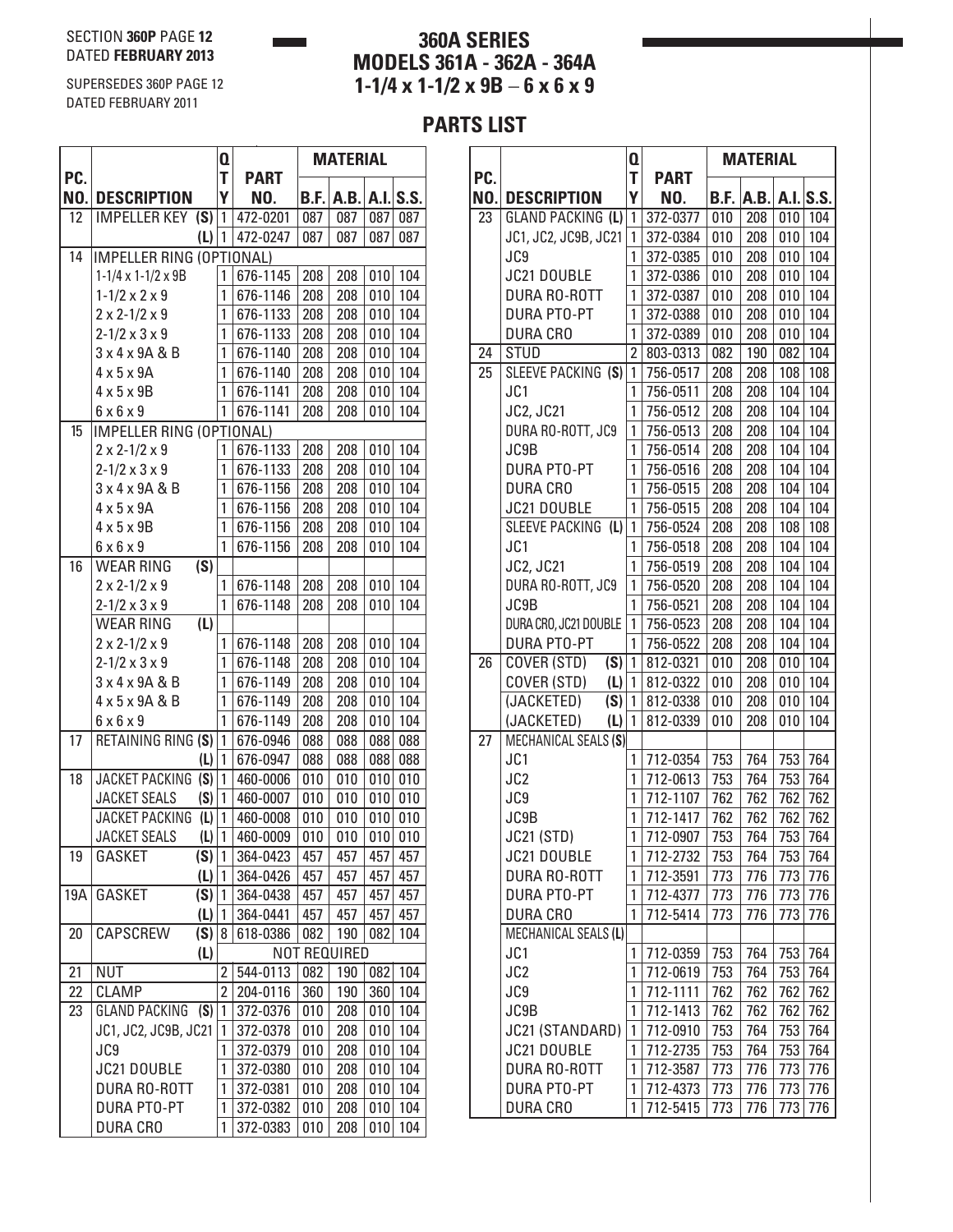#### SECTION **360P** PAGE **13** DATED **FEBRUARY 2011**

## **360A SERIES MODELS 361A - 362A - 364A 1-1/4 x 1-1/2 x 9B** – **6 x 6 x 9**

SUPERSEDES 360P PAGE 13 DATED JUNE 1998

|            |                                          | Q                   |                      |      | <b>MATERIAL</b>     |     |           |
|------------|------------------------------------------|---------------------|----------------------|------|---------------------|-----|-----------|
| PC.<br>NO. | <b>DESCRIPTION</b>                       | T<br>Υ              | <b>PART</b><br>NO.   | B.F. | A.B.                |     | A.I.S.S.  |
| 28         | (S)<br><b>PACKING</b>                    | $6\phantom{1}6$     | 564-0113             | 802  | 802                 | 802 | 802       |
|            | $(L)$ 6                                  |                     | 564-0110             | 802  | 802                 | 802 | 802       |
| 29         | LANTERN RING (S)                         | $\overline{1}$      | 676-0008             | 512  | 512                 | 512 | 512       |
|            | (L)                                      | 1                   | 676-0009             | 512  | 512                 | 512 | 512       |
| 32         | <b>CAPSCREW</b>                          |                     |                      |      |                     |     |           |
|            | (FR 143JP - 184JP & P.F. #1)             |                     |                      |      |                     |     |           |
|            | $(S)$ 4                                  |                     | 168-0386             | 082  | 082                 | 082 | 082       |
|            | (FR 213JP - 256JP & P.F. #2 & #3)        |                     |                      |      |                     |     |           |
|            |                                          |                     | $(L)$   4   168-0490 | 082  | 082                 |     | $082$ 082 |
|            | (FR 284JP - 326JP)                       | 4                   | 168-0564             | 082  | 082                 | 082 | 082       |
| 33         | <b>U DRIVE SCREW</b>                     | $\overline{2}$      | 708-0013             | 365  | 365                 | 365 | 365       |
| 34         | NAMEPLATE                                | 1                   | 532-0045             | 114  | 114                 | 114 | 114       |
| 35         | <b>BRACKET</b>                           |                     |                      |      |                     |     |           |
|            | (FR 143JP - 184JP & P.F. #1)             |                     |                      |      |                     |     |           |
|            |                                          |                     | $(S)$   1   116-0078 | 010  | 010                 | 010 | 010       |
|            | (FR 213JP - 256JP & P.F. #2 & #3)        |                     |                      |      |                     |     |           |
|            | $(L)$   1                                |                     | 116-0080             | 010  | 010                 | 010 |           |
|            | (FR 284JP - 326JP)                       | 1                   | 116-0081             | 010  | 010                 | 010 | 010       |
| 39         | CAPSCREW (361A)(S)                       | 3                   | 168-0488             | 082  | 082                 | 082 | 082       |
|            | (L)                                      |                     |                      |      | <b>NOT REQUIRED</b> |     |           |
|            | CAPSCREW (362A)                          |                     |                      |      |                     |     |           |
|            | $1-1/4 \times 1-1/2 \times 9B$           | 4                   | 168-0490             | 082  | 190                 | 082 | 104       |
|            | 1-1/2 x 2 x 9A, B & C                    | 4                   | 168-0560             | 082  | 190                 | 082 | 104       |
|            | $2 \times 2 - 1/2 \times 9$              | 4                   | 168-0562             | 082  | 190                 | 082 | 104       |
|            | $2 - 1/2 \times 3 \times 9$              | 4                   | 168-0562             | 082  | 190                 | 082 | 104       |
|            | 3 x 4 x 9A & B                           | 4                   | 168-0564             | 082  | 190                 | 082 | 104       |
|            | 4 x 5 x 9A & B                           | 4<br>4              | 168-0634             | 082  | 190                 | 082 | 104       |
|            | $6 \times 6 \times 9$<br>CAPSCREW (364A) |                     | 168-0634             | 082  | 190                 | 082 | 104       |
|            | POWER FRAME #1                           | 3                   | 168-0488             | 082  | 080                 | 082 | 080       |
|            | POWER FRAME #2 & #3                      | $\overline{2}$      | 168-0490             | 082  | 080                 | 082 | 080       |
| 40         | <b>WASHER (361A) (S)</b>                 | 3                   | 908-0114             | 080  | 080                 | 080 | 080       |
|            | (L)                                      |                     |                      |      | <b>NOT REQUIRED</b> |     |           |
|            | WASHER (362A)                            |                     |                      |      | NOT REQUIRED        |     |           |
|            | WASHER (364A)                            |                     |                      |      |                     |     |           |
|            | POWER FRAME #1                           | 3                   | 908-0114             | 080  | 080                 | 080 | 080       |
|            | POWER FRAME #2 & #3                      | $\overline{2}$      | 908-0114             | 080  | 080                 | 080 | 080       |
| 41         | <b>SUPPORT (361A) (S)</b>                | 1                   | 820-0184             | 010  | 010                 | 010 | 010       |
|            | (L)                                      |                     |                      |      | <b>NOT REQUIRED</b> |     |           |
|            | SUPPORT (362A)                           | <b>NOT REQUIRED</b> |                      |      |                     |     |           |
|            | SUPPORT (364A)                           |                     |                      |      |                     |     |           |
|            | POWER FRAME #1                           | 1                   | 820-1441             | 087  | 087                 | 087 | 087       |
|            | POWER FRAME #2 & #3                      | 1                   | 820-0186             | 010  | 010                 | 010 | 010       |
| 42         | DRIVE KEY (344A)                         |                     |                      |      |                     |     |           |
|            | POWER FRAME #1                           | 1                   | 472-0206             | 087  | 087                 | 087 | 087       |
|            | POWER FRAME #2 & #3                      | 1                   | 472-0247             | 087  | 087                 | 087 | 087       |
| 43         | <b>GREASE FITTING</b>                    | 1                   | 508-0005             | 651  | 651                 | 651 | 651       |
| 44         | <b>VENT TUBE</b>                         | 1                   | 864-0051             | 656  | 656                 | 656 | 656       |

|            |                                 | Q              |             | <b>MATERIAL</b> |      |     |             |
|------------|---------------------------------|----------------|-------------|-----------------|------|-----|-------------|
| PC.<br>NO. |                                 | Т<br>Υ         | <b>PART</b> |                 |      |     |             |
| 46         | <b>DESCRIPTION</b><br>PIPE PLUG |                | NO.         | B.F.            | A.B. |     | $A.I.$ S.S. |
|            | (GREASE)                        | $\overline{2}$ | 624-0010    | 503             | 503  | 503 | 503         |
|            | (0 L)                           | $\mathbf{1}$   | 600-0002    | 087             | 190  | 087 | 104         |
| 47         | SLINGER (364A)                  |                |             |                 |      |     |             |
|            | POWER FRAME #1                  | 1              | 764-1015    | 478             | 478  | 478 | 478         |
|            | POWER FRAME #2                  | 1              | 764-1021    | 478             | 478  | 478 | 478         |
|            | POWER FRAME #3                  | 1              | 764-1021    | 478             | 478  | 478 | 478         |
| 47A        | SLINGER (364A)                  |                |             |                 |      |     |             |
|            | POWER FRAME #1                  | 1              | 764-1015    | 478             | 478  | 478 | 478         |
|            | POWER FRAME #2                  | 1              | 764-1021    | 478             | 478  | 478 | 478         |
|            | POWER FRAME #3                  | 1              | 764-1026    | 478             | 478  | 478 | 478         |
| 48         | CAPSCREW                        |                |             |                 |      |     |             |
|            | POWER FRAME #1                  | 4              | 168-0388    | 082             | 082  | 082 | 082         |
|            | POWER FRAME #2 & #3             | 4              | 168-0492    | 082             | 082  | 082 | 082         |
| 49         | <b>BEARING CAP</b>              |                |             |                 |      |     |             |
|            | POWER FRAME #1                  | 1              | 164-0470    | 010             | 010  | 010 | 010         |
|            | POWER FRAME #2                  | 1              | 164-0471    | 010             | 010  | 010 | 010         |
|            | POWER FRAME #3                  | 1              | 164-0472    | 010             | 010  | 010 | 010         |
| 50         | 0-RING (OIL LUBE)               |                |             |                 |      |     |             |
|            | POWER FRAME #1                  | 1              | 364-0423    | 457             | 457  | 457 | 457         |
|            | POWER FRAME #2                  | 1              | 364-0432    | 457             | 457  | 457 | 457         |
|            | POWER FRAME #3                  | 1              | 364-0438    | 457             | 457  | 457 | 457         |
| 51         | <b>SEAL (GREASE)</b>            |                |             |                 |      |     |             |
|            | POWER FRAME #1                  | 1              | 712-0231    | 653             | 653  | 653 | 653         |
|            | POWER FRAME #2                  | 1              | 712-0233    | 653             | 653  | 653 | 653         |
|            | <b>POWER FRAME #3</b>           | 1              | 712-0233    | 653             | 653  | 653 | 653         |
|            | OIL LUBE                        |                |             |                 |      |     |             |
|            | <b>POWER FRAME #1</b>           | 1              | 712-0016    | 653             | 653  | 653 | 653         |
|            | POWER FRAME #2                  | 1              | 712-0054    | 653             | 653  | 653 | 653         |
|            | POWER FRAME #3                  | 1              | 712-0054    | 653             | 653  | 653 | 653         |
| 51A        | <b>SEAL (GREASE)</b>            |                |             |                 |      |     |             |
|            | POWER FRAME #1                  | 1              | 712-0231    | 653             | 653  | 653 | 653         |
|            | POWER FRAME #2                  | 1              | 712-0233    | 653             | 653  | 653 | 653         |
|            | POWER FRAME #3                  | 1              | 712-0234    | 653             | 653  | 653 | 653         |
|            | OIL LUBE                        |                |             |                 |      |     |             |
|            | POWER FRAME #1                  | 1              | 712-0016    | 653             | 653  | 653 | 653         |
|            | <b>POWER FRAME #2</b>           | 1              | 712-0054    | 653             | 653  | 653 | 653         |
|            | POWER FRAME #3                  | 1              | 712-0056    | 653             | 653  | 653 | 653         |
| 52         | RETAINING RING                  |                |             |                 |      |     |             |
|            | <b>POWER FRAME #1</b>           | 1              | 676-0929    | 088             | 088  | 088 | 088         |
|            | <b>POWER FRAME #2</b>           | 1              | 676-0938    | 088             | 088  | 088 | 088         |
|            | POWER FRAME #3                  | 1              | 676-0944    | 088             | 088  | 088 | 088         |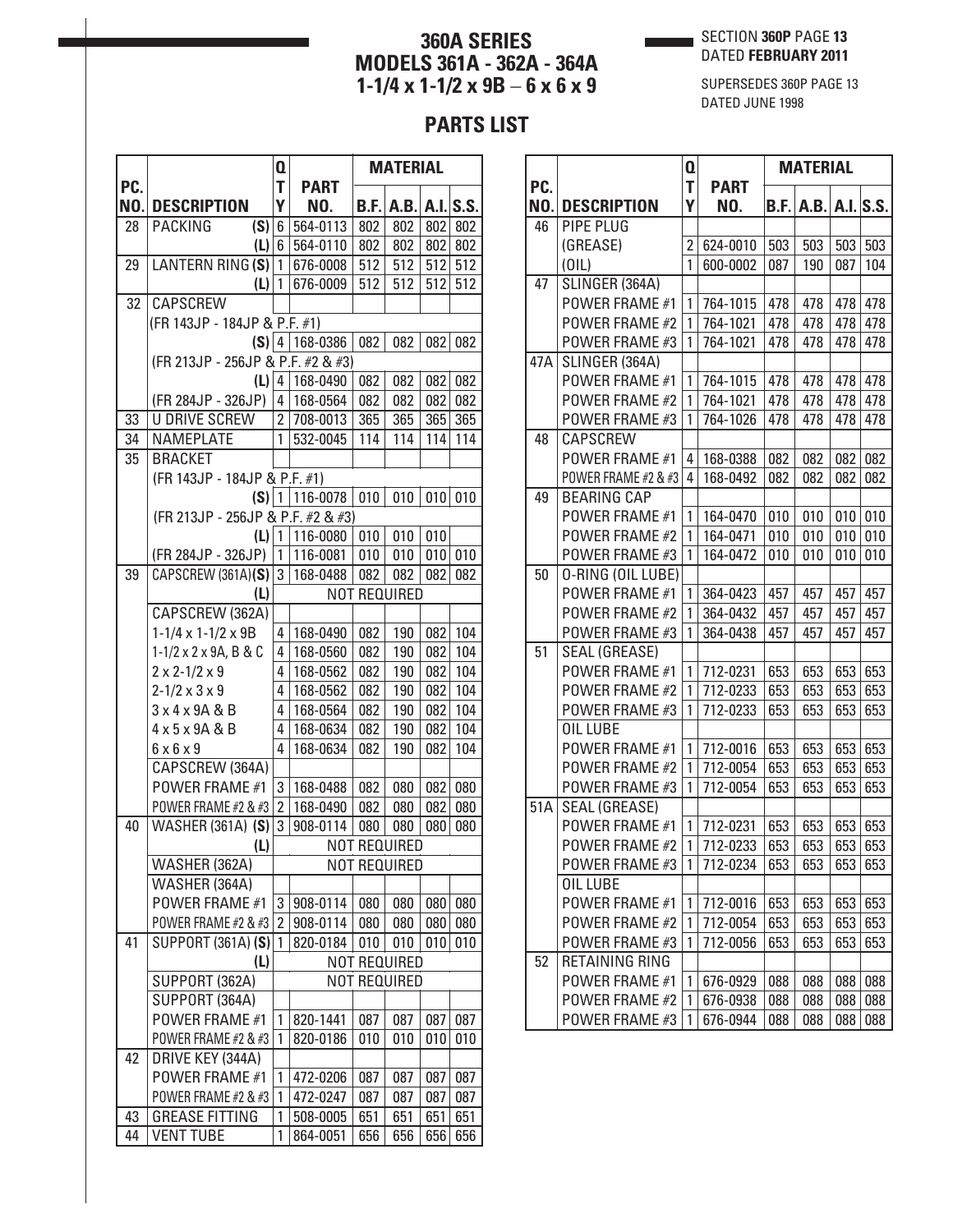SUPERSEDES 360P PAGE 14

DATED JUNE 1998

## **360A SERIES MODELS 361A - 362A - 364A 1-1/4 x 1-1/2 x 9B** – **6 x 6 x 9**

|     |                          | Q              |                             | <b>MATERIAL</b> |      |     |          |
|-----|--------------------------|----------------|-----------------------------|-----------------|------|-----|----------|
| PC. |                          | T              | <b>PART</b>                 |                 |      |     |          |
| NO. | <b>DESCRIPTION</b>       | Υ              | NO.                         | B.F.            | A.B. |     | A.I.S.S. |
| 53  | <b>0.B. BEARING</b>      |                |                             |                 |      |     |          |
|     | <b>POWER FRAME #1</b>    |                |                             |                 |      |     |          |
|     | STANDARD OPEN            | 1              | 068-2206                    | 647             | 647  | 647 | 647      |
|     | SEALED PERM LUBE         | 1              | 068-2219                    | 647             | 647  | 647 | 647      |
|     | POWER FRAME #2           |                |                             |                 |      |     |          |
|     | STANDARD OPEN            | 1              | 068-2308                    | 647             | 647  | 647 | 647      |
|     | <b>SEALED PERM LUBE</b>  | 1              | 068-2220                    | 647             | 647  | 647 | 647      |
|     | POWER FRAME #3           |                |                             |                 |      |     |          |
|     | <b>STANDARD OPEN</b>     | 1              | 068-2310                    | 647             | 647  | 647 | 647      |
|     | <b>SEALED PERM LUBE</b>  | 1              | 068-2221                    | 647             | 647  | 647 | 647      |
|     | SEMI-OPEN IMPELLER PUMPS |                |                             |                 |      |     |          |
|     | <b>POWER FRAME #1</b>    | 1              | 068-2506                    | 647             | 647  | 647 | 647      |
|     | <b>POWER FRAME #2</b>    | 1              | 068-2558                    | 647             | 647  | 647 | 647      |
| 54  | I.B. BEARING             |                |                             |                 |      |     |          |
|     | POWER FRAME #1           |                |                             |                 |      |     |          |
|     | STANDARD OPEN            | 1              | 068-1907                    | 647             | 647  | 647 | 647      |
|     | <b>SEALED PERM LUBE</b>  | 1              | 068-0114                    | 647             | 647  | 647 | 647      |
|     | <b>POWER FRAME #2</b>    |                |                             |                 |      |     |          |
|     | STANDARD OPEN            | 1              | 068-0159                    | 647             | 647  | 647 | 647      |
|     | <b>SEALED PERM LUBE</b>  | 1              | 068-2018                    | 647             | 647  | 647 | 647      |
|     | POWER FRAME #3           |                |                             |                 |      |     |          |
|     | STANDARD OPEN            | 1              | 068-0161                    | 647             | 647  | 647 | 647      |
|     | <b>SEALED PERM LUBE</b>  | 1              | 068-2022                    | 647             | 647  | 647 | 647      |
|     | SEMI-OPEN IMPELLER PUMPS |                |                             |                 |      |     |          |
|     | <b>POWER FRAME #1</b>    | 1              | 068-1932                    | 647             | 647  | 647 | 647      |
|     | <b>POWER FRAME #2</b>    | 1              | 068-0182                    | 647             | 647  | 647 | 647      |
| 55  | SHAFT                    |                |                             |                 |      |     |          |
|     | <b>POWER FRAME #1</b>    | 1              | 728-4984                    | 063             | 063  | 063 | 104      |
|     | <b>POWER FRAME #2</b>    | 1              | 728-4985                    | 063             | 063  | 063 | 104      |
|     | POWER FRAME #3           | 1              | 728-4986                    | 063             | 063  | 063 | 104      |
|     | SEMI-OPEN IMPELLER PUMPS |                |                             |                 |      |     |          |
|     | <b>POWER FRAME #1</b>    | 1              | 728-4987                    | 063             | 063  | 063 | 104      |
|     | <b>POWER FRAME #2</b>    | 1              | 728-4988                    | 063             | 063  | 063 | 104      |
| 56  | PIPE PLUG                |                |                             |                 |      |     |          |
|     | (GREASE)                 | 2              | 624-0010                    | 503             | 503  | 503 | 503      |
|     | (OIL)                    | 1              | 600-0002                    | 087             | 190  | 087 | 104      |
| 57  | <b>FRAME</b>             |                |                             |                 |      |     |          |
|     | OIL LUBE                 |                |                             |                 |      |     |          |
|     | POWER FRAME #1           | 1              | 356-0231                    | 010             | 010  | 010 | 010      |
|     | <b>POWER FRAME #2</b>    | 1              | 356-0232                    | 010             | 010  | 010 | 010      |
|     | POWER FRAME #3           | 1              | 356-0233                    | 010             | 010  | 010 | 010      |
|     | <b>GREASE</b>            |                |                             |                 |      |     |          |
|     | <b>POWER FRAME #1</b>    | 1              | 356-0201                    | 010             | 010  | 010 | 010      |
|     | <b>POWER FRAME #2</b>    | 1              | 356-0202                    | 010             | 010  | 010 | 010      |
|     | <b>POWER FRAME #3</b>    | 1              | 356-0203                    | 010             | 010  | 010 | 010      |
| 58  | <b>GREASE FITTING</b>    | 1              | 508-0001                    | 651             | 651  | 651 | 651      |
| 59  | PIPE PLUG                | $\overline{2}$ | 600-0001                    | 087             | 087  | 087 | 087      |
| 60  | <b>OILER</b>             | 1              | 522-0029                    | 652             | 652  | 652 | 652      |
| 61  | PIN                      |                | <b>INCLUDED WITH NO. 25</b> |                 |      |     |          |

|            |                                                                     | Q              |                      | <b>MATERIAL</b> |            |            |            |
|------------|---------------------------------------------------------------------|----------------|----------------------|-----------------|------------|------------|------------|
| PC.<br>NO. | <b>DESCRIPTION</b>                                                  | T<br>Υ         | <b>PART</b><br>NO.   | B.F.            | A.B.       |            | A.I.S.S.   |
| 62         | CAPSCREW                                                            |                |                      |                 |            |            |            |
|            | POWER FRAME #1                                                      | 1              | 168-0490             | 082             | 082        | 082        | 082        |
|            | POWER FRAME #2 & #3                                                 | $\overline{2}$ | 168-0490             | 082             | 082        | 082        | 082        |
| 63         | <b>WASHER</b>                                                       |                |                      |                 |            |            |            |
|            | POWER FRAME #1                                                      | 1              | 908-0114             | 080             | 080        | 080        | 080        |
|            | POWER FRAME #2 & #3                                                 | 1              | 908-0114             | 080             | 080        | 080        | 080        |
| 64         | <b>SUPPORT</b>                                                      |                |                      |                 |            |            |            |
|            | POWER FRAME #1                                                      | 1              | 820-0187             | 010             | 010        | 010        | 010        |
|            | POWER FRAME #2 & #3                                                 | 1              | 820-0189             | 010             | 010        | 010        | 010        |
| 65         | CAPSCREW                                                            |                |                      |                 |            |            |            |
|            | (PACKING)                                                           | $\overline{2}$ | 168-0496             | 082             | 190        | 082        | 104        |
|            | (SEALS)                                                             | 4              | 168-0492             | 082             | 190        | 082        | 104        |
| 66         | (S)<br>GASKET                                                       | $\mathbf{1}$   | 364-2021             | 614             | 614        | 614        | 614        |
|            | (L)                                                                 | 1              | 364-2022             | 614             | 614        | 614        | 614        |
| 67         | PIPE PLUG                                                           | $\overline{2}$ | 600-0002             | 087             | 190        | 087        | 104        |
| 68         | PIPE PLUG                                                           | $\overline{2}$ | 600-0002             | 087             | 087        | 087        | 087        |
| 69         | <b>NIPPLE</b>                                                       | 1              | 600-2291             | 079             | 190        | 079        | 104        |
| 70         | <b>SEAL</b>                                                         | 1              | 564-0301             | 802             | 802        | 802        | 802        |
| 71         | LOCKNUT                                                             | 1              | 544-0951             | 087             | 087        | 087        | 087        |
| 72         | GASKET (362A)                                                       |                |                      |                 |            |            |            |
|            | $1-1/4 \times 1-1/2 \times 9B$                                      | 1<br>1         | 364-0602             | 603             | 603        | 603        | 603        |
|            | $1 - 1/2 \times 2 \times 9$ A, B & C<br>$2 \times 2 - 1/2 \times 9$ | 1              | 364-0603<br>364-0604 | 603<br>603      | 603<br>603 | 603<br>603 | 603<br>603 |
|            | $2 - 1/2 \times 3 \times 9$                                         | 1              | 364-0605             | 603             | 603        | 603        | 603        |
|            | 3 x 4 x 9A & B                                                      | 1              | 364-0607             | 603             | 603        | 603        | 603        |
|            | 4 x 5 x 9A & B                                                      | 1              | 364-0608             | 603             | 603        | 603        | 603        |
|            | $6 \times 6 \times 9$                                               | 1              | 364-0609             | 603             | 603        | 603        | 603        |
| 73         | <b>BASE (362A)</b>                                                  |                |                      |                 |            |            |            |
|            | $1-1/4 \times 1-1/2 \times 9B$                                      | 1              | 816-1102             | 010             | 208        | 010        | 104        |
|            | $1 - 1/2 \times 2 \times 9$ A, B & C                                | 1              | 816-1103             | 010             | 208        | 010        | 104        |
|            | $2 \times 2 - 1/2 \times 9$                                         | 1              | 816-1104             | 010             | 208        | 010        | 104        |
|            | $2 - 1/2 \times 3 \times 9$                                         | $\mathbf{1}$   | 816-1105             | 010             | 208        | 010        | 104        |
|            | 3 x 4 x 9A & B                                                      | 1              | 816-1106             | 010             | 208        | 010        | 104        |
|            | 4 x 5 x 9A & B                                                      | 1              | 816-1107             | 010             | 208        | 010        | 104        |
|            | $6 \times 6 \times 9$                                               | 1              | 816-1108             | 010             | 208        | 010        | 104        |
| 74         | PIPE PLUG (362A)                                                    | 1              | 600-0002             | 087             | 190        | 087        | 104        |
| 75         | PIPE PLUG (364A)                                                    |                |                      |                 |            |            |            |
|            | $1-1/4 \times 1-1/2 \times 9B$                                      | 1              | 364-0602             | 603             | 603        | 603        | 603        |
|            | $1 - 1/2 \times 2 \times 9$ A, B & C                                | 1              | 364-0603             | 603             | 603        | 603        | 603        |
|            | $2 \times 2 - 1/2 \times 9$                                         | 1              | 364-0603             | 603             | 603        | 603        | 603        |
|            | $2 - 1/2 \times 3 \times 9$                                         | 1              | 364-0604             | 603             | 603        | 603        | 603        |
|            | $3 \times 4 \times 9$ A & B                                         | 1              | 364-0604             | 603             | 603        | 603        | 603        |
|            | 4 x 5 x 9A & B                                                      | 1              | 364-0608             | 603             | 603        | 603        | 603        |
|            | $6 \times 6 \times 9$                                               | 1              | 364-0608             | 603             | 603        | 603        | 603        |
| 76         | <b>COUPLING</b>                                                     | 1              | 600-0721             | <u>387</u>      | <u>387</u> | 387        | <u>387</u> |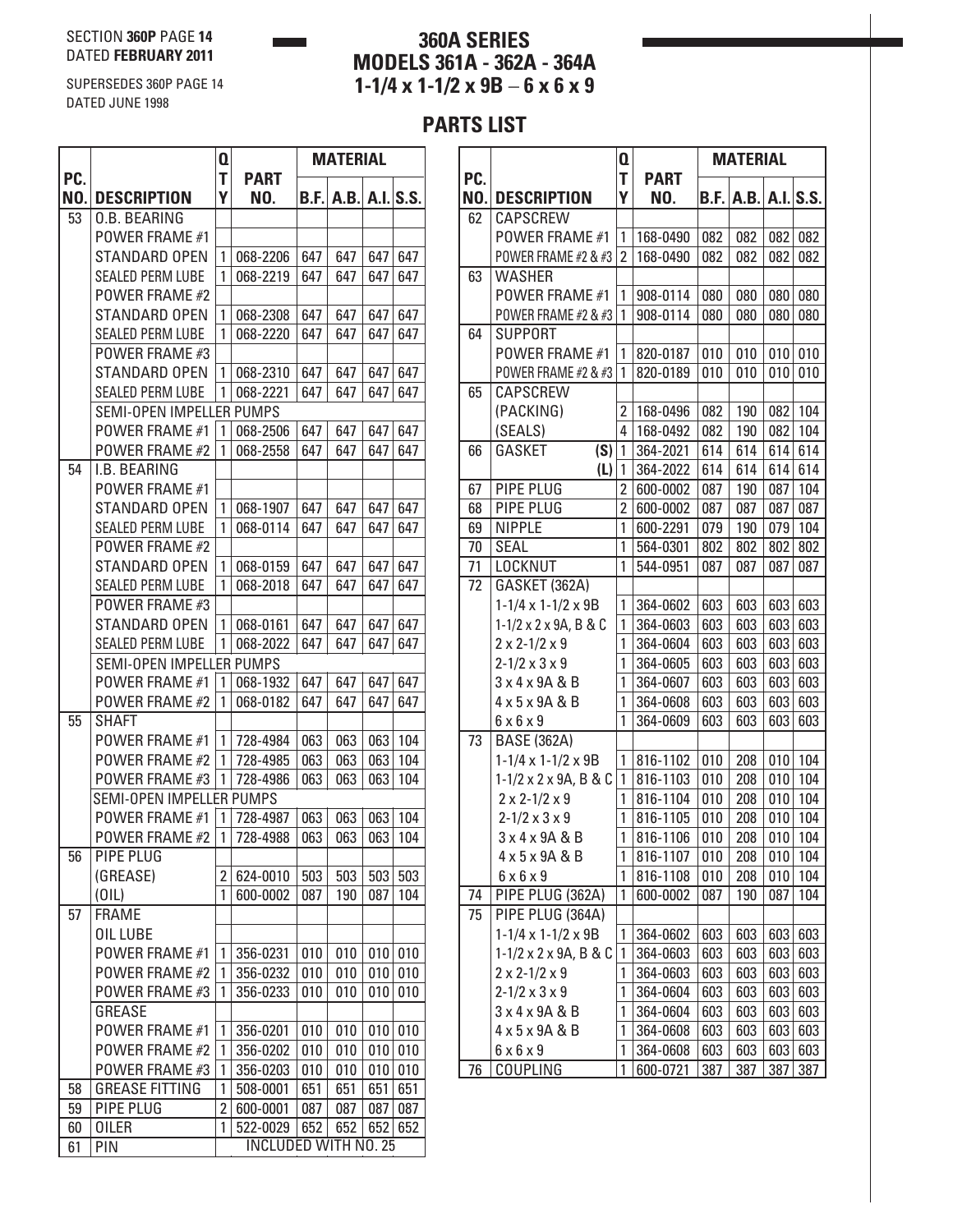SECTION **360P** PAGE **15** DATED **FEBRUARY 2011**

# **360A SERIES MODELS 361A- 362A - 364A 1-1/2 x 2 x 11** – **6 x 6 x 11A 1-1/2 x 2 x 12** – **6 x 6 x 12A PARTS LIST**

SUPERSEDES 360P PAGE 15 DATED JUNE 1998

|                |                                                                                                         | $\mathbf 0$      |                                              | <b>MATERIAL</b>          |                          |                          |                          |
|----------------|---------------------------------------------------------------------------------------------------------|------------------|----------------------------------------------|--------------------------|--------------------------|--------------------------|--------------------------|
| PC.            |                                                                                                         | T                | <b>PART</b>                                  |                          |                          |                          |                          |
| NO.            | <b>DESCRIPTION</b>                                                                                      | Υ                | NO.                                          | B.F.                     | A.B.                     |                          | A.I. S.S.                |
| 1              | <b>COMPRESSION ELBOW</b>                                                                                | 1                | 868-3660                                     | 190                      | 190                      | 087                      | 104                      |
| $\overline{2}$ | <b>COMPRESSION CONNECTOR</b>                                                                            | 1                | 868-3359                                     | 190                      | 190                      | 087                      | 104                      |
| $\overline{3}$ | <b>TUBING</b>                                                                                           | 1                | 872-0124                                     | 175                      | 175                      | 087                      | 104                      |
| 4              | PIPE PIPE PLUG                                                                                          | 3                | 600-0002                                     | 087                      | 190                      | 087                      | 104                      |
| 5              | <b>CAPSCREW 11 PUMPS</b>                                                                                | 8                | 168-0494                                     | 082                      | 190                      | 082                      | 104                      |
|                | 6 x 11, 6 x 11A, and 12                                                                                 | 8                | 168-0487                                     | 082                      | 190                      | 082                      | 104                      |
| 6              | CASING                                                                                                  |                  |                                              |                          |                          |                          |                          |
|                | $1 - 1/2 \times 2 \times 11$                                                                            | 1                | 180-2353                                     | 010                      | 208                      | 010                      | 104                      |
|                | $2 \times 3 \times 11$                                                                                  | 1                | 180-2354                                     | 010                      | 208                      | 010                      | 104                      |
|                | $3 \times 4 \times 11$                                                                                  | 1                | 180-2371                                     | 010                      | 208                      | 010                      | 104                      |
|                | $4 \times 5 \times 11$                                                                                  | 1                | 180-2356                                     | 010                      | 208                      | 010                      | 104                      |
|                | $5 \times 6 \times 11$                                                                                  | 1                | 180-2357                                     | 010                      | 208                      | 010                      | 104                      |
|                | $6 \times 6 \times 11$                                                                                  | 1                | 180-2172                                     | 010                      | 208                      | 010                      | 104                      |
|                | $6 \times 6 \times 11$ A                                                                                | 1                | 180-2363                                     | 010                      | 208                      | 010                      | 104                      |
|                | $1 - 1/2 \times 2 \times 12$                                                                            | 1                | 180-2161                                     | 010                      | 208                      | 010                      | 104                      |
|                | $2 \times 2 - 1/2 \times 12$                                                                            | 1                | 180-2163                                     | 010                      | 208                      | 010                      | 104                      |
|                | $2 - 1/2 \times 3 \times 12$                                                                            | 1                | 180-2164                                     | 010                      | 208                      | 010                      | 104                      |
|                | $3 \times 4 \times 12$                                                                                  | 1                | 180-2166                                     | 010                      | 208                      | 010                      | 104                      |
|                | $4 \times 5 \times 12$                                                                                  | 1                | 180-2168                                     | 010                      | 208                      | 010                      | 104                      |
|                | $5 \times 6 \times 12$                                                                                  | 1                | 180-2170                                     | 010                      | 208                      | 010                      | 104                      |
|                | $6 \times 6 \times 12$                                                                                  | 1                | 180-2172                                     | 010                      | 208                      | 010                      | 104                      |
|                | $6 \times 6 \times 12$ A                                                                                | 1                | 180-2363                                     | 010                      | 208                      | 010                      | 104                      |
|                | VERTICAL                                                                                                |                  |                                              |                          |                          |                          |                          |
|                | $1 - 1/2 \times 2 \times 11$                                                                            | 1                | 180-2457                                     | 010                      | 208                      | 010                      | 104                      |
|                | $1 - 1/2 \times 2 \times 12$                                                                            | $\mathbf{1}$     | 180-2201                                     | 010                      | 208                      | 010                      | 104                      |
|                | (SEMI-OPEN)                                                                                             |                  |                                              |                          |                          |                          |                          |
|                | $1 - 1/2 \times 2 \times 12$                                                                            | $\mathbf{1}$     | 180-2162                                     | 010                      | 208                      | 010                      | 104                      |
|                | $2 - 1/2 \times 3 \times 12$                                                                            | 1                | 180-2165                                     | 010                      | 208                      | 010                      | 104                      |
|                | $3 \times 4 \times 12$                                                                                  | 1                | 180-2167                                     | 010                      | 208                      | 010                      | 104                      |
|                | $4 \times 5 \times 12$                                                                                  | 1                | 180-2169                                     | 010                      | 208                      | 010                      | 104                      |
|                | $5 \times 6 \times 12$                                                                                  | 1                | 180-2171                                     | 010                      | 208                      | 010                      | 104                      |
| 7              | <b>CASE RING</b>                                                                                        |                  |                                              |                          |                          |                          |                          |
|                | $1 - 1/2 \times 2 \times 11$                                                                            |                  | $1 676-1151$                                 | 208                      | 208                      | 010                      | 104                      |
|                | $2 \times 3 \times 11$                                                                                  | 1                | 676-1152                                     | 208                      | 208                      | 010                      | 104                      |
|                | $3 \times 4 \times 11$                                                                                  | 1                | 676-1154                                     | 208                      | 208                      | 010                      | 104                      |
|                | $4 \times 5 \times 11$                                                                                  | 1                | 676-1155                                     | 208                      | 208                      | 010                      | 104                      |
|                | $5 \times 6 \times 11$                                                                                  | 1                | 676-1684                                     | 208                      | 208                      | 010                      | 104                      |
|                | $6 \times 6 \times 11$                                                                                  | 1                | 676-1684                                     | 208                      | 208                      | 010                      | 104                      |
|                | $6 \times 6 \times 11$ A                                                                                | 1                | 676-1684                                     | 208                      | 208                      | 010                      | 104                      |
|                | $1 - 1/2 \times 2 \times 12$                                                                            | 1                | 676-1151                                     | 208                      | 208                      | 010                      | 104                      |
|                | $2 \times 2 - 1/2 \times 12$                                                                            | 1                | 676-1152                                     | 208                      | 208                      | 010                      | 104                      |
|                | $2 - 1/2 \times 3 \times 12$                                                                            | 1                | 676-1152                                     | 208                      | 208                      | 010                      | 104                      |
|                | $3 \times 4 \times 12$                                                                                  | 1                | 676-1154                                     | 208                      | 208                      | 010                      | 104                      |
|                | $4 \times 5 \times 12$                                                                                  | 1                | 676-1155                                     | 208                      | 208                      | 010                      | 104                      |
|                |                                                                                                         |                  |                                              |                          |                          |                          |                          |
|                |                                                                                                         |                  |                                              |                          |                          |                          |                          |
|                |                                                                                                         |                  |                                              |                          |                          |                          |                          |
|                |                                                                                                         |                  |                                              |                          |                          |                          |                          |
|                | 6 x 11, 6 x 11A, 12 PUMPS 1                                                                             |                  | 364-1016                                     | 603                      | 603                      | 603                      | 603                      |
| 8              | $5 \times 6 \times 12$<br>$6 \times 6 \times 12$<br>$6 \times 6 \times 12$ A<br><b>GASKET 11" PUMPS</b> | 1<br>1<br>1<br>1 | 676-1684<br>676-1684<br>676-1684<br>364-2109 | 208<br>208<br>208<br>603 | 208<br>208<br>208<br>603 | 010<br>010<br>010<br>603 | 104<br>104<br>104<br>603 |

|            |                                     | Q  |             |      | <b>MATERIAL</b> |     |             |
|------------|-------------------------------------|----|-------------|------|-----------------|-----|-------------|
| PC.        |                                     | T. | <b>PART</b> |      |                 |     |             |
| NO.        | <b>DESCRIPTION</b>                  | Υ  | NO.         | B.F. | A.B.            |     | $A.I.$ S.S. |
| 9          | CAPSCREW                            | 1  | 168-0490    | 113  | 104             | 113 | 104         |
| 9A         | <b>WASHER</b>                       | 1  | 908-0604    | 087  | 104             | 087 | 104         |
| 9B         | <b>GASKET</b>                       | 1  | 364-2035    | 603  | 603             | 603 | 603         |
| 9C         | <b>CAPSCREW SEAL</b>                | 1  | 908-1292    | 999  | 118             | 999 | 118         |
| 10         | 0-RING                              | 1  | 364-0414    | 457  | 457             | 457 | 457         |
| 11         | <b>IMPELLER</b>                     |    |             |      |                 |     |             |
|            | (S)<br>$1 - 1/2 \times 2 \times 11$ | 1  | 433-2511    | 225  | 225             | 010 | 104         |
|            | (L)<br>$1 - 1/2 \times 2 \times 11$ | 1  | 443-2513    | 225  | 225             | 010 | 104         |
|            | $2 \times 3 \times 11$              | 1  | 443-2399    | 225  | 225             | 010 | 104         |
|            | 3x4x11                              | 1  | 443-2400    | 225  | 225             | 010 | 104         |
|            | $4 \times 5 \times 11$              | 1  | 443-2401    | 225  | 225             | 010 | 104         |
|            | $5 \times 6 \times 11$              | 1  | 443-2402    | 225  | 225             | 010 | 104         |
|            | $6 \times 6 \times 11$              | 1  | 443-2402    | 225  | 225             | 010 | 104         |
|            | $6 \times 6 \times 11$ A            | 1  | 443-2402    | 225  | 225             | 010 | 104         |
|            | $1 - 1/2 \times 2 \times 12$        | 1  | 443-1725    | 225  | 225             | 010 | 104         |
|            | $2 \times 2 - 1/2 \times 12$        | 1  | 443-1726    | 225  | 225             | 010 | 104         |
|            | $2 - 1/2 \times 3 \times 12$        | 1  | 443-1727    | 225  | 225             | 010 | 104         |
|            | $3 \times 4 \times 12$              | 1  | 443-1728    | 225  | 225             | 010 | 104         |
|            | $4 \times 5 \times 12$              | 1  | 443-1729    | 225  | 225             | 010 | 104         |
|            | $5 \times 6 \times 12$              | 1  | 443-1730    | 225  | 225             | 010 | 104         |
|            | $6 \times 6 \times 12$              | 1  | 443-1732    | 225  | 225             | 010 | 104         |
|            | 6 x 6 x 12A                         | 1  | 443-1732    | 225  | 225             | 010 | 104         |
| <b>11A</b> | IMPELLER*                           |    |             |      |                 |     |             |
|            | (S)<br>$1 - 1/2 \times 2 \times 11$ | 1  | 443-2512    | 225  | 225             | 010 | 104         |
|            | (L)<br>$1 - 1/2 \times 2 \times 11$ | 1  | 443-2514    | 225  | 225             | 010 | 104         |
|            | $2 \times 3 \times 11$              | 1  | 443-2427    | 225  | 225             | 010 | 104         |
|            | $3 \times 4 \times 11$              | 1  | 443-2428    | 225  | 225             | 010 | 104         |
|            | $4 \times 5 \times 11$              | 1  | 443-2429    | 225  | 225             | 010 | 104         |
|            | $5 \times 6 \times 11$              | 1  | 443-2430    | 225  | 225             | 010 | 104         |
|            | $6 \times 6 \times 11$              | 1  | 443-2430    | 225  | 225             | 010 | 104         |
|            | 6 x 6 x 11A                         | 1  | 443-2430    | 225  | 225             | 010 | 104         |
|            | $1 - 1/2 \times 2 \times 12$        | 1  | 443-1739    | 225  | 225             | 010 | 104         |
|            | 2 x 2-1/2 x 12                      | 1  | 443-1740    | 225  | 225             | 010 | 104         |
|            | $2 - 1/2 \times 3 \times 12$        | 1  | 443-1741    | 225  | 225             | 010 | 104         |
|            | $3 \times 4 \times 12$              | 1  | 443-1742    | 225  | 225             | 010 | 104         |
|            | $4 \times 5 \times 12$              | 1  | 443-1743    | 225  | 225             | 010 | 104         |
|            | $5 \times 6 \times 12$              | 1  | 443-1744    | 225  | 225             | 010 | 104         |
|            | $6 \times 6 \times 12$              | 1  | 443-1746    | 225  | 225             | 010 | 104         |
|            | 6 x 6 x 12A                         | 1  | 443-1746    | 225  | 225             | 010 | 104         |
| 11         | SEMI-OPEN IMPELLER PUMPS            |    |             |      |                 |     |             |
|            | $1 - 1/2 \times 2 \times 12$        | 1  | 443-2065    | 208  | 208             | 010 | 104         |
|            | $2 - 1/2 \times 3 \times 12$        | 1  | 443-2065    | 208  | 208             | 010 | 104         |
|            | $3 \times 4 \times 12$              | 1  | 443-2066    | 208  | 208             | 010 | 104         |
|            | $4 \times 5 \times 12$              | 1  | 443-2067    | 208  | 208             | 010 | 104         |
|            | $5 \times 6 \times 12$              | 1  | 443-2068    | 208  | 208             | 010 | 104         |
| 12         | <b>IMPELLER KEY</b>                 | 1  | 472-0247    | 087  | 104             | 087 | 087         |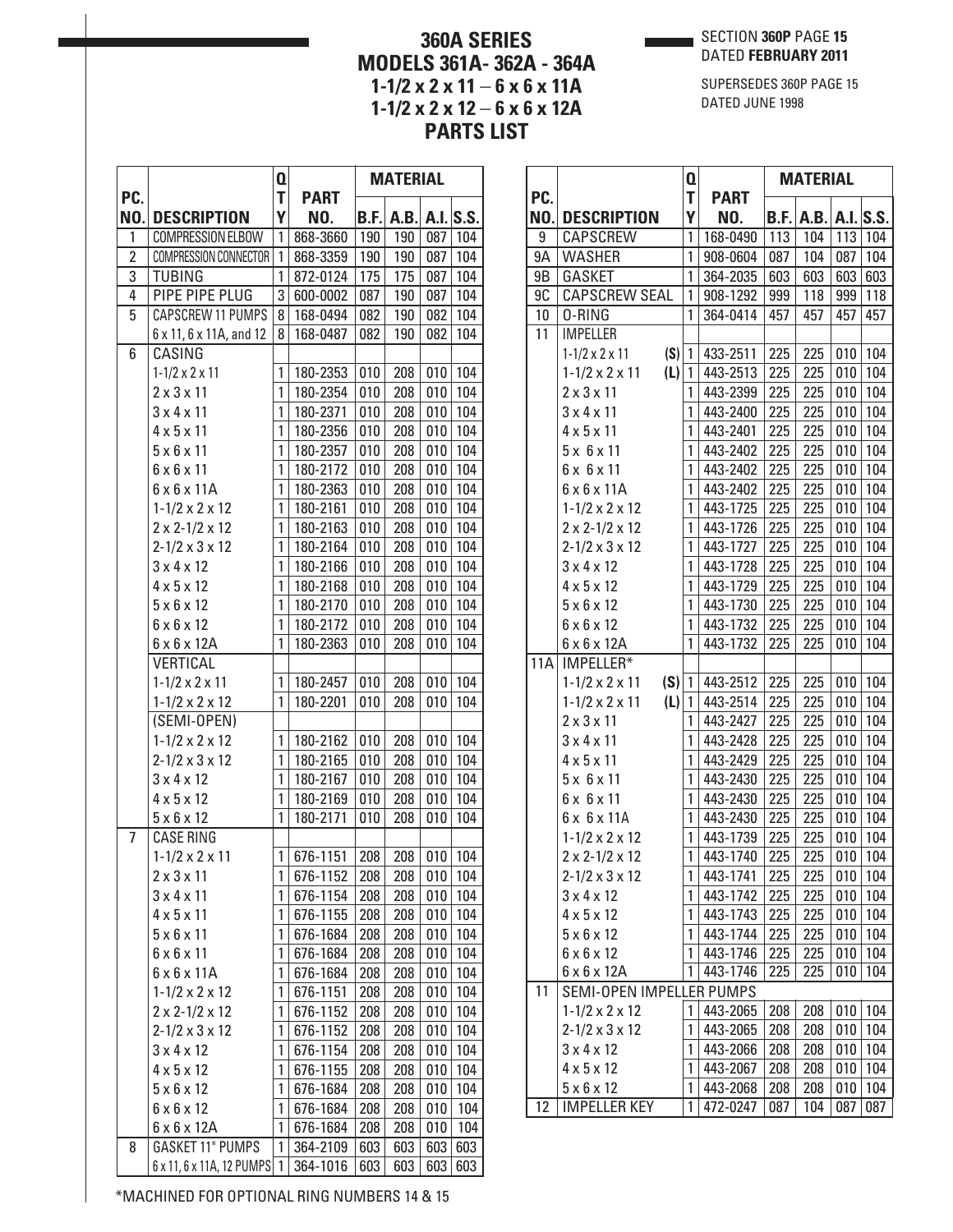#### SECTION **360P** PAGE **16** DATED **FEBRUARY 2013**

SUPERSEDES 360P PAGE 16 DATED FEBRUARY 2011

# **360A SERIES MODELS 361A- 362A - 364A 1-1/2 x 2 x 11** – **6 x 6 x 11A 1-1/2 x 2 x 12** – **6 x 6 x 12A**

|     |                              | Q              |             |      | MATERIAL |     |          |
|-----|------------------------------|----------------|-------------|------|----------|-----|----------|
| PC. |                              | T              | <b>PART</b> |      |          |     |          |
| NO. | <b>DESCRIPTION</b>           | Υ              | NO.         | B.F. | A.B.     |     | A.I.S.S. |
| 14  | IMPELLER RING (OPTIONAL)     |                |             |      |          |     |          |
|     | $1 - 1/2 \times 2 \times 11$ | 1              | 676-1146    | 208  | 208      | 010 | 104      |
|     | $2 \times 3 \times 11$       | 1              | 676-1133    | 208  | 208      | 010 | 104      |
|     | $3 \times 4 \times 11$       | 1              | 676-1140    | 208  | 208      | 010 | 104      |
|     | $4 \times 5 \times 11$       | 1              | 676-1141    | 208  | 208      | 010 | 104      |
|     | $5 \times 6 \times 11$       | 1              | 676-1143    | 208  | 208      | 010 | 104      |
|     | $6 \times 6 \times 11$       | 1              | 676-1143    | 208  | 208      | 010 | 104      |
|     | $6 \times 6 \times 11$ A     | 1              | 676-1143    | 208  | 208      | 010 | 104      |
|     | $1 - 1/2 \times 2 \times 12$ | 1              | 676-1146    | 208  | 208      | 010 | 104      |
|     | $2 \times 2 - 1/2 \times 12$ | 1              | 676-1133    | 208  | 208      | 010 | 104      |
|     | $2 - 1/2 \times 3 \times 12$ | 1              | 676-1133    | 208  | 208      | 010 | 104      |
|     | $3 \times 4 \times 12$       | 1              | 676-1140    | 208  | 208      | 010 | 104      |
|     | $4 \times 5 \times 12$       | 1              | 676-1141    | 208  | 208      | 010 | 104      |
|     | $5 \times 6 \times 12$       | 1              | 676-1143    | 208  | 208      | 010 | 104      |
|     | $6 \times 6 \times 12$       | 1              | 676-1143    | 208  | 208      | 010 | 104      |
|     | $6 \times 6 \times 12$ A     | 1              | 676-1143    | 208  | 208      | 010 | 104      |
| 15  | IMPELLER RING (OPTIONAL)     |                |             |      |          |     |          |
|     | $2 \times 3 \times 11$       | 1              | 676-1133    | 208  | 208      | 010 | 104      |
|     | $3 \times 4 \times 11$       | 1              | 676-1156    | 208  | 208      | 010 | 104      |
|     | $4 \times 5 \times 11$       | 1              | 676-1156    | 208  | 208      | 010 | 104      |
|     | $5 \times 6 \times 11$       | 1              | 676-1156    | 208  | 208      | 010 | 104      |
|     | $6 \times 6 \times 11$       | 1              | 676-1156    | 208  | 208      | 010 | 104      |
|     | $6 \times 6 \times 11$ A     | 1              | 676-1156    | 208  | 208      | 010 | 104      |
|     | $2 \times 2 - 1/2 \times 12$ | 1              | 676-1133    | 208  | 208      | 010 | 104      |
|     | $2 - 1/2 \times 3 \times 12$ | 1              | 676-1133    | 208  | 208      | 010 | 104      |
|     | 3 x 4 x 12 thru 6 x 6 x 12A  | 1              | 676-1156    | 208  | 208      | 010 | 104      |
| 16  | WEAR RING                    |                |             |      |          |     |          |
|     | $2 \times 3 \times 11$       | 1              | 676-1148    | 208  | 208      | 010 | 104      |
|     | $6 \times 6 \times 11$       | 1              | 676-1149    | 208  | 208      | 010 | 104      |
|     | $6 \times 6 \times 11$ A     | 1              | 676-1149    | 208  | 208      | 010 | 104      |
|     | $2 \times 2 - 1/2 \times 12$ | 1              | 676-1148    | 208  | 208      | 010 | 104      |
|     | $2 - 1/2 \times 3 \times 12$ | 1              | 676-1148    | 208  | 208      | 010 | 104      |
|     | 3 x 4 x 12 thru 6 x 6 x 12A  | 1              | 676-1149    | 208  | 208      | 010 | 104      |
| 17  | RETAINING RING               | $\mathbf{i}$   | 676-0947    | 088  | 088      | 088 | 088      |
| 18  | JACKET PACKING               | 1              | 460-0008    | 010  | 010      | 010 | 010      |
|     | <b>JACKET SEALS</b>          | 1              | 460-0009    | 010  | 010      | 010 | 010      |
| 19  | GASKET                       | 1              | 364-0426    | 457  | 457      | 457 | 457      |
| 19A | GASKET                       | 1              | 364-0441    | 457  | 457      | 457 | 457      |
| 20  | CAPSCREW                     | 8              | 168-0490    | 082  | 190      | 082 | 104      |
| 21  | <b>NUT</b>                   | $\overline{2}$ | 544-0113    | 082  | 190      | 082 | 104      |
| 22  | CLAMP                        | $\overline{2}$ | 204-0116    | 360  | 190      | 360 | 104      |
| 23  | <b>GLAND PACKING</b>         | 1              | 372-0377    | 010  | 208      | 010 | 104      |
|     | JC1, JC2, JC9B, JC21         | 1              | 372-0384    | 010  | 208      | 010 | 104      |
|     | JC9                          | 1              | 372-0385    | 010  | 208      | 010 | 104      |
|     | JC21 DOUBLE                  | 1              | 372-0386    | 010  | 208      | 010 | 104      |
|     | DURA RO-ROTT                 | 1              | 372-0387    | 010  | 208      | 010 | 104      |
|     | <b>DURA PTO-PT</b>           | 1              | 372-0388    | 010  | 208      | 010 | 104      |
|     | DIRA CRO                     | 1              | 372-0389    | 010  | 208      | 010 | 104      |
| 24  | <b>STUD</b>                  | 2              | 803-0313    | 082  | 190      | 082 | 104      |
|     |                              |                |             |      |          |     |          |

|     |                                                   | Q              |                                     |            | <b>MATERIAL</b> |            |            |
|-----|---------------------------------------------------|----------------|-------------------------------------|------------|-----------------|------------|------------|
| PC. |                                                   | T              | <b>PART</b>                         |            |                 |            |            |
| NO. | <b>DESCRIPTION</b>                                | Υ              | NO.                                 | B.F.       | A.B.            | A.I.       | S.S.       |
| 25  | <b>SLEEVE PACKING</b>                             | 1              | 756-0524                            | 208        | 208             | 108        | 108        |
|     | JC1                                               | 1              | 756-0518                            | 208        | 208             | 104        | 104        |
|     | JC2, JC21                                         | 1              | 756-0519                            | 208        | 208             | 104        | 104        |
|     | DURA RO-ROTT, JC9                                 | 1              | 756-0520                            | 208        | 208             | 104        | 104        |
|     | JC9B                                              | 1              | 756-0521                            | 208        | 208             | 104        | 104        |
|     | DURA CRO, JC21 DOUBLE                             | 1              | 756-0523                            | 208        | 208             | 104        | 104        |
|     | <b>DURA PTO-PT</b>                                | 1              | 756-0522                            | 208        | 208             | 104        | 104        |
| 26  | COVER (STD)                                       |                |                                     |            |                 |            |            |
|     | 11 PUMPS                                          | 1              | 812-1076                            | 010        | 208             | 010        | 104        |
|     | 6 x 11, 6 x 11A and 12 PUMPS                      | 1              | 812-0323                            | 010        | 208             | 010        | 104        |
|     | <b>JACKETED</b>                                   |                |                                     |            |                 |            |            |
|     | 6 x 11, 6 x 11A and 12 PUMPS                      | 1              | 812-0340                            | 010        | 208             | 010        | 104        |
| 27  | MECHANICAL SEALS                                  |                |                                     |            |                 |            |            |
|     | JC1                                               | 1              | 712-0359                            | 753        | 764             | 753        | 764        |
|     | JC <sub>2</sub>                                   | 1              | 712-0619                            | 753        | 764             | 753        | 764        |
|     | JC9                                               | 1              | 712-1111                            | 762<br>762 | 762             | 762<br>762 | 762        |
|     | JC9B<br><b>JC 21 (STD)</b>                        | 1<br>1         | 712-1413<br>712-0910                |            | 762<br>764      | 753        | 762        |
|     | <b>JC21 DOUBLE</b>                                | 1              |                                     | 753<br>753 |                 |            | 764        |
|     | <b>DURA RO-ROTT</b>                               | 1              | 712-2735<br>712-3587                | 773        | 764<br>776      | 753<br>773 | 764<br>776 |
|     | <b>DURA PTO-PT</b>                                | 1              | 712-4373                            | 773        | 776             | 773        | 776        |
|     | <b>DURA CRO</b>                                   | 1              | 712-5415                            | 773        | 776             | 773        | 776        |
| 28  | <b>PACKING</b>                                    | 6              | 564-0110                            | 802        | 802             | 802        | 802        |
| 29  | <b>LANTERN RING</b>                               | 1              | 676-0009                            | 512        | 512             | 512        | 512        |
| 32  | FR 213JP - 256JP & POWER FRAME #2                |                |                                     |            |                 |            |            |
|     |                                                   |                |                                     |            |                 |            |            |
|     | (L)                                               | 4              | 168-0492                            | 082        | 082             | 082 082    |            |
| 33  | <b>U DRIVE SCREW</b>                              | $\overline{2}$ | 708-0013                            | 365        | 365             | 365        | 365        |
| 34  | <b>NAMEPLATE</b>                                  | $\mathbf{1}$   | 532-0045                            | 114        | 114             |            | 114 114    |
| 35  | <b>BRACKET 11" PUMPS</b>                          |                | EXCEPT 6 x 6 x 11 & 6 x 6 x 11 A    |            |                 |            |            |
|     | FR 213JP - 256JP & POWER FRAME #2 & #3            |                |                                     |            |                 |            |            |
|     | $(L)$   1                                         |                | 116-0472                            | 010        | 010             | 010 010    |            |
|     | FR 284JP - 326JP                                  | $\overline{1}$ | $116-0473$ 010 010 010 010          |            |                 |            |            |
| 35  | <b>BRACKET</b>                                    |                | 6 x 6 x 11, 6 x 6 x 11A & 12" PUMPS |            |                 |            |            |
|     | FR 213JP - 256JP & POWER FRAME #2 & #3            |                |                                     |            |                 |            |            |
|     | (L)                                               | 1              | 116-0080                            | 010        | 010             | 010        | 010        |
|     | FR 284JP - 326JP                                  | 1              | 116-0081                            | 010        | 010             | 010        | 010        |
| 39  | CAPSCREW (361A)                                   |                |                                     |            | NOT REQUIRED    |            |            |
|     | CAPSCREW (362A)                                   |                |                                     |            |                 |            |            |
|     | $1 - 1/2 \times 2 \times 11$                      | 4              | 168-0560                            | 082        | 190             | 082        | 104        |
|     | $2 \times 2 - 1/2 \times 11$                      | 4              | 168-0562                            | 082        | 190             | 082        | 104        |
|     | $2 \times 3 \times 11$                            | 4              | 168-0562                            | 082        | 190             | 082        | 104        |
|     | $3 \times 4 \times 11$                            | 4              | 168-0564                            | 082        | 190             | 082        | 104        |
|     | $4 \times 5 \times 11$                            | 4              | 168-0634                            | 082        | 190             | 082        | 104        |
|     | $5 \times 6 \times 11$                            | 4              | 168-0634                            | 082        | 190             | 082        | 104        |
|     | $6 \times 6 \times 11$ , $6 \times 6 \times 11$ A | 8              | 168-0634                            | 082        | 190             | 082        | 104        |
|     | 6 x 6 x 12, 6 x 6 x 12A                           | 8              | 168-0634                            | 082        | 190             | 082        | 104        |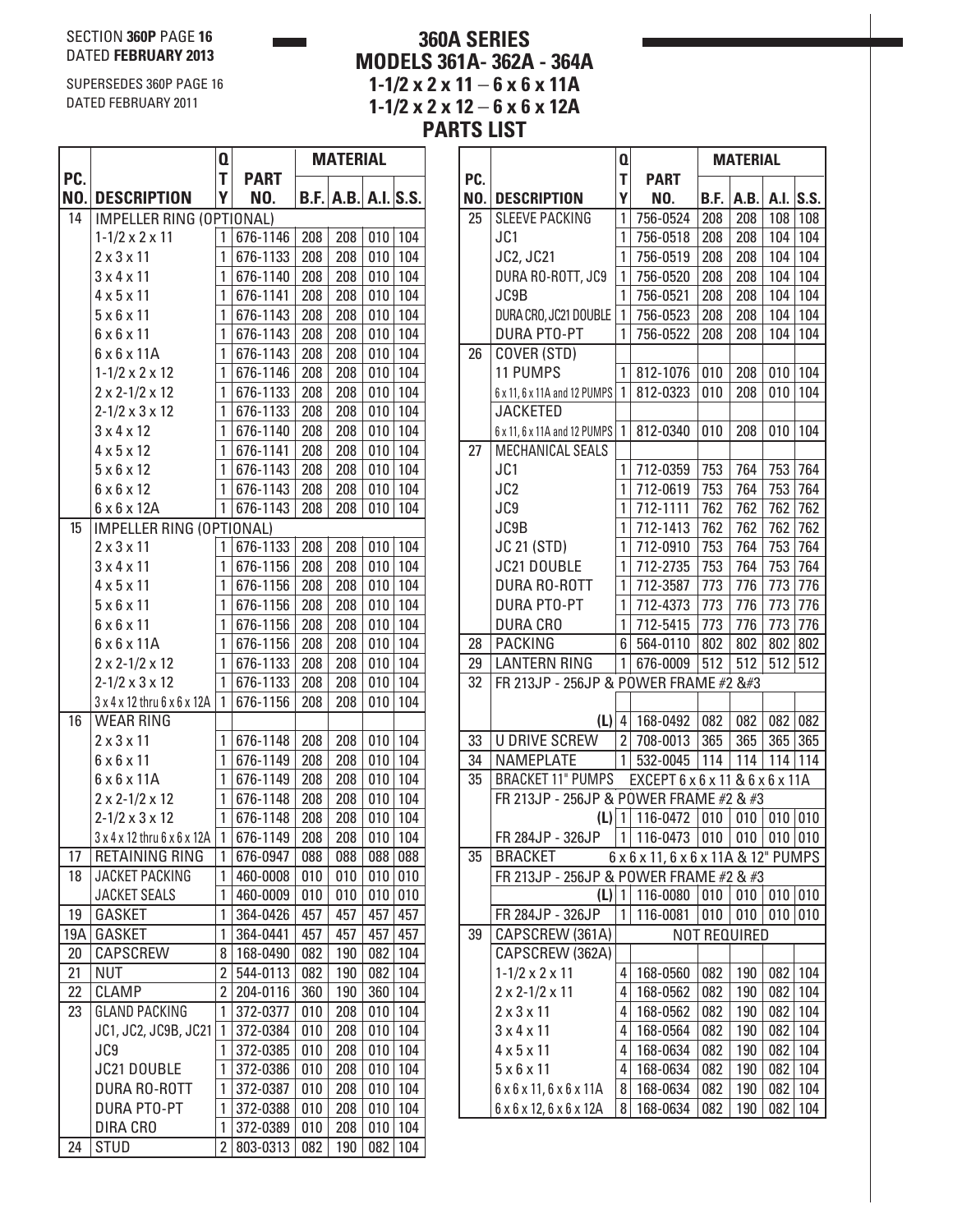SECTION **360P** PAGE **17** DATED **FEBRUARY 2011**

# **360A SERIES MODELS 361A- 362A - 364A 1-1/2 x 2 x 11** – **6 x 6 x 11A 1-1/2 x 2 x 12** – **6 x 6 x 12A PARTS LIST**

SUPERSEDES 360P PAGE 17 DATED JUNE 1998

|     |                         | Q              |             | <b>MATERIAL</b> |                     |      |      |
|-----|-------------------------|----------------|-------------|-----------------|---------------------|------|------|
| PC. |                         | T              | <b>PART</b> |                 |                     |      |      |
| NO. | <b>DESCRIPTION</b>      | Y              | NO.         | B.F.            | A.B.                | A.I. | S.S. |
| 39  | CAPSCREW (364A)         |                |             |                 |                     |      |      |
|     | POWER FRAME #2 & #3     | $\overline{2}$ | 168-0490    | 082             | 082                 | 082  | 082  |
| 40  | WASHER (361A)           |                |             |                 | NOT REQUIRED        |      |      |
|     | WASHER (362A)           |                |             |                 | <b>NOT REQUIRED</b> |      |      |
|     | WASHER (364A)           |                |             |                 |                     |      |      |
|     | POWER FRAME #2 & #3     | $\overline{2}$ | 908-0114    | 080             | 080                 | 080  | 080  |
| 41  | <b>SUPPORT</b>          | 1              | 820-0002    | 010             | 010                 | 010  | 010  |
| 42  | <b>DRIVE KEY</b>        | 1              | 472-0247    | 087             | 087                 | 087  | 087  |
| 43  | <b>GREASE FITTING</b>   | 1              | 508-0005    | 651             | 651                 | 651  | 651  |
| 44  | <b>VENT TUBE</b>        | 1              | 864-0051    | 656             | 656                 | 656  | 656  |
| 46  | <b>PIPE PLUG</b>        |                |             |                 |                     |      |      |
|     | (GREASE)                | $\overline{2}$ | 624-0010    | 503             | 503                 | 503  | 503  |
|     | (0 L)                   | 1              | 600-0002    | 087             | 190                 | 087  | 104  |
| 47  | <b>SLINGER</b>          |                |             |                 |                     |      |      |
|     | POWER FRAME #2          | 1              | 764-1021    | 478             | 478                 | 478  | 478  |
|     | POWER FRAME #3          | 1              | 764-1021    | 478             | 478                 | 478  | 478  |
| 47A | <b>SLINGER</b>          |                |             |                 |                     |      |      |
|     | POWER FRAME #2          | 1              | 764-1021    | 478             | 478                 | 478  | 478  |
|     | POWER FRAME #3          | 1              | 764-1026    | 478             | 478                 | 478  | 478  |
| 48  | CAPSCREW                | 4              | 168-0492    | 082             | 082                 | 082  | 082  |
| 49  | <b>BEARING CAP</b>      |                |             |                 |                     |      |      |
|     | <b>POWER FRAME #2</b>   | 1              | 164-0471    | 010             | 010                 | 010  | 010  |
|     | POWER FRAME #3          | 1              | 164-0472    | 010             | 010                 | 010  | 010  |
| 50  | 0-RING (OIL LUBE)       |                |             |                 |                     |      |      |
|     | POWER FRAME #2          | 1              | 364-0432    | 457             | 457                 | 457  | 457  |
|     | POWER FRAME #3          | 1              | 364-0438    | 457             | 457                 | 457  | 457  |
| 51  | <b>SEAL (GREASE)</b>    |                |             |                 |                     |      |      |
|     | POWER FRAME #2          | 1              | 712-0233    | 653             | 653                 | 653  | 653  |
|     | POWER FRAME #3          | 1              | 712-0233    | 653             | 653                 | 653  | 653  |
|     | OIL LUBE                |                |             |                 |                     |      |      |
|     | POWER FRAME #2          | 1              | 712-0054    | 653             | 653                 | 653  | 653  |
|     | POWER FRAME #3          | 1              | 712-0054    | 653             | 653                 | 653  | 653  |
| 51A | <b>SEAL (GREASE)</b>    |                |             |                 |                     |      |      |
|     | <b>POWER FRAME #2</b>   | 1              | 712-0233    | 653             | 653                 | 653  | 653  |
|     | POWER FRAME #3          | 1              | 712-0234    | 653             | 653                 | 653  | 653  |
|     | OIL LUBE                |                |             |                 |                     |      |      |
|     | POWER FRAME #2          | 1              | 712-0054    | 653             | 653                 | 653  | 653  |
|     | POWER FRAME #3          | 1              | 712-0056    | 653             | 653                 | 653  | 653  |
| 52  | RETAINING RING          |                |             |                 |                     |      |      |
|     | POWER FRAME #2          | 1              | 676-0938    | 080             | 080                 | 080  | 080  |
|     | POWER FRAME #3          | 1              | 676-0944    | 080             | 080                 | 080  | 080  |
| 53  | <b>0.B. BEARING</b>     |                |             |                 |                     |      |      |
|     | POWER FRAME #2          |                |             |                 |                     |      |      |
|     | STANDARD OPEN           | 1              | 068-2308    | 647             | 647                 | 647  | 647  |
|     | <b>SEALED PERM LUBE</b> | 1              |             |                 |                     |      |      |
|     |                         |                | 068-2220    | 647             | 647                 | 647  | 647  |
|     | POWER FRAME #3          |                |             |                 |                     |      |      |
|     | STANDARD OPEN           | 1              | 068-2310    | 647             | 647                 | 647  | 647  |
|     | <b>SEALED PERM LUBE</b> | 1              | 068-2221    | 647             | 647                 | 647  | 647  |

| PC.<br>NO.<br>53<br>54<br>55<br>56<br>57<br>58<br>59<br>60<br>61<br>62<br>63 | <b>DESCRIPTION</b><br>SEMI-OPEN IMPELLER 12" PUMPS ONLY<br><b>POWER FRAME #2</b> | T<br>Υ         | <b>PART</b><br>NO.                      |            |            |            |             |
|------------------------------------------------------------------------------|----------------------------------------------------------------------------------|----------------|-----------------------------------------|------------|------------|------------|-------------|
|                                                                              |                                                                                  |                |                                         |            |            |            | $A.I.$ S.S. |
|                                                                              |                                                                                  |                |                                         | B.F.       | A.B.       |            |             |
|                                                                              |                                                                                  | $\mathbf{1}$   | 068-2558                                | 647        | 647        | 647        | 647         |
|                                                                              | <b>POWER FRAME #3</b>                                                            | 1              | 068-2560                                | 647        | 647        | 647        | 647         |
|                                                                              | I.B. BEARING                                                                     |                |                                         |            |            |            |             |
|                                                                              | <b>POWER FRAME #2</b>                                                            |                |                                         |            |            |            |             |
|                                                                              | <b>STANDARD OPEN</b>                                                             | 1              | 068-0159                                | 647        | 647        | 647        | 647         |
|                                                                              | <b>SEALED PERM LUBE</b>                                                          | 1              | 068-2018                                | 647        | 647        | 647        | 647         |
|                                                                              | POWER FRAME #3                                                                   |                |                                         |            |            |            |             |
|                                                                              | <b>STANDARD OPEN</b>                                                             | 1              | 068-0161                                | 647        | 647        | 647        | 647         |
|                                                                              | <b>SEALED PERM LUBE</b>                                                          | 1              | 068-2022                                | 647        | 647        | 647        | 647         |
|                                                                              | SEMI-OPEN IMPELLER 12" PUMPS ONLY                                                |                |                                         |            |            |            |             |
|                                                                              | POWER FRAME #2                                                                   | $\mathbf{1}$   | 068-0182                                | 647        | 647        | 647        | 647         |
|                                                                              | <b>POWER FRAME #3</b>                                                            | 1              | 068-0184                                | 647        | 647        | 647        | 647         |
|                                                                              | <b>SHAFT</b>                                                                     |                |                                         |            |            |            |             |
|                                                                              | <b>POWER FRAME #2</b>                                                            | 1              | 728-4985                                | 063        | 063        | 063        | 104         |
|                                                                              | POWER FRAME #3                                                                   | 1              | 728-4986                                | 063        | 063        | 063        | 104         |
|                                                                              | SEMI-OPEN IMPELLER 12" PUMPS ONLY                                                |                |                                         |            |            |            |             |
|                                                                              | <b>POWER FRAME #2</b>                                                            | 1              | 728-4988                                | 063        | 063        | 063        | 104         |
|                                                                              | POWER FRAME #3                                                                   | 1              | 728-4989                                | 063        | 063        | 063        | 104         |
|                                                                              | <b>SHAFT 12" PUMPS ONLY</b>                                                      |                |                                         |            |            |            |             |
|                                                                              | POWER FRAME #2                                                                   | 1              | 728-4988                                | 063        | 063        | 063        | 104         |
|                                                                              | POWER FRAME #3                                                                   | 1              | 728-4989                                | 063        | 063        | 063        | 104         |
|                                                                              | PIPE PLUG                                                                        |                |                                         |            |            |            |             |
|                                                                              | <b>GREASE</b>                                                                    | 2              | 624-0010                                | 503        | 503        | 503        | 503         |
|                                                                              | OIL                                                                              | 1              | 600-0002                                | 087        | 190        | 087        | 104         |
|                                                                              | <b>FRAME</b>                                                                     |                |                                         |            |            |            |             |
|                                                                              | OIL LUBE                                                                         |                |                                         |            |            |            |             |
|                                                                              | <b>POWER FRAME #2</b>                                                            | 1              | 356-0232                                | 010        | 010        |            | 010 010     |
|                                                                              | POWER FRAME #3                                                                   | 1              | 356-0233                                | 010        | 010        | 010        | 010         |
|                                                                              | <b>GREASE</b>                                                                    |                |                                         |            |            |            |             |
|                                                                              | <b>POWER FRAME #2</b>                                                            | 1              | 356-0202                                | 010        | 010        | 010        | 010         |
|                                                                              | <b>POWER FRAME #3</b><br><b>GREASE FITTING</b>                                   | 1<br>1         | 356-0203<br>508-0001                    | 010        | 010<br>651 | 010<br>651 | 010         |
|                                                                              | PIPE PIPE PLUG                                                                   | $\overline{2}$ |                                         | 651<br>087 |            |            | 651         |
|                                                                              | <b>OILER</b>                                                                     | 1              | 600-0001                                |            | 190        | 087        | 104         |
|                                                                              | PIN                                                                              |                | 522-0029                                | 652        | 652        | 652        | 652         |
|                                                                              | CAPSCREW                                                                         | 2              | <b>INCLUDED WITH NO. 25</b><br>168-0490 | 082        | 082        | 082        | 082         |
|                                                                              | <b>WASHER</b>                                                                    | 2              | 908-0114                                | 080        | 080        | 080        | 080         |
| 64                                                                           | <b>SUPPORT</b>                                                                   | 1              | 820-0189                                | 010        | 010        | 010        | 010         |
| 65                                                                           | CAPSCREW                                                                         |                |                                         |            |            |            |             |
|                                                                              | <b>PACKING</b>                                                                   | 2              | 168-0496                                | 082        | 190        | 082        | 104         |
|                                                                              | <b>SEALS</b>                                                                     | 4              | 168-0492                                | 082        | 190        | 082        | 104         |
| 66                                                                           | GASKET                                                                           | 1              | 364-2022                                | 614        | 614        | 614        | 614         |
| 67                                                                           |                                                                                  | 2              | 600-0002                                | 087        | 190        | 087        | 104         |
| 68                                                                           |                                                                                  |                |                                         |            |            |            |             |
|                                                                              | PIPE PLUG<br>PIPE PLUG                                                           |                | 6 x 6 x 11, 6 x 6 x 11A & 12" PUMPS     |            |            |            |             |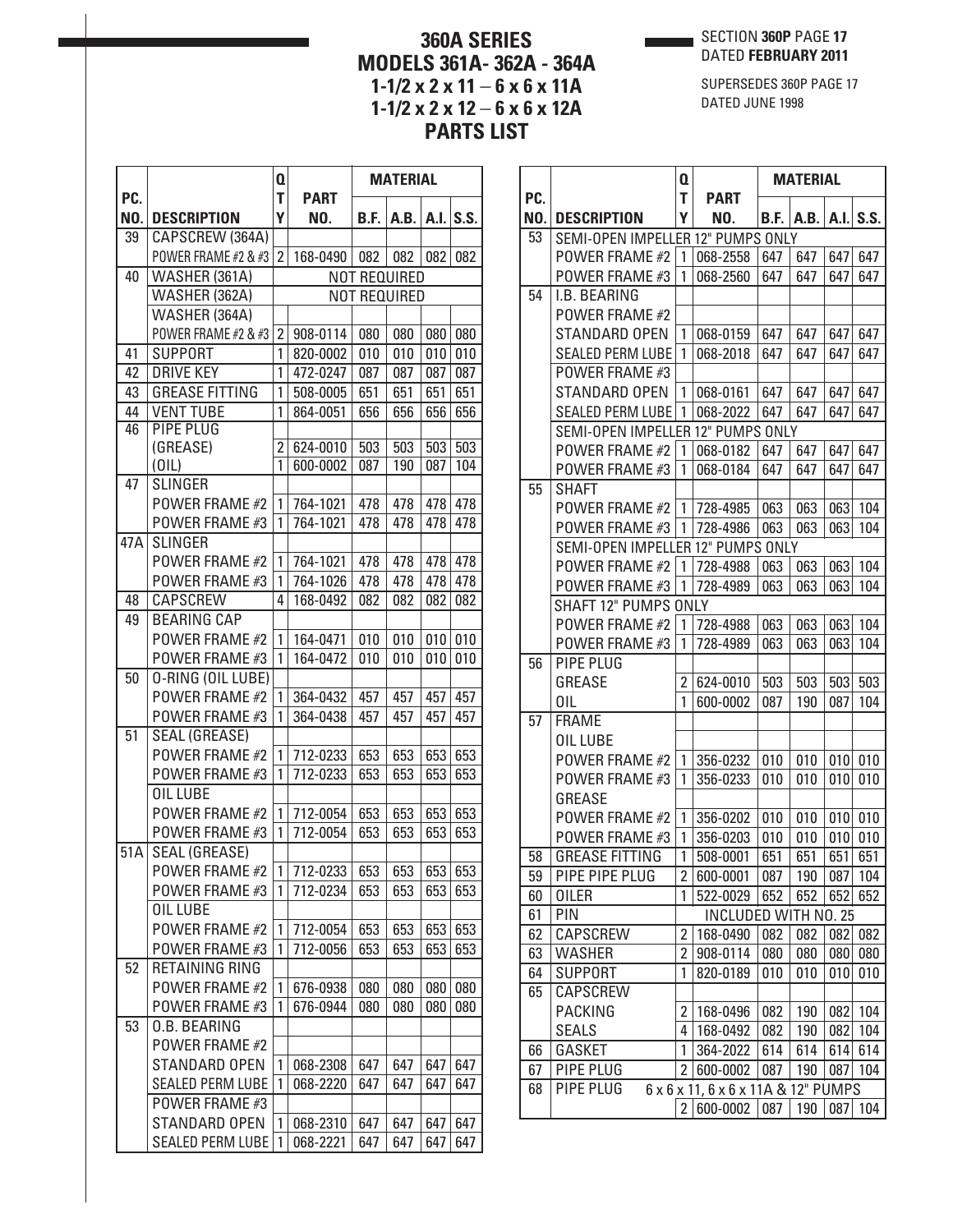#### SECTION **360P** PAGE **18** DATED **FEBRUARY 2011**

SUPERSEDES 360P PAGE 18 DATED JUNE 1998

# **360A SERIES MODELS 361A- 362A - 364A 1-1/2 x 2 x 11** – **6 x 6 x 11A 1-1/2 x 2 x 12** – **6 x 6 x 12A PARTS LIST**

|     |                              |                   | Q            |             | <b>MATERIAL</b> |      |     |                   |
|-----|------------------------------|-------------------|--------------|-------------|-----------------|------|-----|-------------------|
| PC. |                              |                   | T            | <b>PART</b> |                 |      |     |                   |
| NO. | <b>DESCRIPTION</b>           |                   | Υ            | NO.         | B.F.            | A.B. |     | A.I. $\vert$ S.S. |
| 69  | <b>NIPPLE</b>                | $\overline{12}$ " | 1            | 600-2291    | 079             | 190  | 079 | 104               |
| 70  | SEAL                         | <b>PUMPS</b>      | $\mathbf{1}$ | 564-0301    | 802             | 802  | 802 | 802               |
| 71  | LOCKNUT                      | <b>ONLY</b>       | 1            | 544-0951    | 087             | 087  | 087 | 087               |
| 72  | GASKET (362A)                |                   |              |             |                 |      |     |                   |
|     | $1 - 1/2 \times 2 \times 11$ |                   | 1            | 364-0603    | 579             | 579  | 579 | 579               |
|     | $1 - 1/2 \times 2 \times 12$ |                   | 1            | 364-0603    | 579             | 579  | 579 | 579               |
|     | $2 \times 3 \times 11$       |                   | 1            | 364-0605    | 579             | 579  | 579 | 579               |
|     | $2 \times 2 - 1/2 \times 12$ |                   | 1            | 364-0604    | 579             | 579  | 579 | 579               |
|     | $2 - 1/2 \times 3 \times 12$ |                   | 1            | 364-0605    | 579             | 579  | 579 | 579               |
|     | 3x4x11                       |                   | 1            | 364-0607    | 579             | 579  | 579 | 579               |
|     | $3 \times 4 \times 12$       |                   | 1            | 364-0607    | 579             | 579  | 579 | 579               |
|     | $4 \times 5 \times 11$       |                   | 1            | 364-0608    | 579             | 579  | 579 | 579               |
|     | $4 \times 5 \times 12$       |                   | 1            | 364-0608    | 579             | 579  | 579 | 579               |
|     | $5 \times 6 \times 11$       |                   | 1            | 364-0609    | 579             | 579  | 579 | 579               |
|     | $5 \times 6 \times 12$       |                   | 1            | 364-0609    | 579             | 579  | 579 | 579               |
|     | $6 \times 6 \times 11$       |                   | 1            | 364-0609    | 579             | 579  | 579 | 579               |
|     | $6 \times 6 \times 11$ A     |                   | 1            | 364-0609    | 579             | 579  | 579 | 579               |
|     | $6 \times 6 \times 12$       |                   | 1            | 364-0609    | 579             | 579  | 579 | 579               |
|     | $6 \times 6 \times 12A$      |                   | 1            | 364-0609    | 579             | 579  | 579 | 579               |
| 73  | <b>BASE (362A)</b>           |                   |              |             |                 |      |     |                   |
|     | $1 - 1/2 \times 2 \times 11$ |                   | 1            | 816-1103    | 010             | 208  | 010 | 104               |
|     | $1 - 1/2 \times 2 \times 12$ |                   | 1            | 816-1103    | 010             | 208  | 010 | 104               |
|     | $2 \times 3 \times 11$       |                   | 1            | 816-1105    | 010             | 208  | 010 | 104               |
|     | $2 \times 2 - 1/2 \times 12$ |                   | 1            | 816-1104    | 010             | 208  | 010 | 104               |
|     | $2 - 1/2 \times 3 \times 12$ |                   | 1            | 816-1105    | 010             | 208  | 010 | 104               |
|     | $3 \times 4 \times 11$       |                   | 1            | 816-1106    | 010             | 208  | 010 | 104               |
|     | 3x4x12                       |                   | 1            | 816-1106    | 010             | 208  | 010 | 104               |
|     | $4 \times 5 \times 11$       |                   | 1            | 816-1107    | 010             | 208  | 010 | 104               |
|     | $4 \times 5 \times 12$       |                   | 1            | 816-1107    | 010             | 208  | 010 | 104               |
|     | $5 \times 6 \times 11$       |                   | 1            | 816-1108    | 010             | 208  | 010 | 104               |
|     | $5 \times 6 \times 12$       |                   | 1            | 816-1108    | 010             | 208  | 010 | 104               |
|     | $6 \times 6 \times 11$       |                   | 1            | 816-1108    | 010             | 208  | 010 | 104               |
|     | $6 \times 6 \times 11$ A     |                   | 1            | 816-1108    | 010             | 208  | 010 | 104               |
|     | $6 \times 6 \times 12$       |                   | 1            | 816-1108    | 010             | 208  | 010 | 104               |
|     | $6 \times 6 \times 12$ A     |                   | 1            | 816-1108    | 010             | 208  | 010 | 104               |

|     |                              | Q |             | <b>MATERIAL</b> |      |      |      |
|-----|------------------------------|---|-------------|-----------------|------|------|------|
| PC. |                              | T | <b>PART</b> |                 |      |      |      |
| NO. | <b>DESCRIPTION</b>           | Υ | NO.         | B.F.            | A.B. | A.I. | S.S. |
| 74  | PIPE PLUG (362A)             | 1 | 600-0002    | 087             | 190  | 087  | 104  |
| 75  | PIPE PLUG (362A)             |   |             |                 |      |      |      |
|     | $1 - 1/2 \times 2 \times 11$ | 1 | 600-0003    | 087             | 190  | 087  | 104  |
|     | $1 - 1/2 \times 2 \times 12$ | 1 | 600-0003    | 087             | 190  | 087  | 104  |
|     | $2 \times 3 \times 11$       | 1 | 600-0003    | 087             | 190  | 087  | 104  |
|     | $2 \times 2 - 1/2 \times 12$ | 1 | 600-0003    | 087             | 190  | 087  | 104  |
|     | $2 - 1/2 \times 3 \times 12$ | 1 | 600-0003    | 087             | 190  | 087  | 104  |
|     | $3 \times 4 \times 11$       | 1 | 600-0004    | 087             | 190  | 087  | 104  |
|     | $3 \times 4 \times 12$       | 1 | 600-0004    | 028             | 190  | 028  | 104  |
|     | $4 \times 5 \times 11$       | 1 | 600-0005    | 028             | 190  | 028  | 104  |
|     | $4 \times 5 \times 12$       | 1 | 600-0005    | 028             | 190  | 028  | 104  |
|     | $5 \times 6 \times 11$       | 1 | 600-0005    | 028             | 190  | 028  | 104  |
|     | $5 \times 6 \times 12$       | 1 | 600-0005    | 028             | 190  | 028  | 104  |
|     | $6 \times 6 \times 11$       | 1 | 600-0005    | 028             | 190  | 028  | 104  |
|     | $6 \times 6 \times 11$ A     | 1 | 600-0005    | 028             | 190  | 028  | 104  |
|     | $6 \times 6 \times 12$       | 1 | 600-0005    | 028             | 190  | 028  | 104  |
|     | $6 \times 6 \times 12$ A     | 1 | 600-0005    | 028             | 190  | 028  | 104  |
| 76  | COUPLING                     |   |             |                 |      |      |      |
|     | 12" PUMPS ONLY               | 1 | 600-0721    | 387             | 387  | 387  | 387  |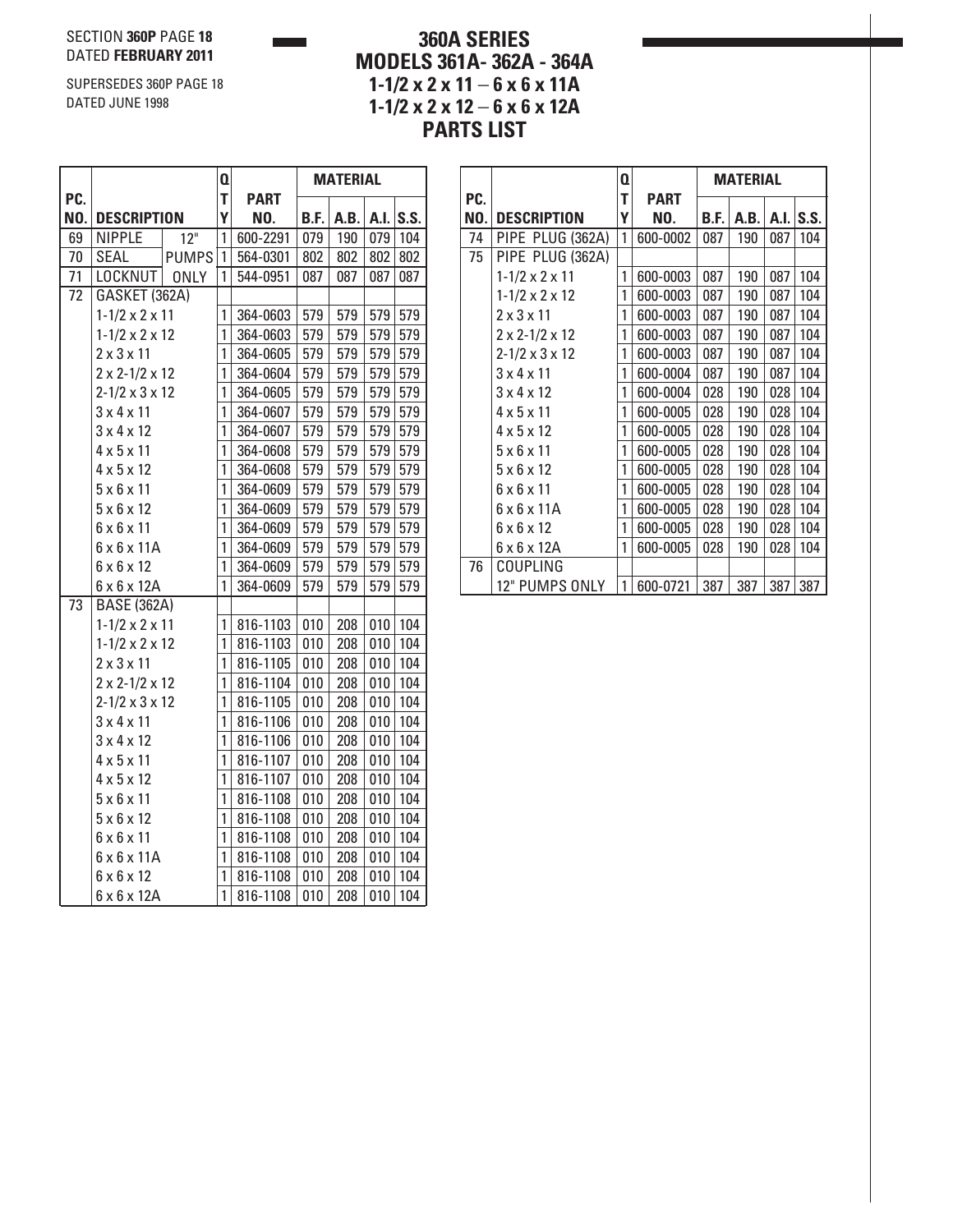### SECTION **360P** PAGE **19** DATED **FEBRUARY 2011**

# **360A SERIES MODELS 364A 6 x 8 x 15 and 8 x 10 x 15**

SUPERSEDES 360P PAGE 19 DATED JUNE 1998

# **PARTS LIST**

| T<br><b>PART</b><br>Y<br>NO.<br><b>DESCRIPTION</b><br>NO.<br>B.F.   A.B.   A.I.   S.S.  <br>COMPRESSION ELBOW<br>1<br>868-3660<br>190<br>087<br>1<br>$\overline{2}$<br>COMPRESSION CONNECTOR<br>868-3359<br>190<br>1<br>087<br>3<br><b>TUBING</b><br>175<br>1<br>872-0124<br>087<br>4<br>CAPSCREW<br>4<br>082<br>082<br>168-0492<br>5<br>CAPSCREW<br>168-0636<br>082<br>082<br>8<br>CASING<br>6<br>$6 \times 8 \times 15$<br>180-2366<br>010<br>010<br>1<br>8 x 10 x 15<br>1<br>180-2367<br>010<br>010<br><b>CASE RING</b><br>7<br>$6 \times 8 \times 15$<br>676-2036<br>222<br>1<br>010<br>1<br>8 x 10 x 15<br>676-2037<br>222<br>010<br>0-RING<br>1<br>8<br>364-0557<br>457<br>457<br>9<br>CAPSCREW<br>$\overline{2}$<br>168-0636<br>082<br>082<br>9A<br><b>NUT</b><br>$\overline{2}$<br>544-0117<br>080<br>080<br>10<br>0-RING<br>1<br>457<br>457<br>364-0335<br><b>IMPELLER</b><br>11<br>$6 \times 8 \times 15$<br>443-2418<br>208<br>010<br>1<br>1<br>443-2419<br>010<br>8 x 10 x 15<br>208<br>IMPELLER*<br><b>11A</b><br>$6 \times 8 \times 15$<br>$1$ 443-2455<br>010<br>208<br>$1$ 443-2456<br>208<br>010<br>8 x 10 x 15<br>14<br>IMPELLER RING (OPTIONAL)<br>208<br>$6 \times 8 \times 15$<br>$1 676-1053$<br>010<br>$1 676-1971$<br>208<br>8 x 10 x 15<br>010<br>15<br>IMPELLER RING (OPTIONAL)<br>$6 \times 8 \times 15$<br>$1 676-1053$<br>208<br>010<br>1<br>8 x 10 x 15<br>676-1053<br>208<br>010<br><b>WEAR RING</b><br>16<br>$6 \times 8 \times 15$<br>676-2036<br>222<br>010<br>1<br>8 x 10 x 15<br>1<br>676-2036<br>222<br>010<br><b>GLAND (PACKING)</b><br>$\overline{1}$ 372-0499<br>23<br>010<br>010<br>JC1, JC1B<br>372-0501<br>010<br>010<br>1<br>JC9T, JC1, DOUBLE 1 372-0501<br>010<br>010<br>DURA RO-ROTT<br>1<br>010<br>010<br>372-0500<br>DURA PTO-PT<br>1<br>372-0500<br>010<br>010<br><b>GLAND DURA CRO</b><br>1<br>372-0500<br>010<br>010<br>DURA ROTT DOUBLE<br>1<br>372-0500<br>010<br>010<br>DURA RO DOUBLE<br>1<br>372-0500<br>010<br>010<br>SLEEVE (PACKING)<br>$\mathbf{1}$<br>25<br>756-0404<br>208<br>108<br>JC1, JC9T<br>1<br>104<br>756-0404<br>208<br>JC1B<br>1<br>756-0406<br>208<br>104<br><b>JC1 DOUBLE</b><br>1<br>756-0404<br>104<br>208<br>DURA RO-ROTT<br>1<br>756-0404<br>208<br>104<br><b>DURA PTO-PT</b><br>1<br>756-0405<br>208<br>104<br>DURA CRO DOUBLE<br>756-0404<br>208<br>1<br>104<br><b>DURA ROTT DOUBLE</b><br>756-0404<br>208<br>1<br>104<br>DURA RO DOUBLE<br>1<br>756-0404<br>208<br>104<br><b>COVER (STANDARD)</b><br>$\mathbf{1}$<br>26<br>812-1079<br>010<br>010 |     |                  | $\mathbf{0}$ |          | <b>MATERIAL</b> |  |     |  |
|-------------------------------------------------------------------------------------------------------------------------------------------------------------------------------------------------------------------------------------------------------------------------------------------------------------------------------------------------------------------------------------------------------------------------------------------------------------------------------------------------------------------------------------------------------------------------------------------------------------------------------------------------------------------------------------------------------------------------------------------------------------------------------------------------------------------------------------------------------------------------------------------------------------------------------------------------------------------------------------------------------------------------------------------------------------------------------------------------------------------------------------------------------------------------------------------------------------------------------------------------------------------------------------------------------------------------------------------------------------------------------------------------------------------------------------------------------------------------------------------------------------------------------------------------------------------------------------------------------------------------------------------------------------------------------------------------------------------------------------------------------------------------------------------------------------------------------------------------------------------------------------------------------------------------------------------------------------------------------------------------------------------------------------------------------------------------------------------------------------------------------------------------------------------------------------------------------------------------------------------------------------------------------------------------------------------------------------------------------------------------------------------------------------------------------------------------------------------------------------------------------------------------------------|-----|------------------|--------------|----------|-----------------|--|-----|--|
|                                                                                                                                                                                                                                                                                                                                                                                                                                                                                                                                                                                                                                                                                                                                                                                                                                                                                                                                                                                                                                                                                                                                                                                                                                                                                                                                                                                                                                                                                                                                                                                                                                                                                                                                                                                                                                                                                                                                                                                                                                                                                                                                                                                                                                                                                                                                                                                                                                                                                                                                     | PC. |                  |              |          |                 |  |     |  |
|                                                                                                                                                                                                                                                                                                                                                                                                                                                                                                                                                                                                                                                                                                                                                                                                                                                                                                                                                                                                                                                                                                                                                                                                                                                                                                                                                                                                                                                                                                                                                                                                                                                                                                                                                                                                                                                                                                                                                                                                                                                                                                                                                                                                                                                                                                                                                                                                                                                                                                                                     |     |                  |              |          |                 |  |     |  |
|                                                                                                                                                                                                                                                                                                                                                                                                                                                                                                                                                                                                                                                                                                                                                                                                                                                                                                                                                                                                                                                                                                                                                                                                                                                                                                                                                                                                                                                                                                                                                                                                                                                                                                                                                                                                                                                                                                                                                                                                                                                                                                                                                                                                                                                                                                                                                                                                                                                                                                                                     |     |                  |              |          |                 |  |     |  |
|                                                                                                                                                                                                                                                                                                                                                                                                                                                                                                                                                                                                                                                                                                                                                                                                                                                                                                                                                                                                                                                                                                                                                                                                                                                                                                                                                                                                                                                                                                                                                                                                                                                                                                                                                                                                                                                                                                                                                                                                                                                                                                                                                                                                                                                                                                                                                                                                                                                                                                                                     |     |                  |              |          |                 |  |     |  |
|                                                                                                                                                                                                                                                                                                                                                                                                                                                                                                                                                                                                                                                                                                                                                                                                                                                                                                                                                                                                                                                                                                                                                                                                                                                                                                                                                                                                                                                                                                                                                                                                                                                                                                                                                                                                                                                                                                                                                                                                                                                                                                                                                                                                                                                                                                                                                                                                                                                                                                                                     |     |                  |              |          |                 |  |     |  |
|                                                                                                                                                                                                                                                                                                                                                                                                                                                                                                                                                                                                                                                                                                                                                                                                                                                                                                                                                                                                                                                                                                                                                                                                                                                                                                                                                                                                                                                                                                                                                                                                                                                                                                                                                                                                                                                                                                                                                                                                                                                                                                                                                                                                                                                                                                                                                                                                                                                                                                                                     |     |                  |              |          |                 |  |     |  |
|                                                                                                                                                                                                                                                                                                                                                                                                                                                                                                                                                                                                                                                                                                                                                                                                                                                                                                                                                                                                                                                                                                                                                                                                                                                                                                                                                                                                                                                                                                                                                                                                                                                                                                                                                                                                                                                                                                                                                                                                                                                                                                                                                                                                                                                                                                                                                                                                                                                                                                                                     |     |                  |              |          |                 |  |     |  |
|                                                                                                                                                                                                                                                                                                                                                                                                                                                                                                                                                                                                                                                                                                                                                                                                                                                                                                                                                                                                                                                                                                                                                                                                                                                                                                                                                                                                                                                                                                                                                                                                                                                                                                                                                                                                                                                                                                                                                                                                                                                                                                                                                                                                                                                                                                                                                                                                                                                                                                                                     |     |                  |              |          |                 |  |     |  |
|                                                                                                                                                                                                                                                                                                                                                                                                                                                                                                                                                                                                                                                                                                                                                                                                                                                                                                                                                                                                                                                                                                                                                                                                                                                                                                                                                                                                                                                                                                                                                                                                                                                                                                                                                                                                                                                                                                                                                                                                                                                                                                                                                                                                                                                                                                                                                                                                                                                                                                                                     |     |                  |              |          |                 |  |     |  |
|                                                                                                                                                                                                                                                                                                                                                                                                                                                                                                                                                                                                                                                                                                                                                                                                                                                                                                                                                                                                                                                                                                                                                                                                                                                                                                                                                                                                                                                                                                                                                                                                                                                                                                                                                                                                                                                                                                                                                                                                                                                                                                                                                                                                                                                                                                                                                                                                                                                                                                                                     |     |                  |              |          |                 |  |     |  |
|                                                                                                                                                                                                                                                                                                                                                                                                                                                                                                                                                                                                                                                                                                                                                                                                                                                                                                                                                                                                                                                                                                                                                                                                                                                                                                                                                                                                                                                                                                                                                                                                                                                                                                                                                                                                                                                                                                                                                                                                                                                                                                                                                                                                                                                                                                                                                                                                                                                                                                                                     |     |                  |              |          |                 |  |     |  |
|                                                                                                                                                                                                                                                                                                                                                                                                                                                                                                                                                                                                                                                                                                                                                                                                                                                                                                                                                                                                                                                                                                                                                                                                                                                                                                                                                                                                                                                                                                                                                                                                                                                                                                                                                                                                                                                                                                                                                                                                                                                                                                                                                                                                                                                                                                                                                                                                                                                                                                                                     |     |                  |              |          |                 |  |     |  |
|                                                                                                                                                                                                                                                                                                                                                                                                                                                                                                                                                                                                                                                                                                                                                                                                                                                                                                                                                                                                                                                                                                                                                                                                                                                                                                                                                                                                                                                                                                                                                                                                                                                                                                                                                                                                                                                                                                                                                                                                                                                                                                                                                                                                                                                                                                                                                                                                                                                                                                                                     |     |                  |              |          |                 |  |     |  |
|                                                                                                                                                                                                                                                                                                                                                                                                                                                                                                                                                                                                                                                                                                                                                                                                                                                                                                                                                                                                                                                                                                                                                                                                                                                                                                                                                                                                                                                                                                                                                                                                                                                                                                                                                                                                                                                                                                                                                                                                                                                                                                                                                                                                                                                                                                                                                                                                                                                                                                                                     |     |                  |              |          |                 |  |     |  |
|                                                                                                                                                                                                                                                                                                                                                                                                                                                                                                                                                                                                                                                                                                                                                                                                                                                                                                                                                                                                                                                                                                                                                                                                                                                                                                                                                                                                                                                                                                                                                                                                                                                                                                                                                                                                                                                                                                                                                                                                                                                                                                                                                                                                                                                                                                                                                                                                                                                                                                                                     |     |                  |              |          |                 |  |     |  |
|                                                                                                                                                                                                                                                                                                                                                                                                                                                                                                                                                                                                                                                                                                                                                                                                                                                                                                                                                                                                                                                                                                                                                                                                                                                                                                                                                                                                                                                                                                                                                                                                                                                                                                                                                                                                                                                                                                                                                                                                                                                                                                                                                                                                                                                                                                                                                                                                                                                                                                                                     |     |                  |              |          |                 |  |     |  |
|                                                                                                                                                                                                                                                                                                                                                                                                                                                                                                                                                                                                                                                                                                                                                                                                                                                                                                                                                                                                                                                                                                                                                                                                                                                                                                                                                                                                                                                                                                                                                                                                                                                                                                                                                                                                                                                                                                                                                                                                                                                                                                                                                                                                                                                                                                                                                                                                                                                                                                                                     |     |                  |              |          |                 |  |     |  |
|                                                                                                                                                                                                                                                                                                                                                                                                                                                                                                                                                                                                                                                                                                                                                                                                                                                                                                                                                                                                                                                                                                                                                                                                                                                                                                                                                                                                                                                                                                                                                                                                                                                                                                                                                                                                                                                                                                                                                                                                                                                                                                                                                                                                                                                                                                                                                                                                                                                                                                                                     |     |                  |              |          |                 |  |     |  |
|                                                                                                                                                                                                                                                                                                                                                                                                                                                                                                                                                                                                                                                                                                                                                                                                                                                                                                                                                                                                                                                                                                                                                                                                                                                                                                                                                                                                                                                                                                                                                                                                                                                                                                                                                                                                                                                                                                                                                                                                                                                                                                                                                                                                                                                                                                                                                                                                                                                                                                                                     |     |                  |              |          |                 |  |     |  |
|                                                                                                                                                                                                                                                                                                                                                                                                                                                                                                                                                                                                                                                                                                                                                                                                                                                                                                                                                                                                                                                                                                                                                                                                                                                                                                                                                                                                                                                                                                                                                                                                                                                                                                                                                                                                                                                                                                                                                                                                                                                                                                                                                                                                                                                                                                                                                                                                                                                                                                                                     |     |                  |              |          |                 |  |     |  |
|                                                                                                                                                                                                                                                                                                                                                                                                                                                                                                                                                                                                                                                                                                                                                                                                                                                                                                                                                                                                                                                                                                                                                                                                                                                                                                                                                                                                                                                                                                                                                                                                                                                                                                                                                                                                                                                                                                                                                                                                                                                                                                                                                                                                                                                                                                                                                                                                                                                                                                                                     |     |                  |              |          |                 |  |     |  |
|                                                                                                                                                                                                                                                                                                                                                                                                                                                                                                                                                                                                                                                                                                                                                                                                                                                                                                                                                                                                                                                                                                                                                                                                                                                                                                                                                                                                                                                                                                                                                                                                                                                                                                                                                                                                                                                                                                                                                                                                                                                                                                                                                                                                                                                                                                                                                                                                                                                                                                                                     |     |                  |              |          |                 |  |     |  |
|                                                                                                                                                                                                                                                                                                                                                                                                                                                                                                                                                                                                                                                                                                                                                                                                                                                                                                                                                                                                                                                                                                                                                                                                                                                                                                                                                                                                                                                                                                                                                                                                                                                                                                                                                                                                                                                                                                                                                                                                                                                                                                                                                                                                                                                                                                                                                                                                                                                                                                                                     |     |                  |              |          |                 |  |     |  |
|                                                                                                                                                                                                                                                                                                                                                                                                                                                                                                                                                                                                                                                                                                                                                                                                                                                                                                                                                                                                                                                                                                                                                                                                                                                                                                                                                                                                                                                                                                                                                                                                                                                                                                                                                                                                                                                                                                                                                                                                                                                                                                                                                                                                                                                                                                                                                                                                                                                                                                                                     |     |                  |              |          |                 |  |     |  |
|                                                                                                                                                                                                                                                                                                                                                                                                                                                                                                                                                                                                                                                                                                                                                                                                                                                                                                                                                                                                                                                                                                                                                                                                                                                                                                                                                                                                                                                                                                                                                                                                                                                                                                                                                                                                                                                                                                                                                                                                                                                                                                                                                                                                                                                                                                                                                                                                                                                                                                                                     |     |                  |              |          |                 |  |     |  |
|                                                                                                                                                                                                                                                                                                                                                                                                                                                                                                                                                                                                                                                                                                                                                                                                                                                                                                                                                                                                                                                                                                                                                                                                                                                                                                                                                                                                                                                                                                                                                                                                                                                                                                                                                                                                                                                                                                                                                                                                                                                                                                                                                                                                                                                                                                                                                                                                                                                                                                                                     |     |                  |              |          |                 |  |     |  |
|                                                                                                                                                                                                                                                                                                                                                                                                                                                                                                                                                                                                                                                                                                                                                                                                                                                                                                                                                                                                                                                                                                                                                                                                                                                                                                                                                                                                                                                                                                                                                                                                                                                                                                                                                                                                                                                                                                                                                                                                                                                                                                                                                                                                                                                                                                                                                                                                                                                                                                                                     |     |                  |              |          |                 |  |     |  |
|                                                                                                                                                                                                                                                                                                                                                                                                                                                                                                                                                                                                                                                                                                                                                                                                                                                                                                                                                                                                                                                                                                                                                                                                                                                                                                                                                                                                                                                                                                                                                                                                                                                                                                                                                                                                                                                                                                                                                                                                                                                                                                                                                                                                                                                                                                                                                                                                                                                                                                                                     |     |                  |              |          |                 |  |     |  |
|                                                                                                                                                                                                                                                                                                                                                                                                                                                                                                                                                                                                                                                                                                                                                                                                                                                                                                                                                                                                                                                                                                                                                                                                                                                                                                                                                                                                                                                                                                                                                                                                                                                                                                                                                                                                                                                                                                                                                                                                                                                                                                                                                                                                                                                                                                                                                                                                                                                                                                                                     |     |                  |              |          |                 |  |     |  |
|                                                                                                                                                                                                                                                                                                                                                                                                                                                                                                                                                                                                                                                                                                                                                                                                                                                                                                                                                                                                                                                                                                                                                                                                                                                                                                                                                                                                                                                                                                                                                                                                                                                                                                                                                                                                                                                                                                                                                                                                                                                                                                                                                                                                                                                                                                                                                                                                                                                                                                                                     |     |                  |              |          |                 |  |     |  |
|                                                                                                                                                                                                                                                                                                                                                                                                                                                                                                                                                                                                                                                                                                                                                                                                                                                                                                                                                                                                                                                                                                                                                                                                                                                                                                                                                                                                                                                                                                                                                                                                                                                                                                                                                                                                                                                                                                                                                                                                                                                                                                                                                                                                                                                                                                                                                                                                                                                                                                                                     |     |                  |              |          |                 |  |     |  |
|                                                                                                                                                                                                                                                                                                                                                                                                                                                                                                                                                                                                                                                                                                                                                                                                                                                                                                                                                                                                                                                                                                                                                                                                                                                                                                                                                                                                                                                                                                                                                                                                                                                                                                                                                                                                                                                                                                                                                                                                                                                                                                                                                                                                                                                                                                                                                                                                                                                                                                                                     |     |                  |              |          |                 |  |     |  |
|                                                                                                                                                                                                                                                                                                                                                                                                                                                                                                                                                                                                                                                                                                                                                                                                                                                                                                                                                                                                                                                                                                                                                                                                                                                                                                                                                                                                                                                                                                                                                                                                                                                                                                                                                                                                                                                                                                                                                                                                                                                                                                                                                                                                                                                                                                                                                                                                                                                                                                                                     |     |                  |              |          |                 |  |     |  |
|                                                                                                                                                                                                                                                                                                                                                                                                                                                                                                                                                                                                                                                                                                                                                                                                                                                                                                                                                                                                                                                                                                                                                                                                                                                                                                                                                                                                                                                                                                                                                                                                                                                                                                                                                                                                                                                                                                                                                                                                                                                                                                                                                                                                                                                                                                                                                                                                                                                                                                                                     |     |                  |              |          |                 |  |     |  |
|                                                                                                                                                                                                                                                                                                                                                                                                                                                                                                                                                                                                                                                                                                                                                                                                                                                                                                                                                                                                                                                                                                                                                                                                                                                                                                                                                                                                                                                                                                                                                                                                                                                                                                                                                                                                                                                                                                                                                                                                                                                                                                                                                                                                                                                                                                                                                                                                                                                                                                                                     |     |                  |              |          |                 |  |     |  |
|                                                                                                                                                                                                                                                                                                                                                                                                                                                                                                                                                                                                                                                                                                                                                                                                                                                                                                                                                                                                                                                                                                                                                                                                                                                                                                                                                                                                                                                                                                                                                                                                                                                                                                                                                                                                                                                                                                                                                                                                                                                                                                                                                                                                                                                                                                                                                                                                                                                                                                                                     |     |                  |              |          |                 |  |     |  |
|                                                                                                                                                                                                                                                                                                                                                                                                                                                                                                                                                                                                                                                                                                                                                                                                                                                                                                                                                                                                                                                                                                                                                                                                                                                                                                                                                                                                                                                                                                                                                                                                                                                                                                                                                                                                                                                                                                                                                                                                                                                                                                                                                                                                                                                                                                                                                                                                                                                                                                                                     |     |                  |              |          |                 |  |     |  |
|                                                                                                                                                                                                                                                                                                                                                                                                                                                                                                                                                                                                                                                                                                                                                                                                                                                                                                                                                                                                                                                                                                                                                                                                                                                                                                                                                                                                                                                                                                                                                                                                                                                                                                                                                                                                                                                                                                                                                                                                                                                                                                                                                                                                                                                                                                                                                                                                                                                                                                                                     |     |                  |              |          |                 |  |     |  |
|                                                                                                                                                                                                                                                                                                                                                                                                                                                                                                                                                                                                                                                                                                                                                                                                                                                                                                                                                                                                                                                                                                                                                                                                                                                                                                                                                                                                                                                                                                                                                                                                                                                                                                                                                                                                                                                                                                                                                                                                                                                                                                                                                                                                                                                                                                                                                                                                                                                                                                                                     |     |                  |              |          |                 |  |     |  |
|                                                                                                                                                                                                                                                                                                                                                                                                                                                                                                                                                                                                                                                                                                                                                                                                                                                                                                                                                                                                                                                                                                                                                                                                                                                                                                                                                                                                                                                                                                                                                                                                                                                                                                                                                                                                                                                                                                                                                                                                                                                                                                                                                                                                                                                                                                                                                                                                                                                                                                                                     |     |                  |              |          |                 |  |     |  |
|                                                                                                                                                                                                                                                                                                                                                                                                                                                                                                                                                                                                                                                                                                                                                                                                                                                                                                                                                                                                                                                                                                                                                                                                                                                                                                                                                                                                                                                                                                                                                                                                                                                                                                                                                                                                                                                                                                                                                                                                                                                                                                                                                                                                                                                                                                                                                                                                                                                                                                                                     |     |                  |              |          |                 |  |     |  |
|                                                                                                                                                                                                                                                                                                                                                                                                                                                                                                                                                                                                                                                                                                                                                                                                                                                                                                                                                                                                                                                                                                                                                                                                                                                                                                                                                                                                                                                                                                                                                                                                                                                                                                                                                                                                                                                                                                                                                                                                                                                                                                                                                                                                                                                                                                                                                                                                                                                                                                                                     |     |                  |              |          |                 |  |     |  |
|                                                                                                                                                                                                                                                                                                                                                                                                                                                                                                                                                                                                                                                                                                                                                                                                                                                                                                                                                                                                                                                                                                                                                                                                                                                                                                                                                                                                                                                                                                                                                                                                                                                                                                                                                                                                                                                                                                                                                                                                                                                                                                                                                                                                                                                                                                                                                                                                                                                                                                                                     |     |                  |              |          |                 |  |     |  |
|                                                                                                                                                                                                                                                                                                                                                                                                                                                                                                                                                                                                                                                                                                                                                                                                                                                                                                                                                                                                                                                                                                                                                                                                                                                                                                                                                                                                                                                                                                                                                                                                                                                                                                                                                                                                                                                                                                                                                                                                                                                                                                                                                                                                                                                                                                                                                                                                                                                                                                                                     |     |                  |              |          |                 |  |     |  |
|                                                                                                                                                                                                                                                                                                                                                                                                                                                                                                                                                                                                                                                                                                                                                                                                                                                                                                                                                                                                                                                                                                                                                                                                                                                                                                                                                                                                                                                                                                                                                                                                                                                                                                                                                                                                                                                                                                                                                                                                                                                                                                                                                                                                                                                                                                                                                                                                                                                                                                                                     |     |                  |              |          |                 |  |     |  |
|                                                                                                                                                                                                                                                                                                                                                                                                                                                                                                                                                                                                                                                                                                                                                                                                                                                                                                                                                                                                                                                                                                                                                                                                                                                                                                                                                                                                                                                                                                                                                                                                                                                                                                                                                                                                                                                                                                                                                                                                                                                                                                                                                                                                                                                                                                                                                                                                                                                                                                                                     |     |                  |              |          |                 |  |     |  |
|                                                                                                                                                                                                                                                                                                                                                                                                                                                                                                                                                                                                                                                                                                                                                                                                                                                                                                                                                                                                                                                                                                                                                                                                                                                                                                                                                                                                                                                                                                                                                                                                                                                                                                                                                                                                                                                                                                                                                                                                                                                                                                                                                                                                                                                                                                                                                                                                                                                                                                                                     |     |                  |              |          |                 |  |     |  |
|                                                                                                                                                                                                                                                                                                                                                                                                                                                                                                                                                                                                                                                                                                                                                                                                                                                                                                                                                                                                                                                                                                                                                                                                                                                                                                                                                                                                                                                                                                                                                                                                                                                                                                                                                                                                                                                                                                                                                                                                                                                                                                                                                                                                                                                                                                                                                                                                                                                                                                                                     |     |                  |              |          |                 |  |     |  |
|                                                                                                                                                                                                                                                                                                                                                                                                                                                                                                                                                                                                                                                                                                                                                                                                                                                                                                                                                                                                                                                                                                                                                                                                                                                                                                                                                                                                                                                                                                                                                                                                                                                                                                                                                                                                                                                                                                                                                                                                                                                                                                                                                                                                                                                                                                                                                                                                                                                                                                                                     |     |                  |              |          |                 |  |     |  |
|                                                                                                                                                                                                                                                                                                                                                                                                                                                                                                                                                                                                                                                                                                                                                                                                                                                                                                                                                                                                                                                                                                                                                                                                                                                                                                                                                                                                                                                                                                                                                                                                                                                                                                                                                                                                                                                                                                                                                                                                                                                                                                                                                                                                                                                                                                                                                                                                                                                                                                                                     |     |                  |              |          |                 |  |     |  |
|                                                                                                                                                                                                                                                                                                                                                                                                                                                                                                                                                                                                                                                                                                                                                                                                                                                                                                                                                                                                                                                                                                                                                                                                                                                                                                                                                                                                                                                                                                                                                                                                                                                                                                                                                                                                                                                                                                                                                                                                                                                                                                                                                                                                                                                                                                                                                                                                                                                                                                                                     |     | DURA ROTT DOUBLE | 1            | 812-1082 | 010             |  | 010 |  |

|     |                         | Q              |             | <b>MATERIAL</b> |                            |     |  |
|-----|-------------------------|----------------|-------------|-----------------|----------------------------|-----|--|
| PC. |                         | T              | <b>PART</b> |                 |                            |     |  |
| NO. | <b>DESCRIPTION</b>      | Υ              | NO.         |                 | <b>B.F. A.B. A.I. S.S.</b> |     |  |
| 27  | MECHANICAL SEALS        |                |             |                 |                            |     |  |
|     | JC1 (STANDARD)          | 1              | 712-6390    | 753             |                            | 753 |  |
|     | JC <sub>1</sub> B       | 1              | 712-6391    | 753             |                            | 753 |  |
|     | <b>JC9T</b>             | 1              | 712-6392    | 762             |                            | 762 |  |
|     | <b>JC1 DOUBLE</b>       | 1              | 712-6393    | 753             |                            | 753 |  |
|     | <b>DURA ROTT</b>        | 1              | 712-6394    | 714             |                            | 714 |  |
|     | <b>DURA RO</b>          | 1              | 712-6395    | 713             |                            | 713 |  |
|     | <b>DURA PT</b>          | 1              | 712-6396    | 716             |                            | 716 |  |
|     | <b>DURA PTO</b>         | 1              | 712-6397    | 715             |                            | 715 |  |
|     | DURA CRO DOUBLE         | 1              | 712-6398    | 713             |                            | 713 |  |
|     | <b>DURA ROTT DOUBLE</b> | 1              | 712-6399    | 714             |                            | 714 |  |
|     | <b>DURA RO DOUBLE</b>   | 1              | 712-6400    | 713             |                            | 713 |  |
| 28  | <b>PACKING</b>          | 6              | 564-0154    | 802             |                            | 802 |  |
| 29  | <b>LANTERN RING</b>     | 1              | 676-0972    | 512             |                            | 512 |  |
| 32  | <b>CAPSCREW</b>         | 4              | 168-0654    | 082             |                            | 082 |  |
| 33  | <b>U DRIVE SCREW</b>    | $\overline{2}$ | 708-0013    | 365             |                            | 365 |  |
| 34  | <b>NAMEPLATE</b>        | 1              | 532-0045    | 114             |                            | 114 |  |
| 35  | <b>BRACKET</b>          | 1              | 116-0470    | 010             |                            | 010 |  |
| 42  | <b>DRIVE KEY</b>        | 1              | 472-0390    | 087             |                            | 087 |  |
| 43  | <b>GREASE FITTING</b>   | 1              | 508-0005    | 651             |                            | 651 |  |
| 44  | <b>VENT TUBE (OIL)</b>  | 1              | 864-0053    | 656             |                            | 656 |  |
| 47  | <b>SLINGER</b>          |                |             |                 |                            |     |  |
|     | POWER FRAME 21          | 1              | 764-1034    | 522             |                            | 522 |  |
| 47A | <b>SLINGER</b>          |                |             |                 |                            |     |  |
|     | POWER FRAME 21          | 1              | 764-1035    | 522             |                            | 522 |  |
| 48  | CAPSCREW                | 4              | 168-0564    | 082             |                            | 082 |  |
| 49  | <b>BEARING CAP</b>      |                |             |                 |                            |     |  |
|     | POWER FRAME 21          | 1              | 164-0112    | 010             |                            | 010 |  |
| 50  | 0-RING (OIL LUBE)       | 1              | 364-0450    | 457             |                            | 457 |  |
| 51  | <b>SEAL</b>             | 1              | 712-0193    | 653             |                            | 653 |  |
|     | 51A SEAL                | 1              | 712-0193    | 653             |                            | 653 |  |
| 52  | <b>RETAINING RING</b>   | 1              | 676-0926    | 088             |                            | 088 |  |
|     | 52A   RETAINING RING    | 1              | 676-0450    | 088             |                            | 088 |  |
| 53  | <b>0.B. BEARING</b>     | 1              | 068-0462    | 647             |                            | 647 |  |
| 54  | <b>I.B. BEARING</b>     | 1              | 068-0164    | 647             |                            | 647 |  |
| 55  | <b>SHAFT</b>            |                |             |                 |                            |     |  |
|     | <b>POWER FRAME 21</b>   | 1              | 728-7086    | 063             |                            | 063 |  |
| 56  | PIPE PLUG (OIL)         | 3              | 600-0002    | 087             |                            | 087 |  |
| 57  | <b>FRAME</b>            |                |             |                 |                            |     |  |
|     | <b>POWER FRAME 21</b>   |                |             |                 |                            |     |  |
|     | <b>GREASE</b>           | 1              | 356-0009    | 010             |                            | 010 |  |
|     | 0IL                     | 1              | 356-0099    | 010             |                            | 010 |  |
| 58  | <b>GREASE FITTING</b>   | 2              | 508-0010    | 651             |                            | 651 |  |
|     |                         | 1              |             |                 |                            | 652 |  |
| 60  | OILER                   |                | 552-0029    | 652             |                            |     |  |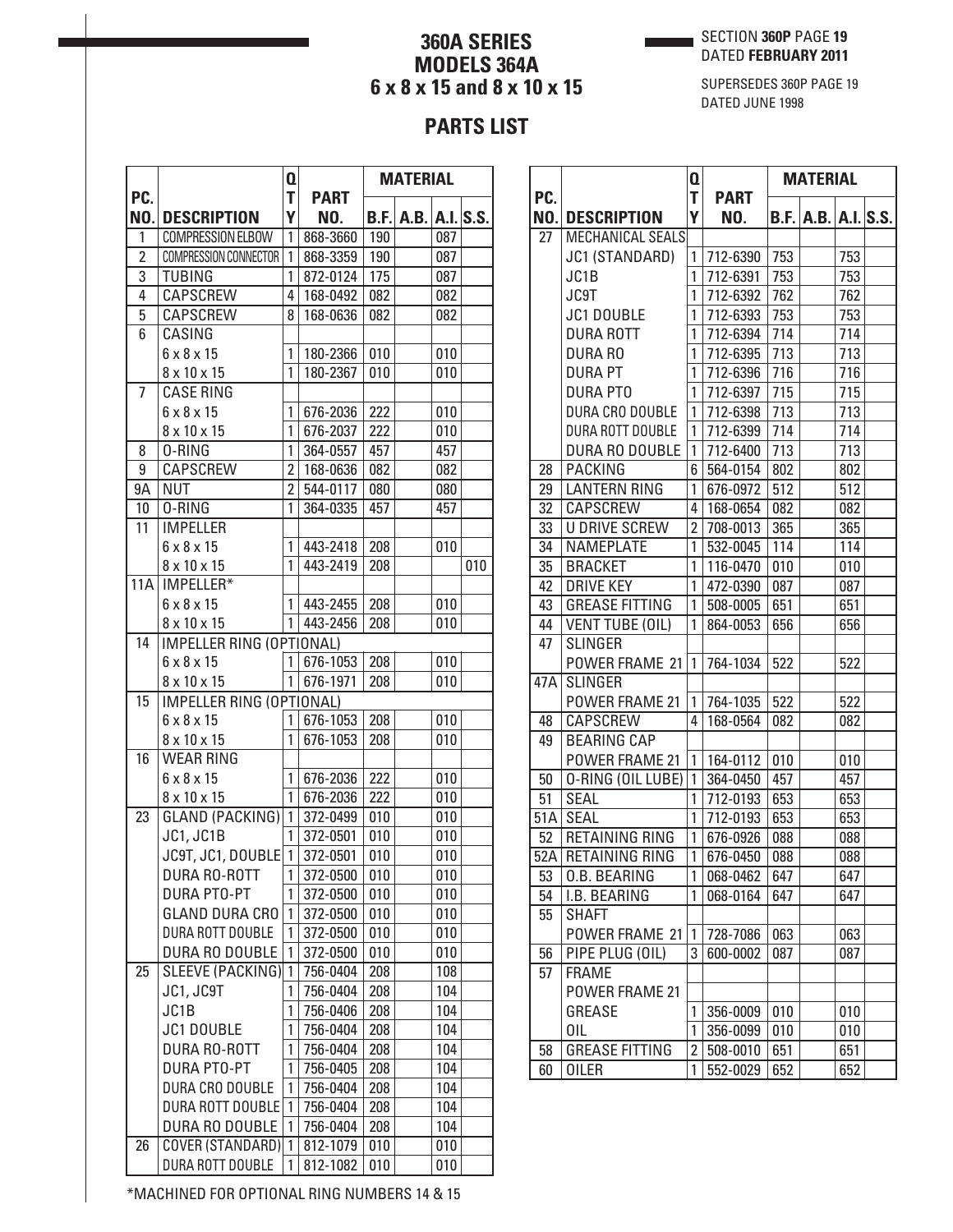**360A SERIES MODELS 364A 6 x 8 x 15 and 8 x 10 x 15**

# **PARTS LIST**

|            |                    | Q                       |                    | <b>MATERIAL</b> |            |          |  |
|------------|--------------------|-------------------------|--------------------|-----------------|------------|----------|--|
| PC.<br>NO. | <b>DESCRIPTION</b> | T<br>Υ                  | <b>PART</b><br>NO. |                 | B.F.  A.B. | A.I.S.S. |  |
|            | <b>PIN</b>         | 1                       |                    |                 |            |          |  |
| 61         |                    |                         | 592-0028           | 104             |            | 104      |  |
| 62         | <b>CAPSCREW</b>    | 2                       | 168-0564           | 082             |            | 082      |  |
| 63         | <b>WASHER</b>      | $\overline{2}$          | 908-0116           | 080             |            | 080      |  |
| 64         | <b>SUPPORT</b>     | 1                       | 820-1396           | 010             |            | 010      |  |
| 65         | <b>STUD</b>        |                         |                    |                 |            |          |  |
|            | <b>PACKING</b>     | 2                       | 808-0513           | 082             |            | 082      |  |
|            | SEAL               | 4                       | 808-0511           | 082             |            | 082      |  |
| 65A        | NUT                |                         |                    |                 |            |          |  |
|            | <b>PACKING</b>     | 2                       | 544-0115           | 080             |            | 080      |  |
|            | SEAL               | 4                       | 544-0115           | 080             |            | 080      |  |
| 66         | <b>GASKET</b>      | 1                       | 364-0814           | 603             |            | 603      |  |
| 67         | PIPE PLUG          | 1                       | 600-0002           | 087             |            | 087      |  |
| 68         | PIPE PLUG          | 1                       | 600-0002           | 087             |            | 087      |  |
| 77         | NUT                | 1                       | 544-0117           | 080             |            | 080      |  |
| 78         | <b>EYE BOLT</b>    | 1                       | 100-0110           | 080             |            | 080      |  |
| 79         | COLLAR             |                         |                    |                 |            |          |  |
|            | JC1, JC1B          | 1                       | 224-0222           | 208             |            | 104      |  |
| 80         | <b>SET SCREW</b>   |                         |                    |                 |            |          |  |
|            | <b>JC1, JC1B</b>   | $\overline{2}$          | 724-0077           | 104             |            | 104      |  |
| 81         | <b>CAPSCREW</b>    | 2                       | 168-0396           | 080             |            | 080      |  |
| 82         | NUT                | $\overline{\mathbf{c}}$ | 544-0109           | 082             |            | 082      |  |
| 83         | <b>PACKING</b>     | 1                       | 564-0301           | 802             |            | 802      |  |

SUPERSEDES 360P PAGE 20 DATED JUNE 1998